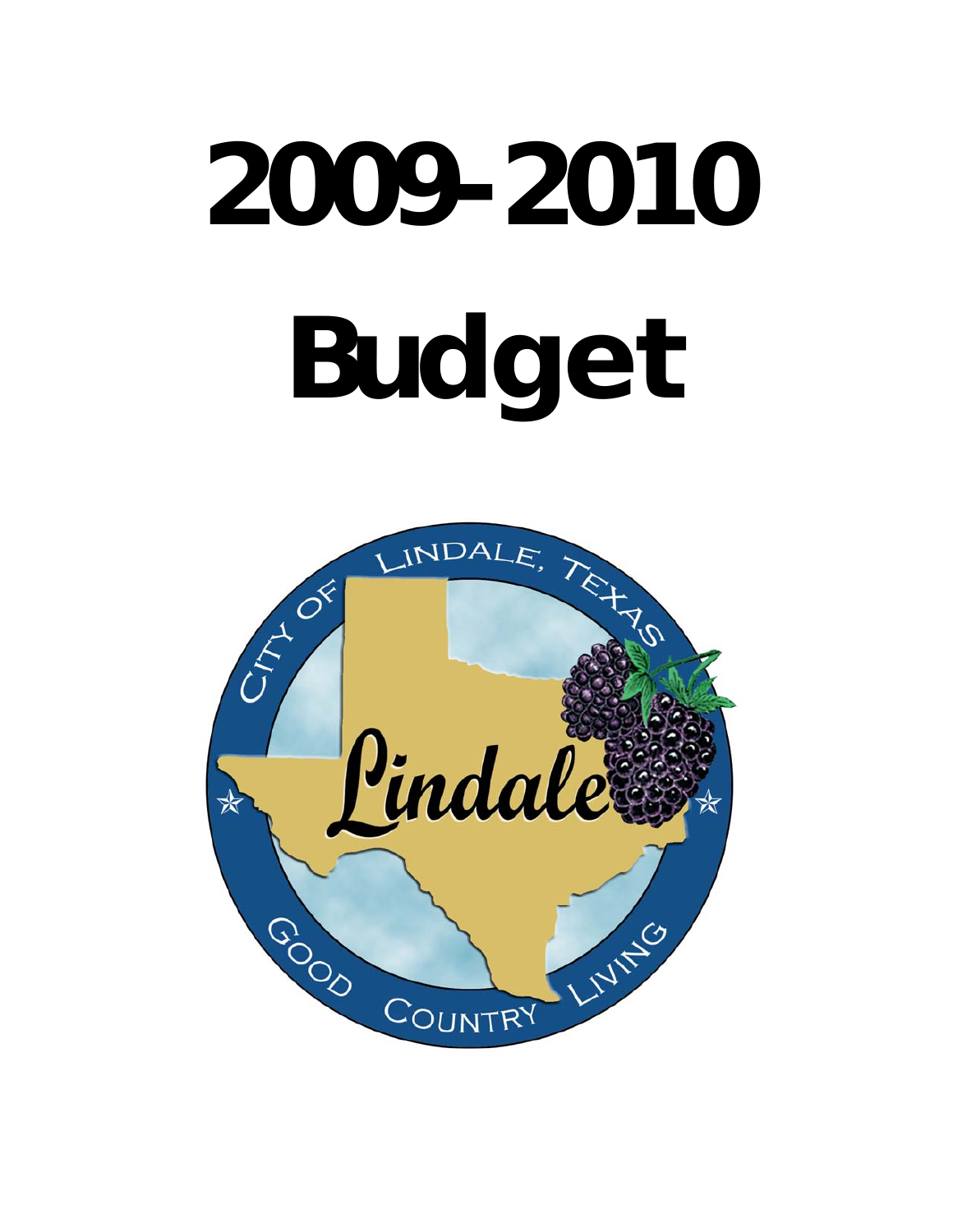**THIS BUDGET WILL RAISE MORE TOTAL PROPERTY TAXES THAN LAST YEAR'S BUDGET BY \_\_\_\_\_\_\_\_\_\_\_\_\_ OR \_\_\_\_\_\_ PERCENT, AND OF THAT AMOUNT, \_\_\_\_\_\_\_\_\_\_\_ IS TAX REVENUES TO BE RAISED FROM NEW PROPERTY ADDED TO THE TAX ROLL THIS YEAR.**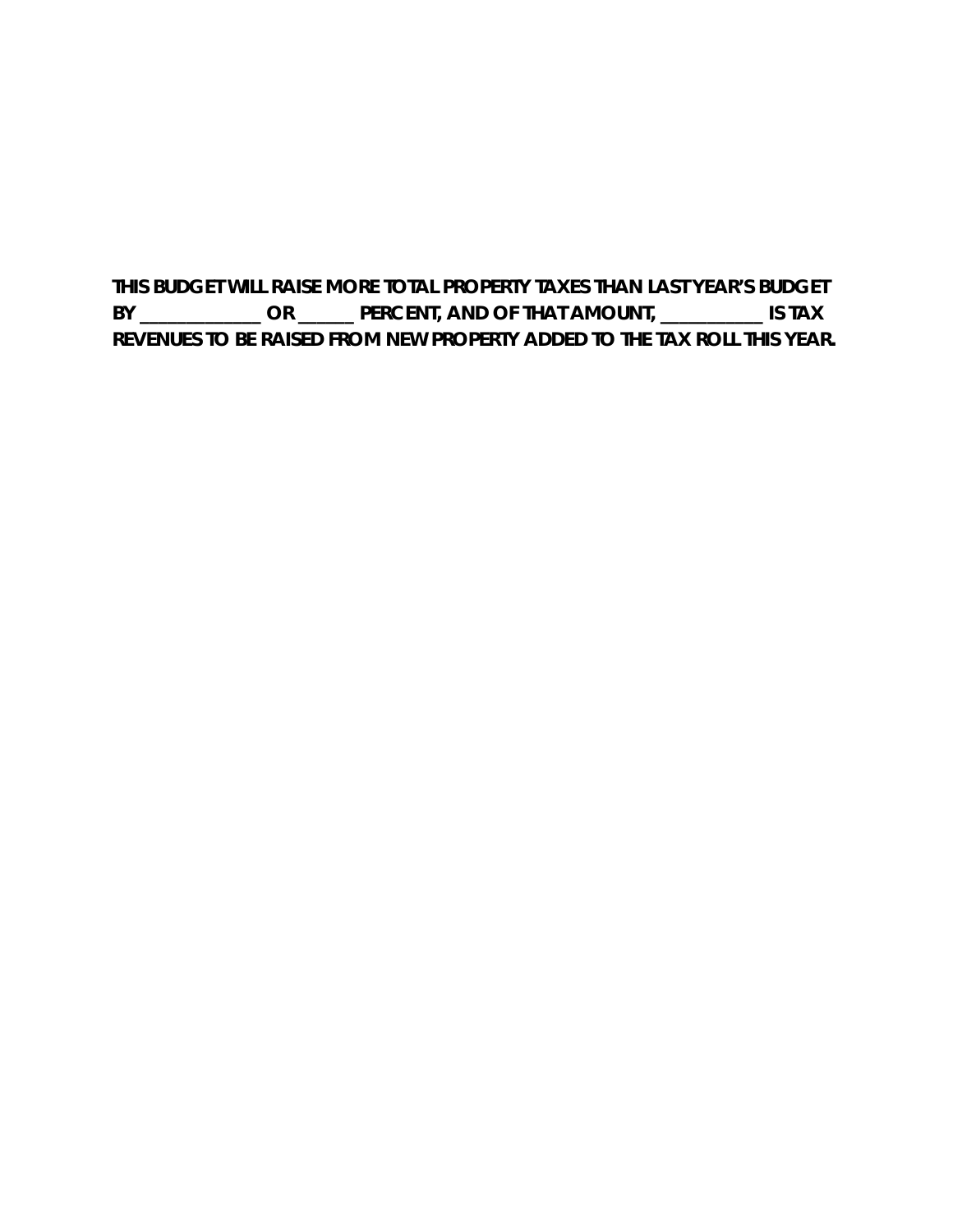|  | 1 of 42 |
|--|---------|
|  |         |

| 2009-2010 BUDGET |  |  |
|------------------|--|--|
|------------------|--|--|

|                                   | 2005-2006     | 2006-2007     | 2007-2008     | 2008-2009<br><b>CURRENT</b> | 2008-2009<br>$Y-T-D$ | 2009-2010     |
|-----------------------------------|---------------|---------------|---------------|-----------------------------|----------------------|---------------|
|                                   | <b>ACTUAL</b> | <b>ACTUAL</b> | <b>ACTUAL</b> | <b>BUDGET</b>               | <b>ACTUAL</b>        | <b>BUDGET</b> |
| <b>102-GENERAL FUND</b>           |               |               |               |                             |                      |               |
| REVENUE SUMMARY                   |               |               |               |                             |                      |               |
| <b>TAXES</b>                      | 1,684,678     | 1,681,475     | 2,132,925     | 2,148,741                   | 2,134,345            | 2,239,000     |
| <b>FINES AND FEES</b>             | 438,431       | 415,006       | 415,431       | 360,000                     | 444,313              | 330,000       |
| <b>OTHER REVENUES</b>             | 496,708       | 673,145       | 772,114       | 777,233                     | 847,602              | 953,778       |
| <b>TOTAL REVENUES</b>             | 2,619,817     | 2,769,627     | 3,320,470     | 3,285,974                   | 3,426,260            | 3,522,778     |
| <b>EXPENDITURE SUMMARY</b>        |               |               |               |                             |                      |               |
| <b>GENERAL ADMINISTRATION</b>     | 647,581       | 593,105       | 467,215       | 505,076                     | 473,521              | 560,205       |
| <b>CODE ENFORCEMENT</b>           | 104,705       | 184,033       | 257,673       | 239,413                     | 204,470              | 283,888       |
| <b>MUNICIPAL COURT</b>            | 222,740       | 210,924       | 278,910       | 265,165                     | 273,184              | 278,240       |
| FIRE DEPARTMENT                   | 13,532        | 30,376        | 31,720        | 19,760                      | 6,216                | 8,000         |
| POLICE DEPARTMENT                 | 808,941       | 1,040,426     | 1,215,497     | 1,206,410                   | 1,146,298            | 1,260,120     |
| PUBLIC WORKS                      | 666,924       | 995,237       | 990,605       | 972,550                     | 875,698              | 1,036,320     |
| LINDALE ECONOMIC DEV CO           | 0             | 0             | 21,321        | 95,000                      | 69,930               | 96,005        |
| <b>TOTAL EXPENDITURES</b>         | 2,464,423     | 3,054,101     | 3,262,941     | 3,303,374                   | 3,049,317            | 3,522,778     |
| REVENUE OVER/(UNDER) EXPENDITURES | 155,394       | (284, 474)    | 57,529        | (17, 400)                   | 376,942              | 0             |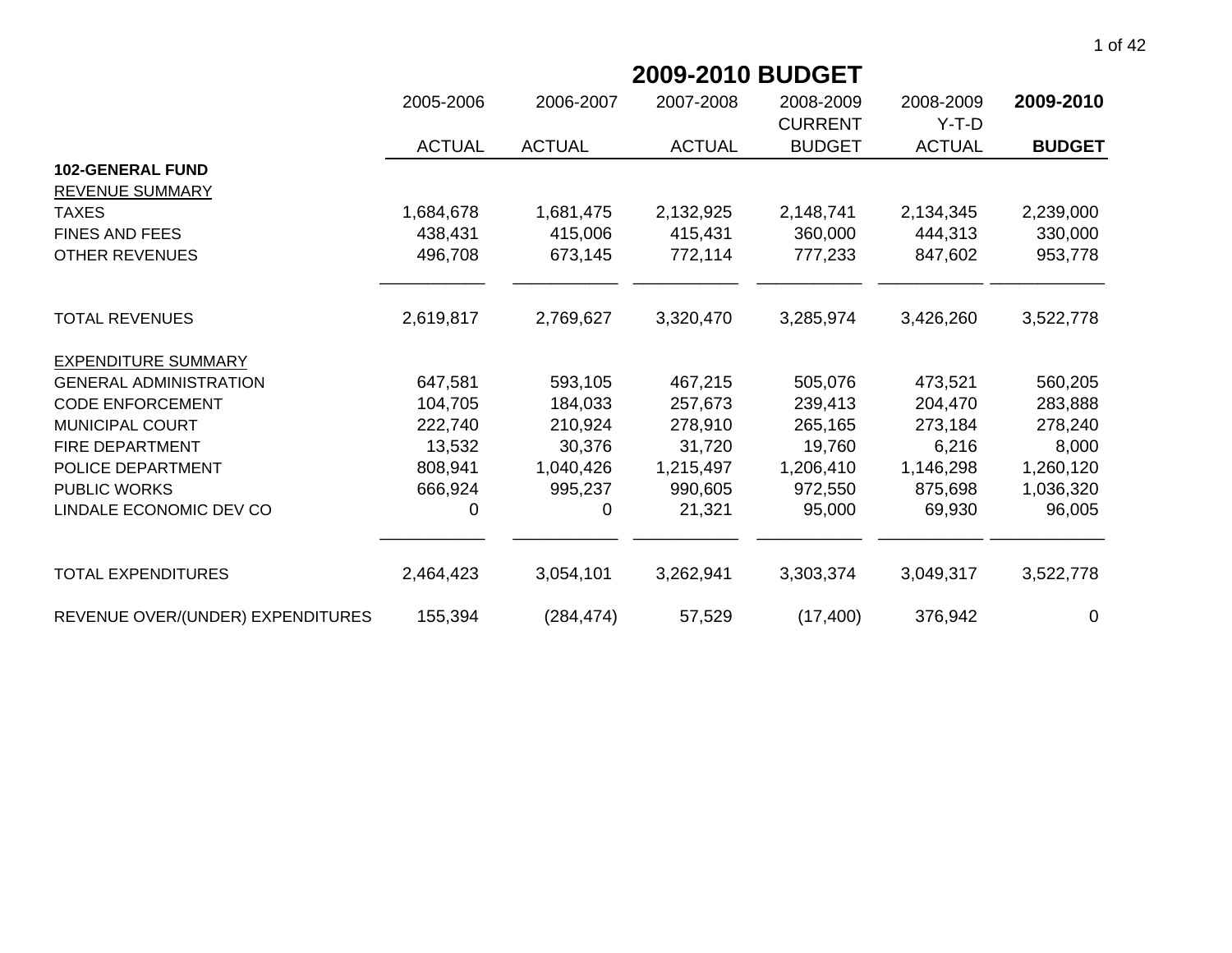|                                                     | 2005-2006      | 2006-2007     | 2007-2008      | 2008-2009<br><b>CURRENT</b> | 2008-2009<br>$Y-T-D$ | 2009-2010     |
|-----------------------------------------------------|----------------|---------------|----------------|-----------------------------|----------------------|---------------|
| <b>102-GENERAL FUND</b><br><b>FINANCIAL SUMMARY</b> | <b>ACTUAL</b>  | <b>ACTUAL</b> | <b>ACTUAL</b>  | <b>BUDGET</b>               | <b>ACTUAL</b>        | <b>BUDGET</b> |
| <b>REVENUES</b><br><b>TAXES</b>                     |                |               |                |                             |                      |               |
| 102-00-4110 AD VAL & DEL TAX                        | 448,144        | 441,356       | 577,534        | 638,741                     | 639,600              | 729,000       |
| 102-00-4120 FRANCHISE TAX                           | 211,167        | 256,747       | 269,371        | 260,000                     | 276,786              | 260,000       |
| 102-00-4130 SALES TAX                               | 1,025,367      | 983,373       | 1,286,020      | 1,250,000                   | 1,217,958            | 1,250,000     |
| <b>TOTAL TAXES</b>                                  | 1,684,678      | 1,681,475     | 2,132,925      | 2,148,741                   | 2,134,345            | 2,239,000     |
| <b>FINES AND FEES</b>                               |                |               |                |                             |                      |               |
| 102-00-4205 PERMITS (BLDG-PLMBG-EL                  | 96,167         | 105,431       | 50,634         | 60,000                      | 28,478               | 30,000        |
| 102-00-4206 CODE ENFORCEMENT                        | 0              | 0             | 0              | 0                           | 0                    | $\mathbf{0}$  |
| 102-00-4210 FINES & FORFEITURES                     | 327,546        | 300,511       | 364,655        | 300,000                     | 415,836              | 300,000       |
| 102-00-4215 CASH BONDS (SUSPENSE)                   | 0              | 224           | 142            | 0                           | 0                    | 0             |
| 102-00-4220 STORAGE & IMPOUNDMENT                   | $\overline{0}$ | 0             | 0              | 0                           | 0                    | 0             |
| 102-00-4230 COURT TECHNOLOGY FUND                   | 8,645          | 4,501         | 0              | 0                           | 0                    | 0             |
| 102-00-4235 BUILDING AND SECURITY                   | 6,073          | 4,339         | $\overline{0}$ | $\Omega$                    | $\Omega$             | $\Omega$      |
| <b>TOTAL FINES AND FEES</b>                         | 438,431        | 415,006       | 415,431        | 360,000                     | 444,313              | 330,000       |
| <b>OTHER REVENUES</b>                               |                |               |                |                             |                      |               |
| 102-00-4310 GARBAGE COLLECTION                      | 404,552        | 556,602       | 629,441        | 598,633                     | 630,447              | 684,000       |
| 102-00-4410 GARBAGE TAX                             | 36,516         | 44,682        | 46,234         | 48,000                      | 50,118               | 59,000        |
| 102-00-4420 TRANSFER FROM OTHER FUND                | $\overline{0}$ | 0             | $\Omega$       | 0                           | 0                    | 82,773        |
| 102-00-4430 MISCELLANEOUS INCOME                    | 9,394          | 10,927        | 65,321         | 10,600                      | 67,333               | 10,000        |
| 102-00-4435 INTEREST EARNED                         | 33,285         | 47,601        | 12,808         | 10,000                      | 12,636               | 10,000        |
| 102-00-4445 RENTAL COMMUNITY CENTER                 | 12,960         | 13,334        | 18,310         | 15,000                      | 14,200               | 12,000        |
| 102-00-4465 TRANSFER FROM RESERVES                  | 0              | 0             | 0              | $\Omega$                    | $\Omega$             | $\Omega$      |
| 102-00-4486 LEDC REIMBURSEMENT                      | 0              | $\Omega$      | 0              | 95,000                      | 72,868               | 96,005        |
| TOTAL OTHER REVENUES                                | 496,708        | 673,145       | 772,114        | 777,233                     | 847,602              | 953,778       |
| <b>TOTAL REVENUES</b>                               | 2,619,817      | 2,769,627     | 3,320,470      | 3,285,974                   | 3,426,260            | 3,522,778     |

**ADMINISTRATION**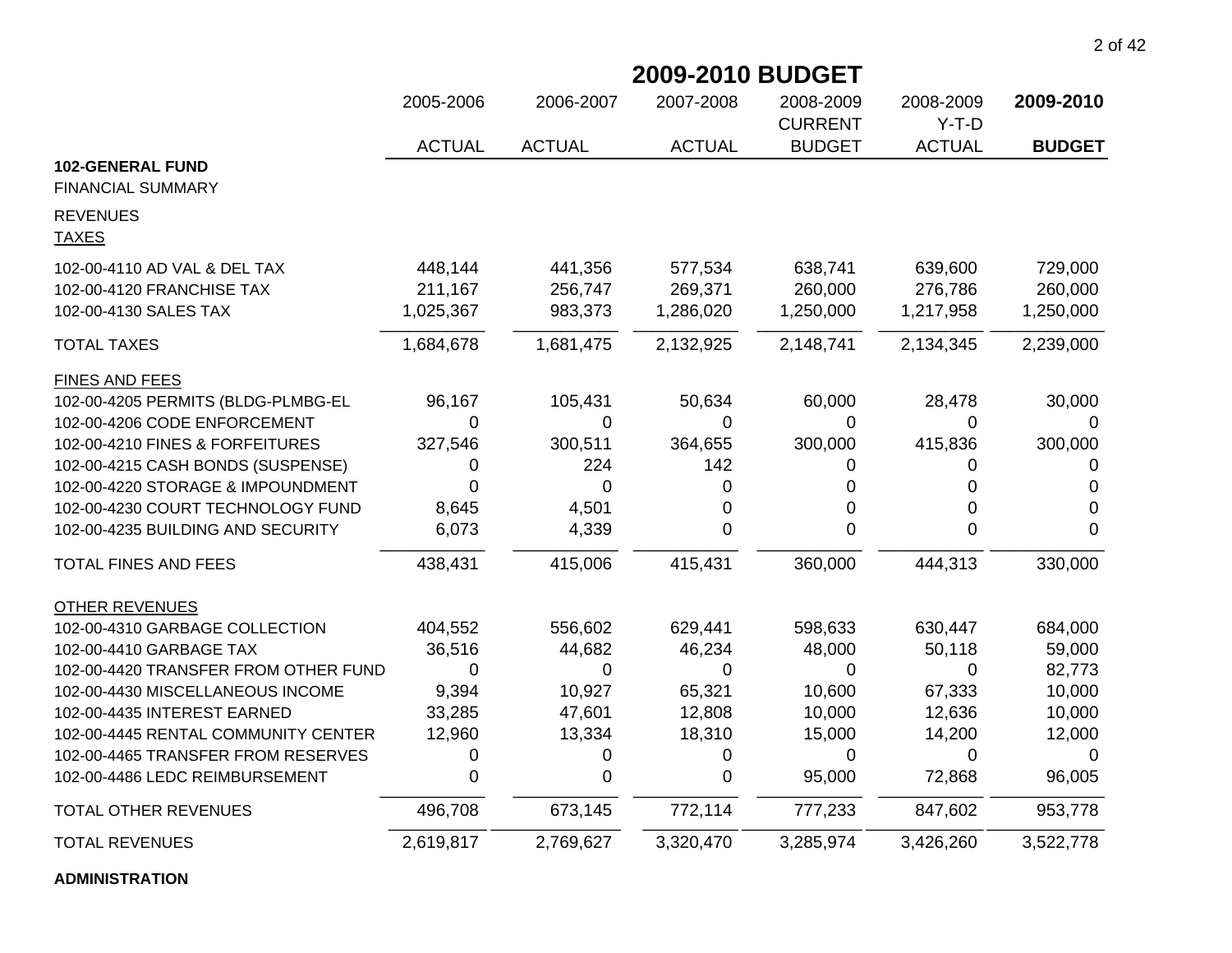|                                      | 2005-2006     | 2006-2007     | 2007-2008     | 2008-2009                       | 2008-2009                | 2009-2010     |
|--------------------------------------|---------------|---------------|---------------|---------------------------------|--------------------------|---------------|
|                                      | <b>ACTUAL</b> | <b>ACTUAL</b> | <b>ACTUAL</b> | <b>CURRENT</b><br><b>BUDGET</b> | $Y-T-D$<br><b>ACTUAL</b> | <b>BUDGET</b> |
|                                      |               |               |               |                                 |                          |               |
| PERSONNEL SERVICES                   |               |               |               |                                 |                          |               |
| 102-01-5110 SUPERVISION              | 92,024        | 153,632       | 96,694        | 119,171                         | 98,980                   | 120,800       |
| 102-01-5111 SALARIES FULL-TIME       | 27,940        | 40,017        | 25,487        | 31,089                          | 25,773                   | 32,100        |
| 102-01-5112 SALARIES PART-TIME       | 0             | 0             | 0             | 0                               | 0                        | 0             |
| 102-01-5113 OVERTIME                 | 294           | 0             | $\Omega$      | 0                               | 0                        | 0             |
| 102-01-5114 CONTRACT LABOR           | 0             | $\Omega$      | 0             | 0                               | $\Omega$                 | $\Omega$      |
| 102-01-5115 VACATION                 | 2,296         | 9,826         | 10,203        | 0                               | 7,810                    | 0             |
| 102-01-5116 SICK LEAVE               | 835           | 1,055         | 2,624         | 0                               | 1,756                    | $\mathbf 0$   |
| 102-01-5117 HOLIDAY                  | 2,148         | 5,642         | 6,731         | 0                               | 6,355                    | $\Omega$      |
| 102-01-5118 COMP TIME                | 1,270         | 7,806         | 3,847         | $\Omega$                        | 3,140                    | $\Omega$      |
| 102-01-5130 AUTO ALLOWANCE           | 7,400         | 0             | 4,616         | 6,000                           | 5,723                    | 6,000         |
| 102-01-5155 CERTIFICATION PAY        | 0             | 0             | $\mathbf 0$   | $\mathbf 0$                     | 0                        | $\mathbf 0$   |
| 102-01-5160 RETIREMENT               | 10,633        | 16,241        | 15,107        | 21,880                          | 18,983                   | 23,610        |
| 102-01-5170 SOCIAL SECURITY/MEDICARE | 10,274        | 16,676        | 11,490        | 11,955                          | 11,440                   | 12,300        |
| 102-01-5175 HEALTH INSURANCE         | 11,685        | 18,751        | 12,670        | 13,020                          | 12,967                   | 13,400        |
| 102-01-5176 DENTAL                   | 1,048         | 1,286         | 806           | 855                             | 843                      | 895           |
| 102-01-5177 LIFE INSURANCE           | 672           | 992           | 558           | 660                             | 572                      | 620           |
| 102-01-5178 VISION                   | 300           | 423           | 324           | 330                             | 324                      | 360           |
| 102-01-5179 LONG TERM DISABILITY     | $\mathbf 0$   | 0             | 373           | 540                             | 382                      | 420           |
| 102-01-5180 WORKERS COMP             | 0             | 0             | 1,171         | 276                             | 331                      | 500           |
| TOTAL PERSONNEL SERVICES             | 168,818       | 272,346       | 192,700       | 205,776                         | 195,378                  | 211,005       |
| <b>SUPPLIES</b>                      |               |               |               |                                 |                          |               |
| 102-01-5210 OFFICE SUPPLIES          | 5,361         | 6,111         | 4,962         | 6,000                           | 4,896                    | 6,000         |
| 102-01-5215 POSTAGE                  | 1,068         | 1,360         | 860           | 1,500                           | 902                      | 1,500         |
| 102-01-5235 TECHNICAL SUPPLIES       | 0             | 0             | 0             | 0                               | 0                        | $\Omega$      |
| 102-01-5250 CLEANING SUPPLIES        | 28            | $\Omega$      | $\Omega$      | 100                             | 76                       | 100           |
| 102-01-5255 BUILDING SUPPLIES        | 172           | $\Omega$      | $\Omega$      | 200                             | 0                        | 200           |
| 102-01-5290 MISCELLANEOUS SUPPLIES   | 2,192         | 7,948         | 1,568         | 3,000                           | 2,234                    | 4,500         |
| <b>TOTAL SUPPLIES</b>                | 8,821         | 15,419        | 7,390         | 10,800                          | 8,108                    | 12,300        |
| CONTRACTUAL                          |               |               |               |                                 |                          |               |
| 102-01-5305 MISCELLANEOUS            | 0             | 29            | 104           | 0                               | 0                        | 0             |
| 102-01-5310 COMMUNICATIONS-TELEPHONE | 12,515        | 12,190        | 13,012        | 5,000                           | 3,018                    | 16,000        |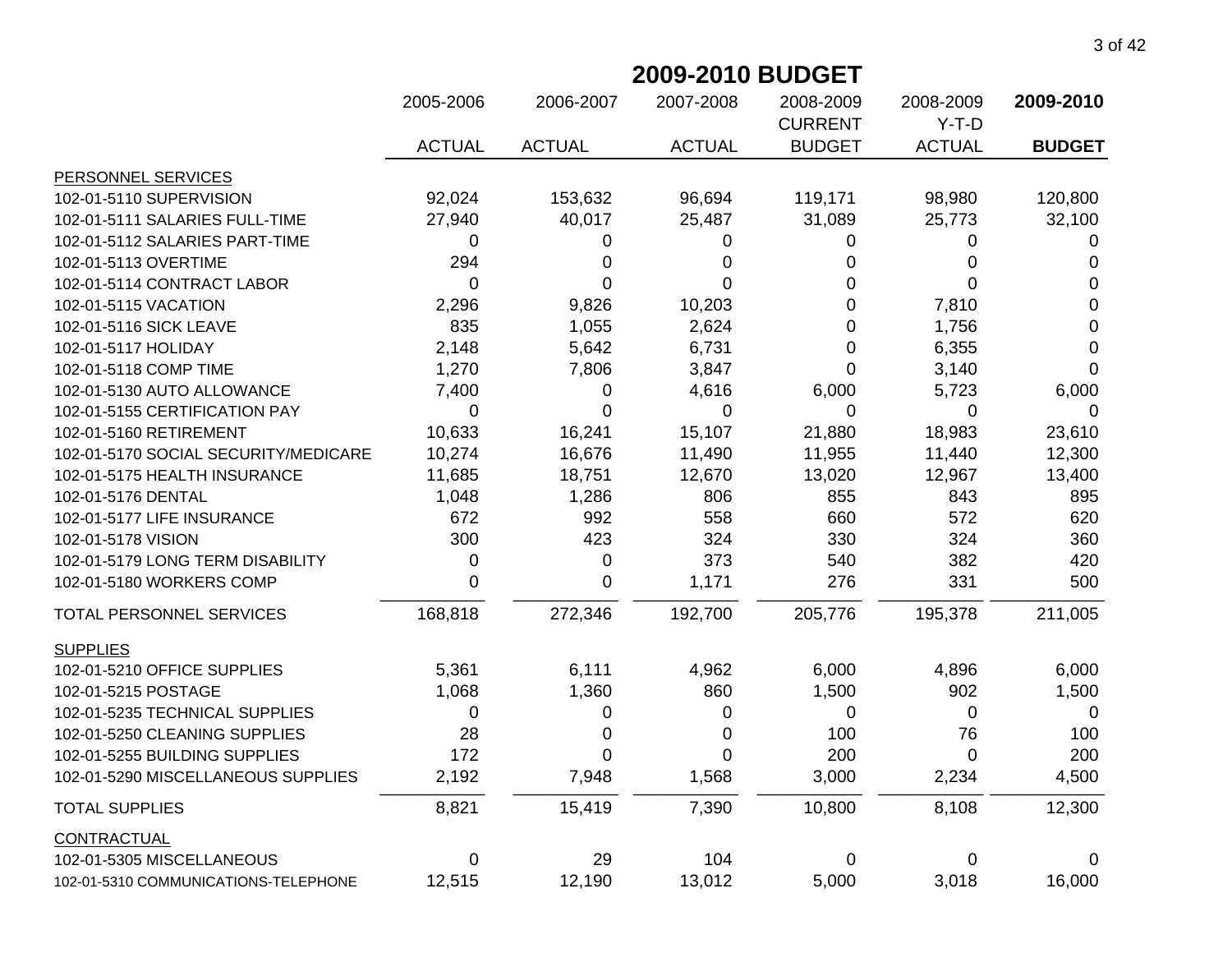$\overline{\phantom{a}}$  ,  $\overline{\phantom{a}}$  ,  $\overline{\phantom{a}}$  ,  $\overline{\phantom{a}}$  ,  $\overline{\phantom{a}}$  ,  $\overline{\phantom{a}}$  ,  $\overline{\phantom{a}}$  ,  $\overline{\phantom{a}}$  ,  $\overline{\phantom{a}}$  ,  $\overline{\phantom{a}}$  ,  $\overline{\phantom{a}}$  ,  $\overline{\phantom{a}}$  ,  $\overline{\phantom{a}}$  ,  $\overline{\phantom{a}}$  ,  $\overline{\phantom{a}}$  ,  $\overline{\phantom{a}}$ 

|                                        | 2005-2006      | 2006-2007      | 2007-2008      | 2008-2009      | 2008-2009     | 2009-2010     |
|----------------------------------------|----------------|----------------|----------------|----------------|---------------|---------------|
|                                        |                |                |                | <b>CURRENT</b> | $Y-T-D$       |               |
|                                        | <b>ACTUAL</b>  | <b>ACTUAL</b>  | <b>ACTUAL</b>  | <b>BUDGET</b>  | <b>ACTUAL</b> | <b>BUDGET</b> |
| 102-01-5315 INSURANCE & BONDS          | 19,113         | 21,129         | 22,982         | 25,000         | 23,831        | 25,000        |
| 102-01-5320 PUBLICATIONS & ADVERTISING | 4,161          | 3,659          | 2,849          | 3,500          | 2,425         | 3,500         |
| 102-01-5325 UTILITIES                  | 18,942         | 17,059         | 20,636         | 20,000         | 20,133        | 20,000        |
| 102-01-5330 LIBRARIAN                  | 18,000         | 36,000         | 36,000         | 36,000         | 36,000        | 40,000        |
| 102-01-5335 ASSOCIATIONS DUES          | 1,348          | 2,588          | 1,751          | 2,500          | 2,370         | 3,000         |
| 102-01-5345 ICSC                       | 23,518         | 1,104          | 0              | 0              | 0             | $\Omega$      |
| 102-01-5350 TRAVEL                     | 1,223          | 8,102          | 4,971          | 15,000         | 7,634         | 15,000        |
| 102-01-5355 SCHOOLS                    | 2,228          | 1,500          | 4,683          | 6,000          | 2,979         | 6,000         |
| 102-01-5360 ETS FEES/BANK SVC CHGS     | 0              | 0              | $\Omega$       | 600            | 521           | $\Omega$      |
| 102-01-5395 SOFTWARE CONTRACT          | 2,870          | 5,365          | 9,890          | 9,900          | 9,929         | 10,400        |
| TOTAL CONTRACTUAL                      | 103,918        | 108,723        | 116,877        | 123,500        | 108,841       | 138,900       |
| <b>MAINTENANCE</b>                     |                |                |                |                |               |               |
| 102-01-5410 BUILDING AND GROUNDS       | 5,930          | 4,987          | 2,128          | 2,500          | 3,066         | 2,500         |
| 102-01-5411 JANITORIAL                 | 1,105          | 11,900         | 11,250         | 13,000         | 10,800        | 13,000        |
| 102-01-5415 FURNITURE & FIXTURES       | 1,732          | 174            | 294            | 500            | 0             | 500           |
| 102-01-5420 MACHINERY & EQUIPMENT      | 3,914          | 8,577          | 3,295          | 7,000          | 6,762         | 4,000         |
| <b>TOTAL MAINTENANCE</b>               | 12,681         | 25,638         | 16,966         | 23,000         | 20,628        | 20,000        |
| <b>SUNDRY</b>                          |                |                |                |                |               |               |
| 102-01-5615 ELECTIONS                  | 1,207          | 3,484          | $\mathbf 0$    | 4,000          | 3,646         | 4,000         |
| 102-01-5620 LEGAL                      | 166,871        | 50,384         | 29,222         | 40,000         | 38,954        | 40,000        |
| 102-01-5621 PROFESSIONAL               | 152,741        | 72,676         | 58,571         | 50,000         | 53,303        | 45,000        |
| 102-01-5635 TRANSFER TO RESERVES       | $\overline{0}$ | $\mathbf 0$    | $\overline{0}$ | $\mathbf 0$    | 0             | $\mathbf{0}$  |
| 102-01-5640 STATE COMP (Garbage Tax)   | 32,523         | 44,434         | 45,484         | 48,000         | 44,663        | 59,000        |
| 102-01-5650 MISC UNEMPLOYMENT          | 0              | 0              | 5              | 0              | 0             | $\Omega$      |
| <b>TOTAL SUNDRY</b>                    | 353,342        | 170,979        | 133,283        | 142,000        | 140,565       | 148,000       |
| <b>CAPITAL EXPENDITURES</b>            |                |                |                |                |               |               |
| 102-01-5710 BUILDING & GROUNDS         | 0              | 0              | $\mathbf 0$    | 0              | 0             | 0             |
| 102-01-5715 MACHINERY & EQUIPMENT      | 0              | $\pmb{0}$      | 0              | 0              | 0             | $\Omega$      |
| 102-01-5750 SIGNS & DISPLAYS           | $\Omega$       | $\overline{0}$ | 0              | $\overline{0}$ | 0             | 30,000        |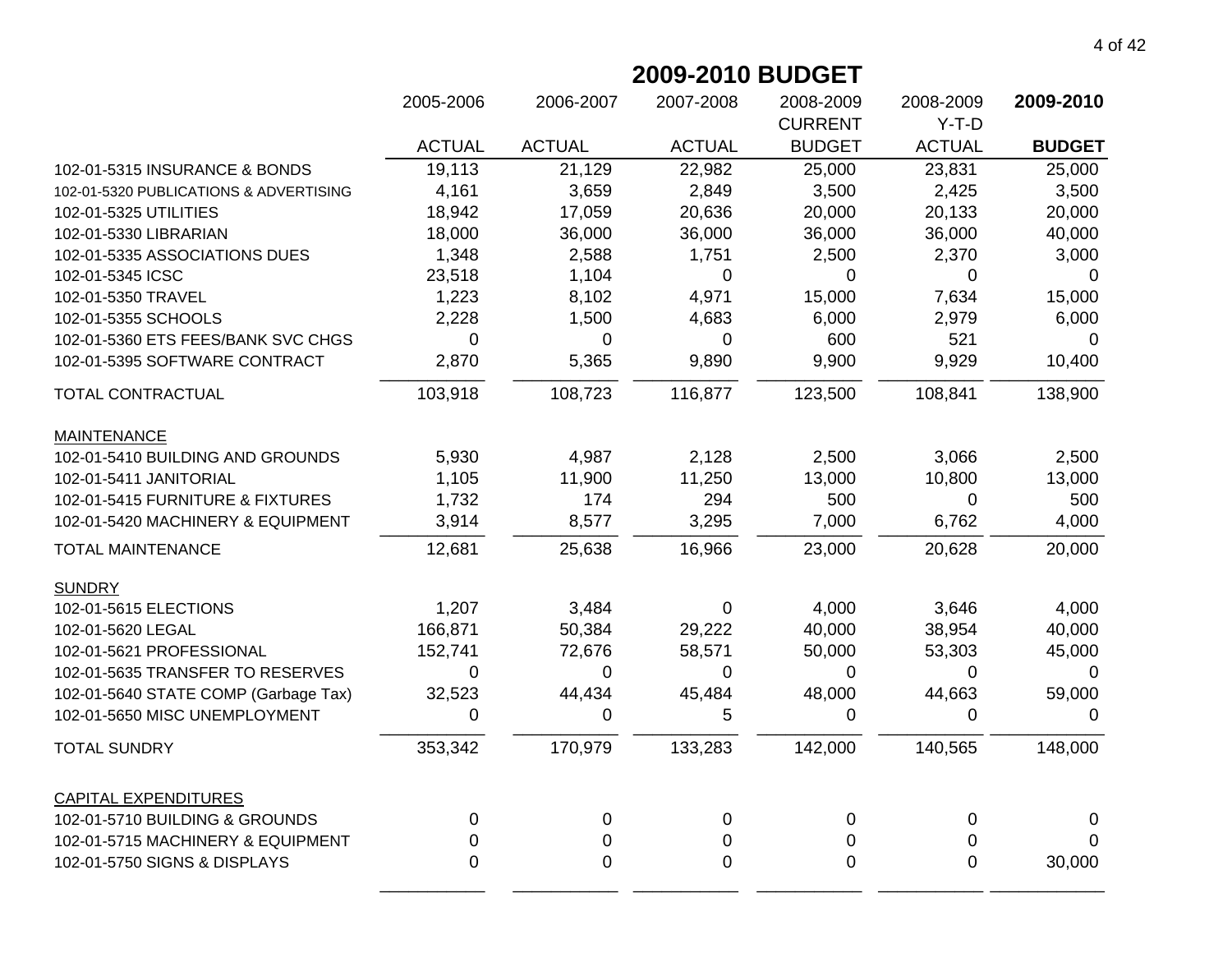|                              | 2005-2006     | 2006-2007     | 2007-2008 | 2008-2009<br><b>CURRENT</b> | 2008-2009<br>Y-T-D | 2009-2010     |
|------------------------------|---------------|---------------|-----------|-----------------------------|--------------------|---------------|
|                              | <b>ACTUAL</b> | <b>ACTUAL</b> | ACTUAL    | <b>BUDGET</b>               | ACTUAL             | <b>BUDGET</b> |
| TOTAL CAPITAL EXPENDITURES   |               |               |           |                             |                    | 30,000        |
| TOTAL GENERAL ADMINISTRATION | 647,581       | 593,105       | 467,215   | 505,076                     | 473,521            | 560,205       |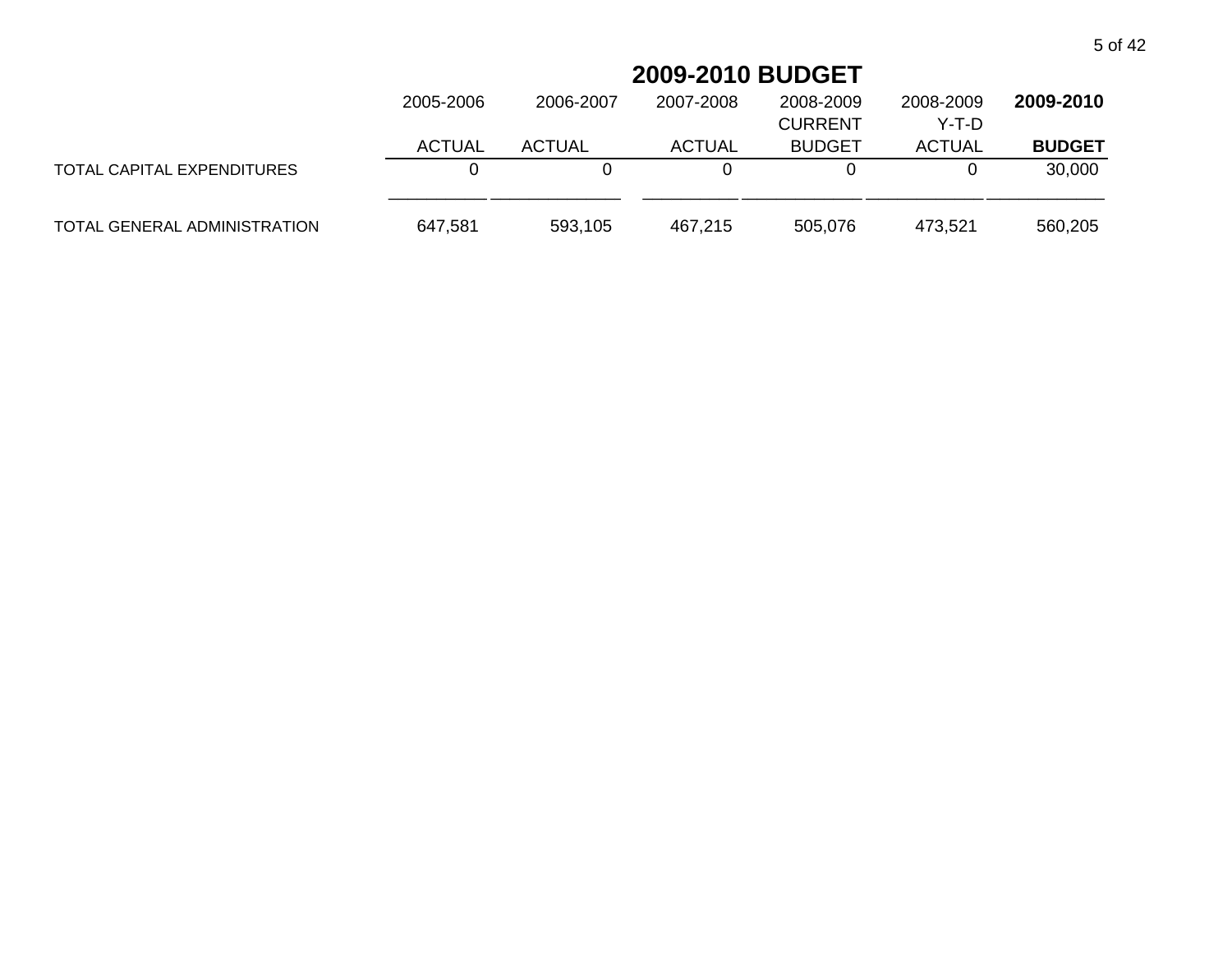|                                      | 2005-2006     | 2006-2007     | 2007-2008     | 2008-2009<br><b>CURRENT</b> | 2008-2009<br>$Y-T-D$ | 2009-2010      |
|--------------------------------------|---------------|---------------|---------------|-----------------------------|----------------------|----------------|
|                                      | <b>ACTUAL</b> | <b>ACTUAL</b> | <b>ACTUAL</b> | <b>BUDGET</b>               | <b>ACTUAL</b>        | <b>BUDGET</b>  |
| <b>CODE ENFORCEMENT</b>              |               |               |               |                             |                      |                |
| <b>EXPENDITURES</b>                  |               |               |               |                             |                      |                |
| PERSONNEL SERVICES                   |               |               |               |                             |                      |                |
| 102-02-5110 SUPERVISION              | 31,391        | 39,845        | 46,215        | 54,075                      | 43,104               | 54,075         |
| 102-02-5111 SALARIES FULL-TIME       | 22,567        | 55,000        | 58,560        | 67,877                      | 57,682               | 71,053         |
| 102-02-5112 SALARIES PART-TIME       | $\mathbf 0$   | 0             | 0             | 0                           | 0                    | 0              |
| 102-02-5113 OVERTIME                 | 178           | 0             | 0             | 0                           | 0                    | 0              |
| 102-02-5114 CONTRACT LABOR           | 100           | 0             | 0             | 0                           | $\Omega$             | 0              |
| 102-02-5115 VACATION                 | 2,396         | 1,170         | 2,256         | 0                           | 4,569                | $\mathbf 0$    |
| 102-02-5116 SICK LEAVE               | 502           | 784           | 1,317         | 0                           | 3,363                | $\mathbf 0$    |
| 102-02-5117 HOLIDAY                  | 2,765         | 4,539         | 5,515         | 0                           | 5,207                | $\overline{0}$ |
| 102-02-5118 COMP TIME                | 2,265         | 4,426         | 5,775         | 0                           | 4,535                | 0              |
| 102-02-5155 CERTIFICATION PAY        | 0             | 0             | 0             | 0                           | 0                    | $\Omega$       |
| 102-02-5160 RETIREMENT               | 5,232         | 7,706         | 12,034        | 17,075                      | 15,028               | 18,605         |
| 102-02-5170 SOCIAL SECURITY/MEDICARE | 4,748         | 8,091         | 9,152         | 9,330                       | 9,063                | 9,600          |
| 102-02-5175 HEALTH INSURANCE         | 8,569         | 12,075        | 12,620        | 13,100                      | 12,967               | 13,400         |
| 102-02-5176 DENTAL                   | 768           | 874           | 806           | 860                         | 843                  | 895            |
| 102-02-5177 LIFE INSURANCE           | 306           | 453           | 445           | 660                         | 463                  | 500            |
| 102-02-5178 VISION                   | 220           | 288           | 324           | 330                         | 324                  | 360            |
| 102-02-5179 LONG TERM DISABILITY     | 0             | 0             | 338           | 540                         | 351                  | 400            |
| 102-02-5180 WORKERS COMP             | 0             | 0             | 0             | 2,280                       | 2,733                | 2,800          |
| TOTAL PERSONNEL SERVICES             | 82,006        | 135,250       | 155,358       | 166,127                     | 160,233              | 171,688        |
| <b>SUPPLIES</b>                      |               |               |               |                             |                      |                |
| 102-02-5210 OFFICE SUPPLIES          | 2,190         | 1,499         | 2,321         | 2,200                       | 963                  | 2,200          |
| 102-02-5215 POSTAGE                  | 305           | 300           | 360           | 600                         | 350                  | 600            |
| 102-02-5225 WEARING APPAREL          | 69            | 1,074         | 217           | 600                         | 457                  | 600            |
| 102-02-5230 FUEL/GAS & DIESEL        | 3,324         | 3,124         | 3,664         | 4,000                       | 2,667                | 4,000          |
| 102-02-5235 TECHNICAL SUPPLIES       | 1,716         | 1,799         | 1,307         | 1,800                       | 1,545                | 1,800          |
| 102-02-5290 MISCELLANEOUS SUPPLIES   | 9             | 0             | 0             | 0                           | $\mathbf 0$          | $\Omega$       |
| 102-02-5292 COMPUTER SUPPLIES        | 0             | 2,050         | 3,104         | 3,000                       | 2,128                | 3,000          |
| <b>TOTAL SUPPLIES</b>                | 7,612         | 9,846         | 10,972        | 12,200                      | 8,110                | 12,200         |

**CONTRACTUAL**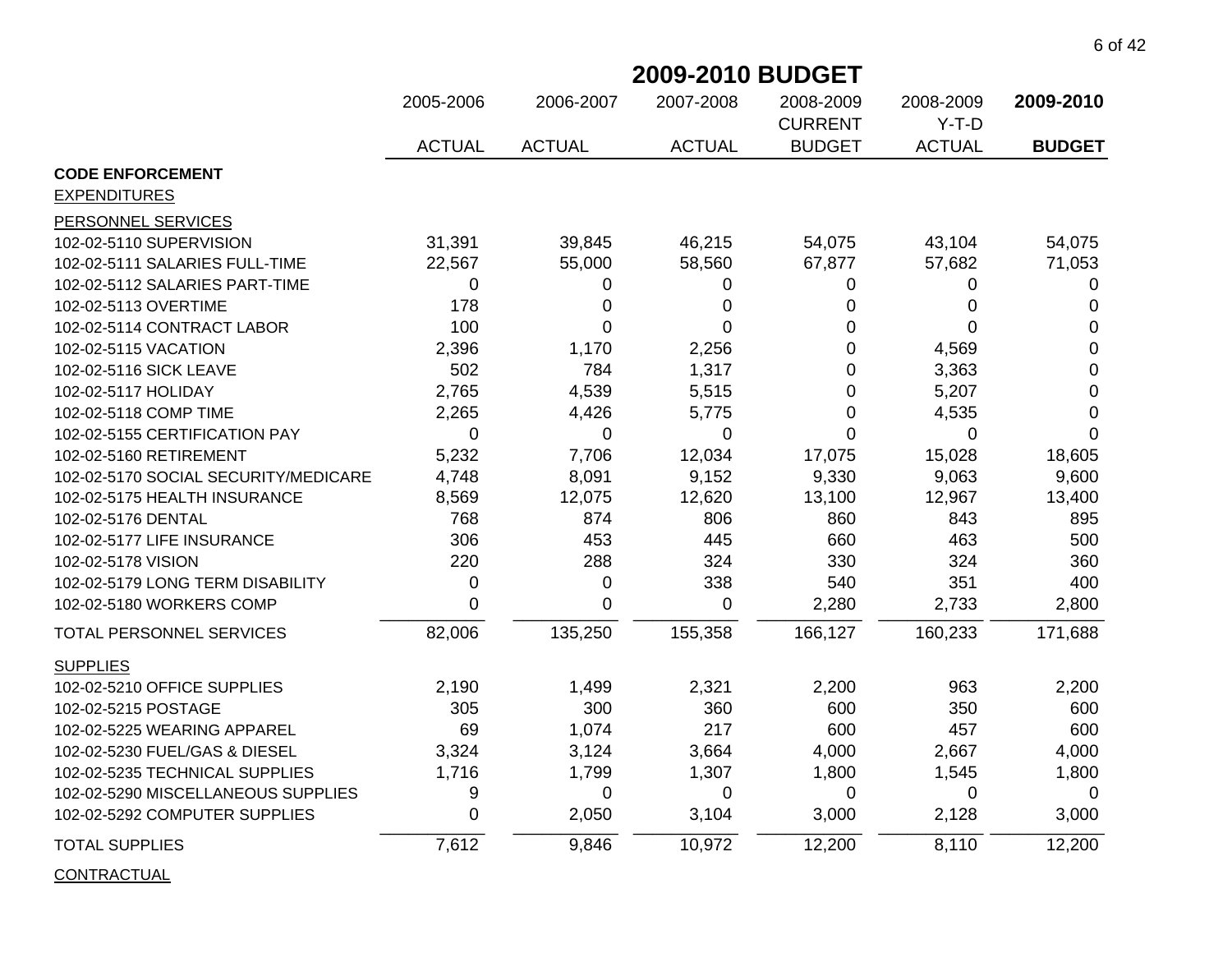|                |               |               | 2009-2010 BUDGET |                             |                      |               |
|----------------|---------------|---------------|------------------|-----------------------------|----------------------|---------------|
|                | 2005-2006     | 2006-2007     | 2007-2008        | 2008-2009<br><b>CURRENT</b> | 2008-2009<br>$Y-T-D$ | 2009-2010     |
|                | <b>ACTUAL</b> | <b>ACTUAL</b> | <b>ACTUAL</b>    | <b>BUDGET</b>               | <b>ACTUAL</b>        | <b>BUDGET</b> |
| E              | 616           | 881           | 197              | 1,500                       | 913                  | 1,500         |
|                | 1,411         | 438           | 720              | 1,200                       | 720                  | 1,200         |
| <b>ASUALT:</b> | 0             | $\Omega$      | 71               | 500                         | 552                  | 500           |
| RTISING        | 0             | 368           | 721              | 1,200                       |                      | 1,200         |

| 102-02-5310 COMMUNICATIONS-TELE        | 616   | 881      | 197    | 1,500  | 913    | 1,500  |
|----------------------------------------|-------|----------|--------|--------|--------|--------|
| 102-02-5311 COMMUNICATIONS             | 1,411 | 438      | 720    | 1,200  | 720    | 1,200  |
| 102-02-5315 INSURANCE & BONDS CASUALT  | 0     | $\Omega$ | 71     | 500    | 552    | 500    |
| 102-02-5320 PUBLICATIONS & ADVERTISING | 0     | 368      | 721    | 1,200  | 0      | 1,200  |
| 102-02-5335 ASSOCIATIONS DUES          | 200   | 451      | 1,041  | 2,200  | 1,208  | 2,200  |
| 102-02-5350 TRAVEL                     | 247   | 402      | 2,360  | 2,000  | 1,046  | 2,000  |
| 102-02-5355 SCHOOLS                    | 2,317 | 4,645    | 5,546  | 5,000  | 776    | 5,000  |
| 102-02-5360 ETS FEES/BANK SVC CHGS     | O     | 0        | 0      | 1,100  | 978    | 1,000  |
| 102-02-5395 SOFTWARE CONTRACT          | 0     | 1,323    | 7,285  | 7,386  | 6,945  | 7,400  |
| 102-02-5396 HUMANE SOCIETY             | 1,475 | 1,412    | 1,628  | 5,000  | 3,877  | 3,000  |
| <b>TOTAL CONTRACTUAL</b>               | 6,266 | 9,921    | 19,567 | 27,086 | 17,016 | 25,000 |
| <b>MAINTENANCE</b>                     |       |          |        |        |        |        |
| 102-02-5420 MACHINERY & EQUIPMENT      | 187   | 3,440    | 16,151 | 3,000  | 2,407  | 3,000  |
| 102-02-5430 MOTOR VEHICLE & MAINT      | 89    | 1,484    | 778    | 1,500  | 1,073  | 1,500  |
| 102-02-5460 MISCELLANEOUS MAINTENANC   | 0     | 0        | 0      | 0      | 575    | 0      |
| <b>TOTAL MAINTENANCE</b>               | 276   | 4,924    | 16,929 | 4,500  | 4,055  | 4,500  |
| <b>SUNDRY</b>                          |       |          |        |        |        |        |
| 102-02-5620 LEGAL                      | 988   | 3,136    | 4,336  | 5,000  | 1,796  | 5,000  |
| 102-02-5621 PROFESSIONAL               | 6,808 | 13,746   | 36,127 | 20,000 | 11,163 | 20,000 |
| 102-02-5625 REFUNDS                    | 0     | 0        | 0      | 0      | 0      | 0      |
| <b>TOTAL SUNDRY</b>                    | 7,796 | 16,882   | 40,463 | 25,000 | 12,960 | 25,000 |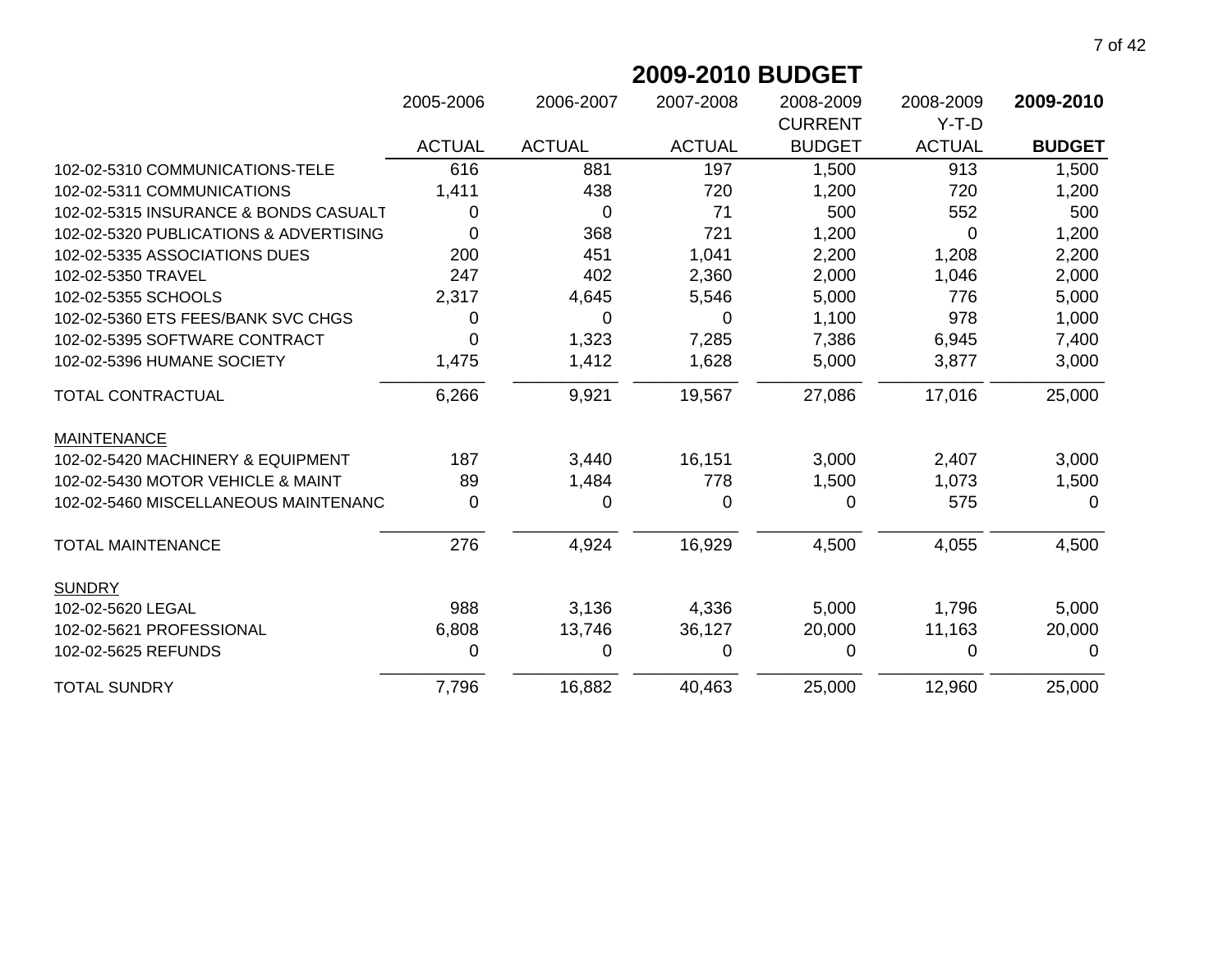|                                   | 2005-2006     | 2006-2007     | 2007-2008     | 2008-2009<br><b>CURRENT</b> | 2008-2009<br>$Y-T-D$ | 2009-2010     |
|-----------------------------------|---------------|---------------|---------------|-----------------------------|----------------------|---------------|
|                                   | <b>ACTUAL</b> | <b>ACTUAL</b> | <b>ACTUAL</b> | <b>BUDGET</b>               | <b>ACTUAL</b>        | <b>BUDGET</b> |
| <b>CAPITAL EXPENDITURES</b>       |               |               |               |                             |                      |               |
| 102-02-5715 MACHINERY & EQUIPMENT | 0             | 6,986         | 0             | $\Omega$                    | 0                    | 40,000        |
| 102-02-5718 FURNITURE & EQUIPMENT | 748           | 224           | 749           | 1,000                       | O                    | 1,000         |
| 102-02-5720 MOTOR VEHICLE         | 0             | 0             | 0             |                             |                      | 0             |
| 102-02-5725 COMMUNICATIONS EQUIP  | 0             | 0             | 2,478         | 3,500                       | 2,097                | 3,500         |
| 102-02-5730 OTHER EQUIPMENT       | 0             | 0             | 11,158        | 0                           |                      | 1,000         |
| TOTAL CAPITAL EXPENDITURES        | 748           | 7,210         | 14,384        | 4,500                       | 2,097                | 45,500        |
| <b>TOTAL CODE ENFORCEMENT</b>     | 104,705       | 184,033       | 257,673       | 239,413                     | 204,470              | 283,888       |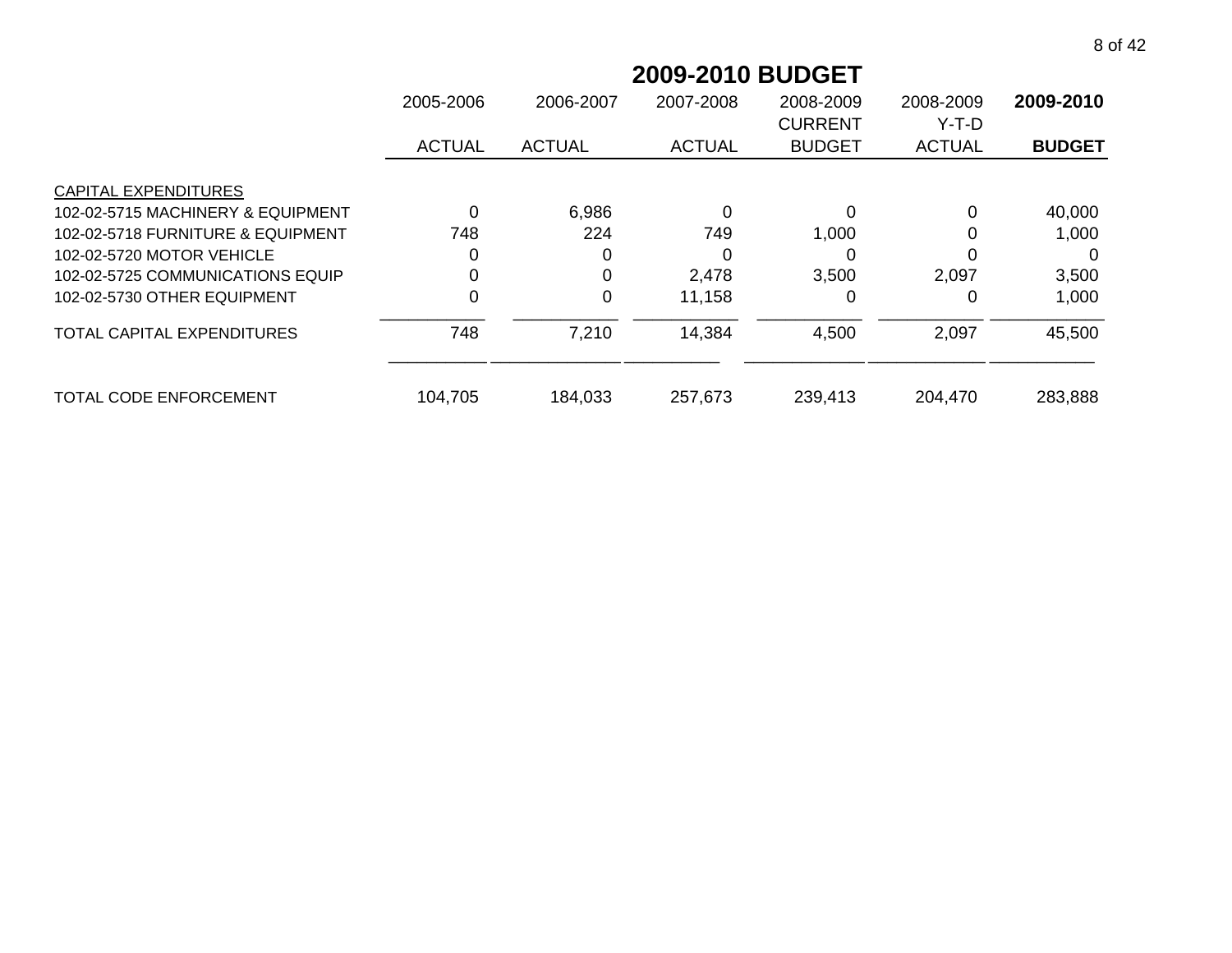### 2005-2006 2006-2007 2007-2008 2008-2009 2008-2009 **2009-2010**CURRENT Y-T-DACTUAL ACTUAL ACTUAL BUDGET ACTUAL **BUDGET2009-2010 BUDGETMUNICIPAL COURT**EXPENDITURESPERSONNEL SERVICES102-03-5110 SUPERVISION 7,200 7,750 7,800 8,400 8,400 8,400 102-03-5111 SALARIES FULL-TIME 42,573 43,952 46,656 58,100 46,259 62,000 102-03-5112 SALARIES PART-TIMEE 0 0 0 0 0 0 0 102-03-5113 OVERTIME 0 21 139 0 0 0 102-03-5114 CONTRACT LABOR 0 00 000 102-03-5115 VACATION 1,306 2,051 2,123 0 3,378 0 102-03-5116 SICK LEAVE 1,667 2,744 3,347 0 2,665 0 102-03-5117 HOLIDAY 2,311 2,370 2,552 0 2,442 0 102-03-5118 COMP TIME 1,404 1,225 967 0 922 0 102-03-5155 CERTIFICATION PAY 0 00 000 102-03-5160 RETIREMENT 4,176 3,910 5,611 8,250 7,061 9,220 102-03-5170 SOCIAL SECURITY/MEDICARE 3,768 4,006 4,267 4,445 4,258 4,750 102-03-5175 HEALTH INSURANCE 9,348 9,348 8,413 8,680 8,645 8,680 102-03-5176 DENTAL 838 644 537 570 562 570 102-03-5177 LIFE INSURANCE 317 261 207 440 215 440 102-03-5178 VISION 240 216 216 220 216 220 102-03-5179 LONG TERM DISABILITY 0 0 158 360 164 360 102-03-5180 WORKERS COMPP 0 0 0 200 220 200 \_ TOTAL PERSONNEL SERVICES 75,149 78,500 82,993 89,665 85,408 94,840 102-03-5210 OFFICE SUPPLIES 1,191 1,100 710 1,000 550 1,000 102-03-5215 POSTAGE384 407 510 500 491 600

\_

s 413 0 0 0 0 0

1,987 1,507 1,220 1,500 1,041 1,600

SUPPLIES

TOTAL SUPPLIES

102-03-5290 MISCELLANEOUS SUPPLIES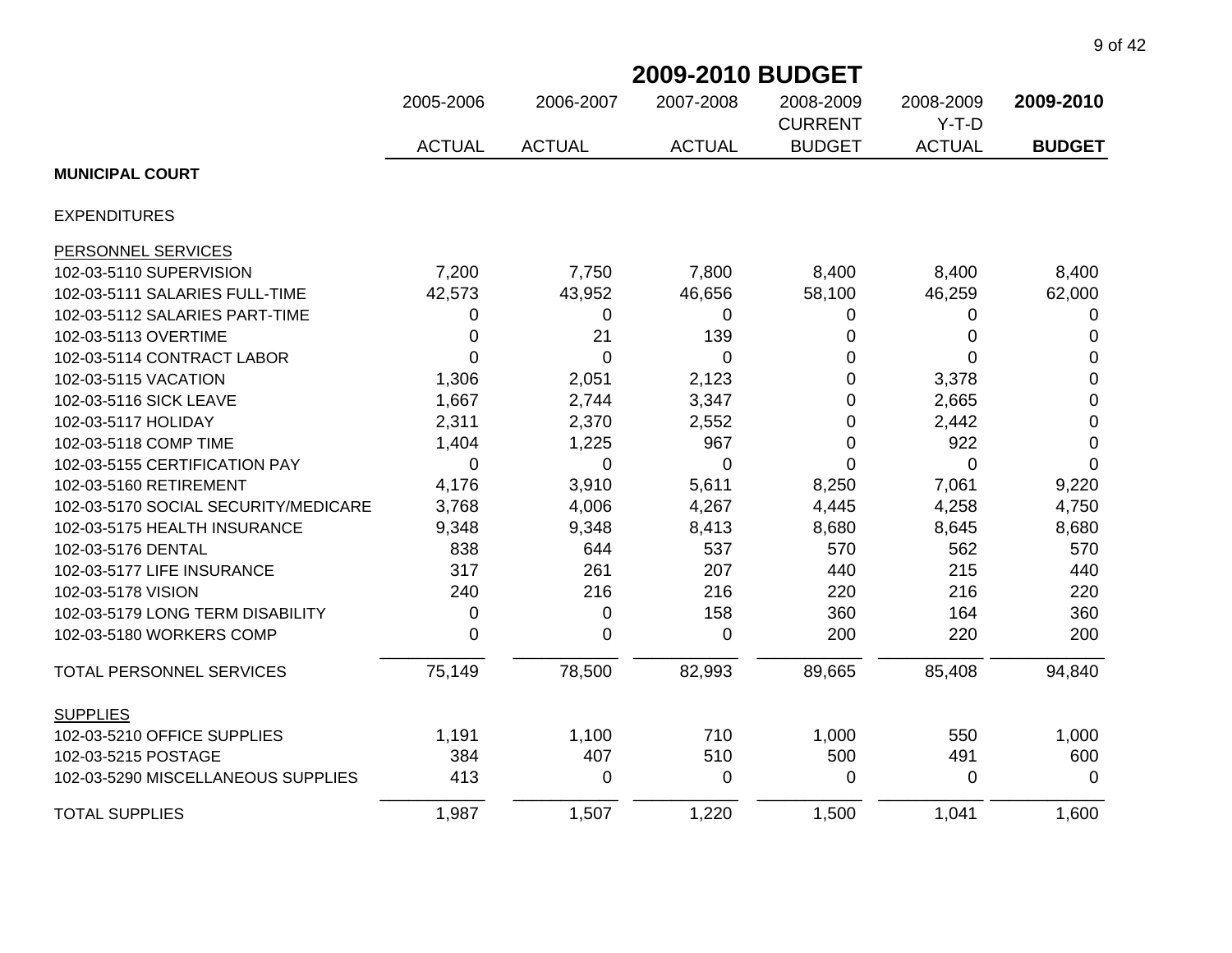|                                        | 2005-2006     | 2006-2007      | 2007-2008     | 2008-2009<br><b>CURRENT</b> | 2008-2009<br>$Y-T-D$ | 2009-2010     |
|----------------------------------------|---------------|----------------|---------------|-----------------------------|----------------------|---------------|
|                                        | <b>ACTUAL</b> | <b>ACTUAL</b>  | <b>ACTUAL</b> | <b>BUDGET</b>               | <b>ACTUAL</b>        | <b>BUDGET</b> |
| CONTRACTUAL                            |               |                |               |                             |                      |               |
| 102-03-5310 COMMUNICATIONS             | 0             | $\mathbf 0$    | 0             | 500                         | 302                  | 500           |
| 102-03-5315 INSURANCE & BONDS-CASUALTY | 50            | 50             | 50            | 100                         | 50                   | 100           |
| 102-03-5320 PUBLICATIONS & ADVERTISING | 0             | $\Omega$       | 0             | 100                         | 72                   | 100           |
| 102-03-5335 ASSOCIATIONS DUES          | 318           | 105            | 105           | 200                         | 240                  | 300           |
| 102-03-5350 TRAVEL                     | 693           | 1,530          | 897           | 1,500                       | 1,354                | 2,000         |
| 102-03-5355 SCHOOLS                    | 400           | 410            | 0             | 1,000                       | 130                  | 1,000         |
| 102-03-5360 ETS FEES/BANK SVC CHGS     | 0             | 0              | ∩             | 2,000                       | 2,493                | 3,000         |
| 102-03-5395 SOFTWARE CONTRACT          | 0             | 0              | $\Omega$      | 1,200                       | 1,200                | 2,400         |
| TOTAL CONTRACTUAL                      | 1,461         | 2,095          | 1,052         | 6,600                       | 5,841                | 9,400         |
| <b>MAINTENANCE</b>                     |               |                |               |                             |                      |               |
| 102-03-5415 FURNITURE & FIXTURES       | 938           | 0              | 0             | 0                           | 0                    | $\Omega$      |
| 102-03-5420 MACHINERY & EQUIPMENT      | 0             | 0              | 0             | 0                           | 0                    | 0             |
| <b>TOTAL MAINTENANCE</b>               | 938           | $\overline{0}$ | $\Omega$      | $\overline{0}$              | 0                    | $\Omega$      |
| <b>SUNDRY</b>                          |               |                |               |                             |                      |               |
| 102-03-5620 LEGAL                      | 3,836         | 4,228          | 7,519         | 12,000                      | 12,340               | 20,000        |
| 102-03-5621 PROFESSIONAL               | O             | 295            | 1,638         | 5,000                       | 4,344                | 2,000         |
| 102-03-5625 REFUNDS                    |               | 0              | O             | 0                           |                      |               |
| 102-03-5635 TRANSFER TO RESERVES       |               | 0              |               | 0                           |                      |               |
| 102-03-5636 TRANSFER TO STATE-FINES    | 133,018       | 117,666        | 184,050       | 150,000                     | 164,211              | 150,000       |
| 102-03-5655 COURT EXPENSE              | 126           | 150            | 338           | 400                         | O                    | 400           |
| 102-03-5660 MISCELLANEOUS              | 0             | 0              | 100           | 0                           |                      | 0             |
| <b>TOTAL SUNDRY</b>                    | 136,980       | 122,338        | 193,645       | 167,400                     | 180,895              | 172,400       |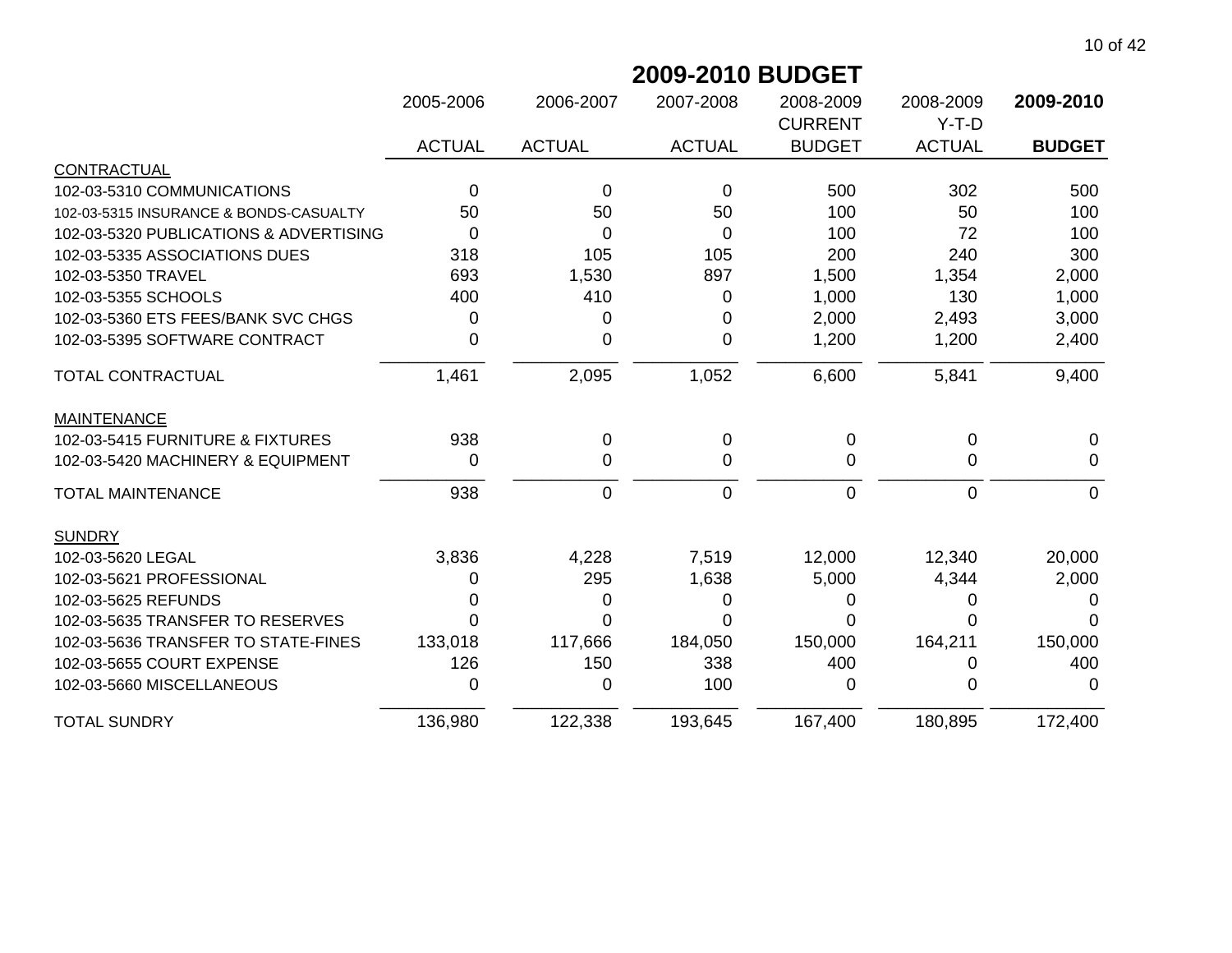|                                        | 2005-2006     |               | 2006-2007<br>2007-2008<br>2008-2009<br><b>CURRENT</b> |               | 2008-2009<br>$Y-T-D$ | 2009-2010     |
|----------------------------------------|---------------|---------------|-------------------------------------------------------|---------------|----------------------|---------------|
|                                        | <b>ACTUAL</b> | <b>ACTUAL</b> | <b>ACTUAL</b>                                         | <b>BUDGET</b> | <b>ACTUAL</b>        | <b>BUDGET</b> |
| <b>CAPITAL EXPENDITURES</b>            |               |               |                                                       |               |                      |               |
| 102-03-5705 COURT TECHNOLOGY EQ        | 6,224         | 6,484         |                                                       | 0             |                      | 0             |
| 102-03-5715 MACHINERY & EQUIPMENT      |               |               |                                                       |               |                      | Ω             |
| 102-03-5718 FURNITURE & EQUIPMENT      |               |               |                                                       |               |                      |               |
| 102-03-5725 COMMUNICATIONS EQ          |               |               |                                                       |               |                      | 0             |
| <b>TOTAL CAPITAL EXPENDITURES</b>      | 6,224         | 6,484         |                                                       | 0             |                      | 0             |
| <b>TRANSFERS</b>                       |               |               |                                                       |               |                      |               |
| 102-03-5960 BUILDING SECURITY EQUIPMEN | 0             | $\Omega$      | $\Omega$                                              | 0             | 0                    | 0             |
| <b>TOTAL TRANSFERS</b>                 | 0             | $\Omega$      | $\Omega$                                              | 0             | 0                    | 0             |
| <b>TOTAL MUNICIPAL COURT</b>           | 222,740       | 210,924       | 278,910                                               | 265,165       | 273,184              | 278,240       |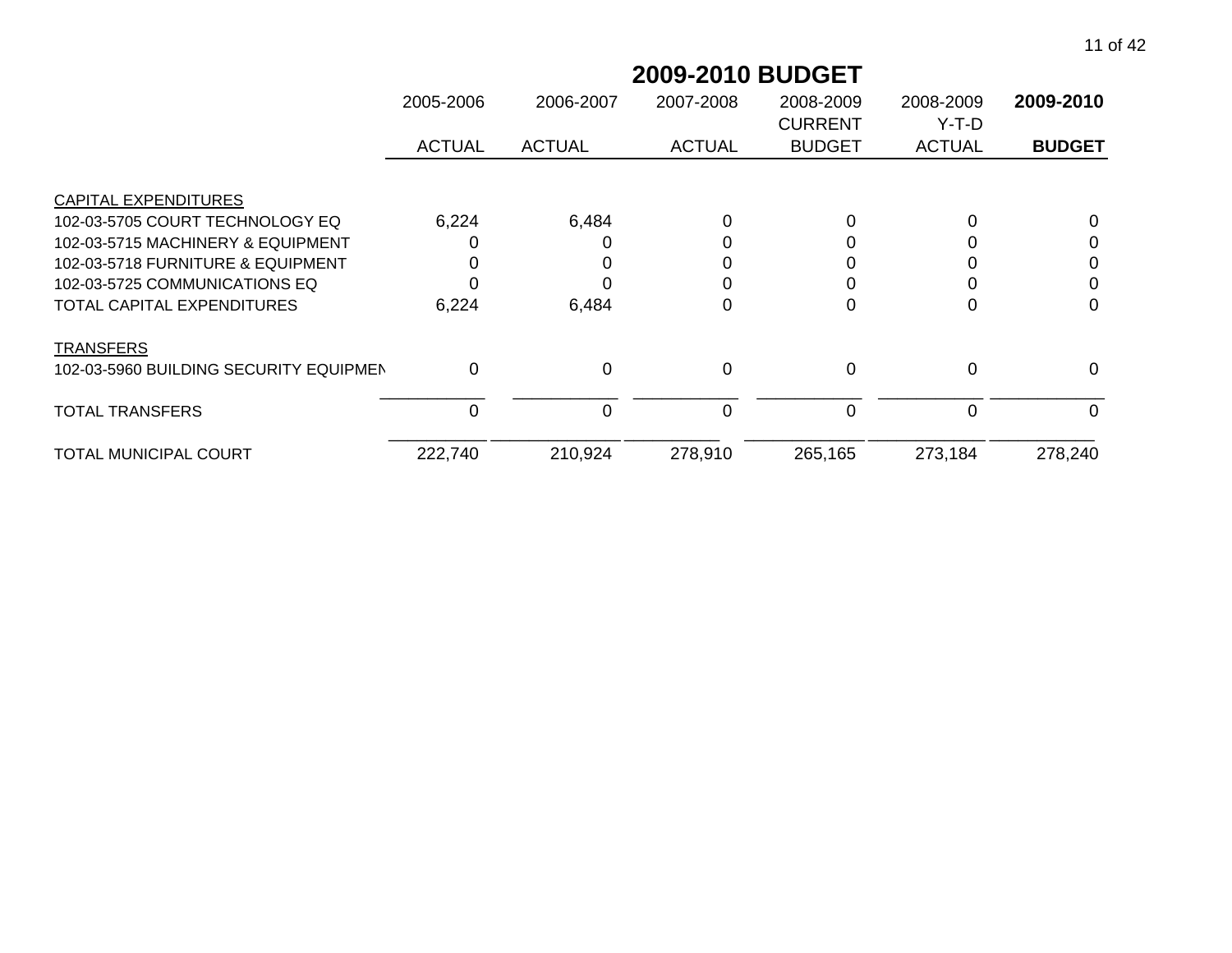|                              | 2005-2006     | 2006-2007     | 2007-2008     | 2008-2009<br><b>CURRENT</b> | 2008-2009<br>$Y-T-D$ | 2009-2010     |
|------------------------------|---------------|---------------|---------------|-----------------------------|----------------------|---------------|
|                              | <b>ACTUAL</b> | <b>ACTUAL</b> | <b>ACTUAL</b> | <b>BUDGET</b>               | <b>ACTUAL</b>        | <b>BUDGET</b> |
| <b>FIRE DEPARTMENT</b>       |               |               |               |                             |                      |               |
| <b>EXPENDITURES</b>          |               |               |               |                             |                      |               |
| PERSONNEL SERVICES           |               |               |               |                             |                      |               |
| 102-04-5160 RETIREMENT       | 4,032         | 5,376         | 6,720         | 5,760                       | 6,216                | 8,000         |
| TOTAL PERSONNEL SERVICES     | 4,032         | 5,376         | 6,720         | 5,760                       | 6,216                | 8,000         |
| CAPITAL EXPENDITURES         |               |               |               |                             |                      |               |
| 102-04-5730 OTHER EQUIPMENT  | 9,500         | 25,000        | 25,000        | 14,000                      | 0                    | $\mathbf 0$   |
| TOTAL CAPITAL EXPENDITURES   | 9,500         | 25,000        | 25,000        | 14,000                      | 0                    | $\mathbf 0$   |
| <b>TOTAL FIRE DEPARTMENT</b> | 13,532        | 30,376        | 31,720        | 19,760                      | 6,216                | 8,000         |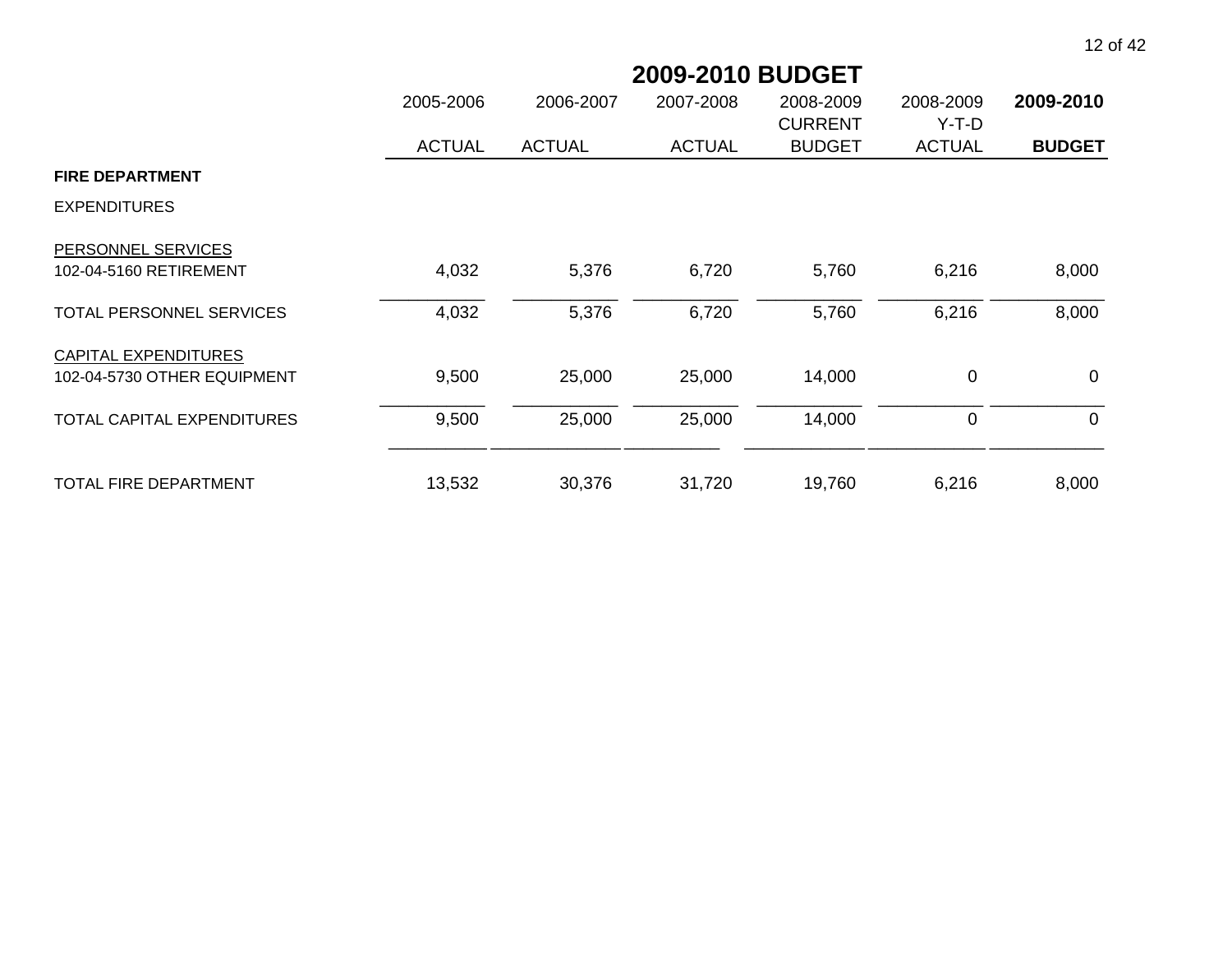|                                      | 2009-2010 BUDGET |               |               |                |               |                |  |  |
|--------------------------------------|------------------|---------------|---------------|----------------|---------------|----------------|--|--|
|                                      | 2005-2006        | 2006-2007     | 2007-2008     | 2008-2009      | 2008-2009     | 2009-2010      |  |  |
|                                      |                  |               |               | <b>CURRENT</b> | $Y-T-D$       |                |  |  |
|                                      | <b>ACTUAL</b>    | <b>ACTUAL</b> | <b>ACTUAL</b> | <b>BUDGET</b>  | <b>ACTUAL</b> | <b>BUDGET</b>  |  |  |
| <b>POLICE DEPARTMENT</b>             |                  |               |               |                |               |                |  |  |
| <b>EXPENDITURES</b>                  |                  |               |               |                |               |                |  |  |
| PERSONNEL SERVICES                   |                  |               |               |                |               |                |  |  |
| 102-05-5110 SUPERVISION              | 60,401           | 48,985        | 50,333        | 57,400         | 50,153        | 58,970         |  |  |
| 102-05-5111 SALARIES FULL-TIME       | 407,328          | 510,324       | 611,035       | 675,810        | 562,205       | 680,000        |  |  |
| 102-05-5112 SALARIES PART-TIME       | 1,886            | 8,918         | 1,303         | 0              | 4,548         | 0              |  |  |
| 102-05-5113 OVERTIME                 | 4,529            | 869           | 5,556         | 5,000          | 8,389         | 5,000          |  |  |
| 102-05-5114 CONTRACT LABOR           | 0                | 0             | $\mathbf 0$   | 0              | 0             | 0              |  |  |
| 102-05-5115 VACATION                 | 15,358           | 10,671        | 30,223        | 0              | 34,312        | $\overline{0}$ |  |  |
| 102-05-5116 SICK LEAVE               | 5,634            | 13,787        | 12,613        | 0              | 16,512        | $\Omega$       |  |  |
| 102-05-5117 HOLIDAY                  | 18,525           | 25,554        | 31,537        | 0              | 32,523        | $\Omega$       |  |  |
| 102-05-5118 COMP TIME                | 6,595            | 9,337         | 14,110        | $\overline{0}$ | 10,787        | $\mathbf 0$    |  |  |
| 102-05-5155 CERTIFICATION PAY        | $\mathbf 0$      | 0             | $\mathbf 0$   | $\overline{0}$ | 0             | $\Omega$       |  |  |
| 102-05-5160 RETIREMENT               | 44,896           | 46,349        | 76,013        | 103,400        | 90,527        | 110,700        |  |  |
| 102-05-5170 SOCIAL SECURITY/MEDICARE | 40,669           | 48,299        | 57,857        | 56,500         | 55,068        | 60,000         |  |  |
| 102-05-5175 HEALTH INSURANCE         | 65,816           | 77,518        | 83,433        | 86,800         | 83,519        | 89,300         |  |  |
| 102-05-5176 DENTAL                   | 6,246            | 5,538         | 5,326         | 5,700          | 5,419         | 5,700          |  |  |
| 102-05-5177 LIFE INSURANCE           | 2,606            | 2,720         | 2,657         | 4,400          | 2,697         | 4,500          |  |  |
| 102-05-5178 VISION                   | 1,750            | 1,685         | 2,151         | 2,200          | 2,097         | 2,200          |  |  |
| 102-05-5179 LONG TERM DISABILITY     | 0                | 0             | 2,045         | 3,600          | 2,031         | 3,750          |  |  |
| 102-05-5180 WORK COMP                | $\overline{0}$   | $\mathbf 0$   | 16,750        | 20,400         | 24,375        | 25,000         |  |  |
| TOTAL PERSONNEL SERVICES             | 682,238          | 810,554       | 1,002,943     | 1,021,210      | 985,162       | 1,045,120      |  |  |
| <b>SUPPLIES</b>                      |                  |               |               |                |               |                |  |  |
| 102-05-5210 OFFICE SUPPLIES          | 5,264            | 4,863         | 3,622         | 4,500          | 4,723         | 4,500          |  |  |
| 102-05-5215 POSTAGE                  | 522              | 468           | 545           | 500            | 377           | 500            |  |  |
| 102-05-5225 WEARING APPAREL          | 3,405            | 3,082         | 4,578         | 5,500          | 3,508         | 5,500          |  |  |
| 102-05-5230 FUEL/GAS & DIESEL        | 29,572           | 30,821        | 43,195        | 60,000         | 29,913        | 50,000         |  |  |
| 102-05-5235 TECHNICAL SUPPLIES       | 1,568            | 4,845         | 3,981         | 4,000          | 2,068         | 4,000          |  |  |
| 102-05-5290 MISCELLANEOUS SUPPLIES   | 2,946            | 5,303         | 2,786         | 3,000          | 3,553         | 3,000          |  |  |
| <b>TOTAL SUPPLIES</b>                | 43,277           | 49,383        | 58,707        | 77,500         | 44,142        | 67,500         |  |  |

**CONTRACTUAL**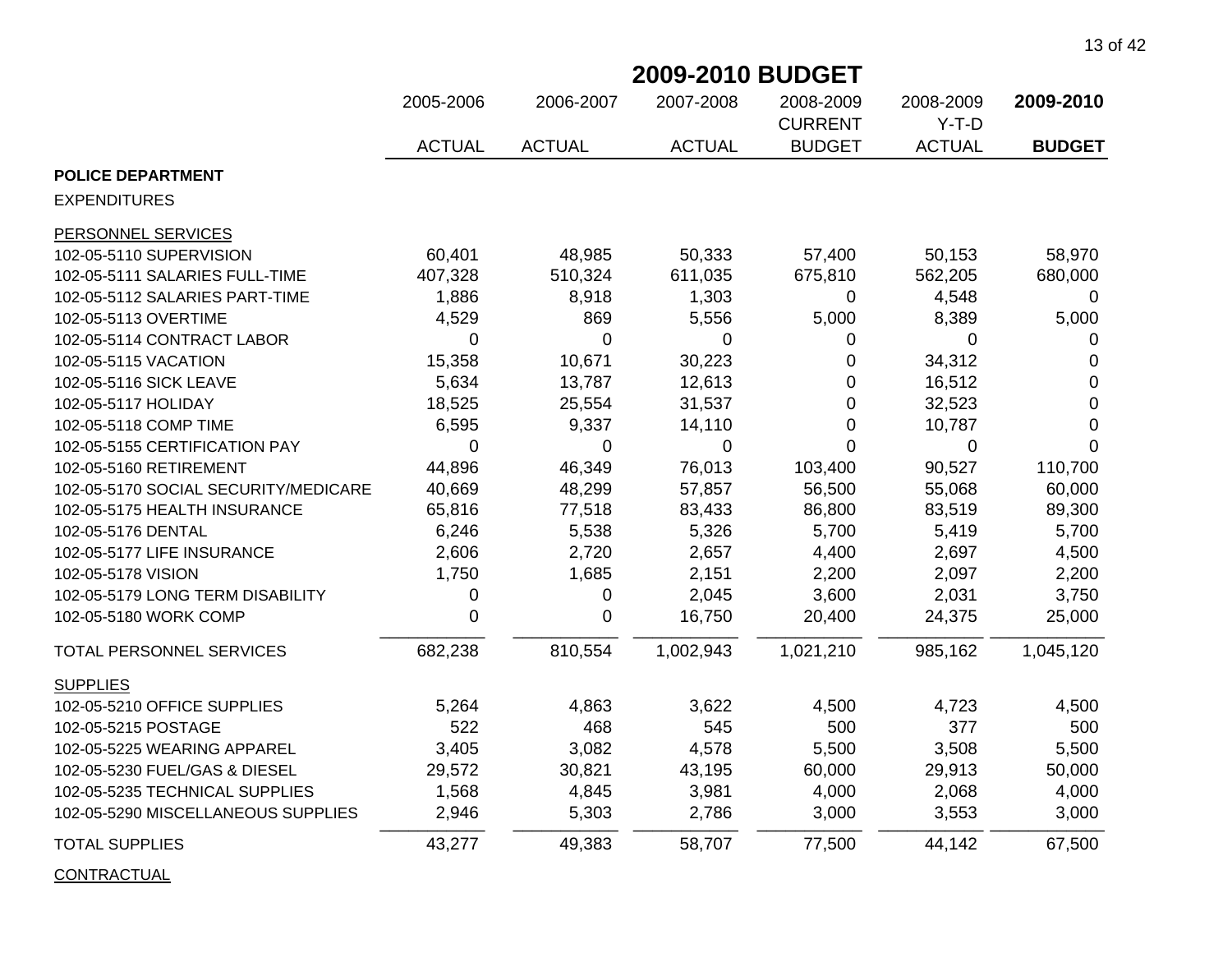|                                        | 2005-2006     | 2006-2007     | 2007-2008     | 2008-2009<br><b>CURRENT</b> | 2008-2009<br>$Y-T-D$ | 2009-2010     |
|----------------------------------------|---------------|---------------|---------------|-----------------------------|----------------------|---------------|
|                                        | <b>ACTUAL</b> | <b>ACTUAL</b> | <b>ACTUAL</b> | <b>BUDGET</b>               | <b>ACTUAL</b>        | <b>BUDGET</b> |
| 102-05-5310 COMMUNICATIONS             | 6,372         | 6,686         | 8,640         | 7,000                       | 7,554                | 10,000        |
| 102-05-5311 COMMUNICATIONS-TELEPHONE   | 239           | 2,691         | 3,039         | 3,500                       | 2,057                | 5,000         |
| 102-05-5315 INSURANCE & BONDS-CASUALTY | 22,444        | 25,264        | 23,225        | 15,000                      | 13,513               | 15,000        |
| 102-05-5320 PUBLICATIONS & ADVERTISING | 191           | 431           | 560           | 700                         | 0                    | 700           |
| 102-05-5325 UTILITIES                  | 0             | 19            | 0             | 0                           | 0                    | $\Omega$      |
| 102-05-5335 ASSOCIATIONS DUES          | 0             | 50            | 480           | 600                         | 560                  | 1,000         |
| 102-05-5350 TRAVEL                     | 1,322         | 884           | 746           | 4,000                       | 1,659                | 4,000         |
| 102-05-5355 SCHOOLS                    | 2,209         | 1,858         | 1,768         | 3,000                       | 3,229                | 4,000         |
| 102-05-5360 ETS FEES/BANK SVC CHGS     | $\Omega$      | 0             | 0             | 0                           | 0                    | $\Omega$      |
| 102-05-5395 CONTRACTS-MISCELLANEOUS    | 13,944        | 8,201         | 36,568        | 35,000                      | 28,438               | 35,000        |
| TOTAL CONTRACTUAL                      | 46,721        | 46,084        | 75,026        | 68,800                      | 57,010               | 74,700        |
| <b>MAINTENANCE</b>                     |               |               |               |                             |                      |               |
| 102-05-5410 BUILDING & GROUNDS         | 1,248         | 920           | 552           | 2,000                       | 1,991                | 2,000         |
| 102-05-5420 MACHINERY & EQUIPMENT      | 9,802         | 7,612         | 11,993        | 6,000                       | 3,000                | 11,000        |
| 102-05-5430 MOTOR VEHICLE & MAINT      | 12,225        | 10,078        | 15,091        | 20,000                      | 21,784               | 20,000        |
| 102-05-5460 MISCELLANEOUS MAINTENANCE  | 545           | 1,823         | 2,042         | 1,500                       | 1,525                | 1,500         |
| <b>TOTAL MAINTENANCE</b>               | 23,821        | 20,434        | 29,678        | 29,500                      | 28,300               | 34,500        |
| <b>SUNDRY</b>                          |               |               |               |                             |                      |               |
| 102-05-5620 LEGAL                      | 138           | 88            | 3,487         | 3,000                       | 1,279                | 3,000         |
| 102-05-5621 PROFESSIONAL               | 2,671         | 3,385         | 4,028         | 4,000                       | 3,246                | 4,000         |
| 102-05-5650 UNEMPLOYMENT               | 0             | 0             | 501           | 2,400                       | 2,385                | 0             |
| <b>TOTAL SUNDRY</b>                    | 2,809         | 3,473         | 8,016         | 9,400                       | 6,909                | 7,000         |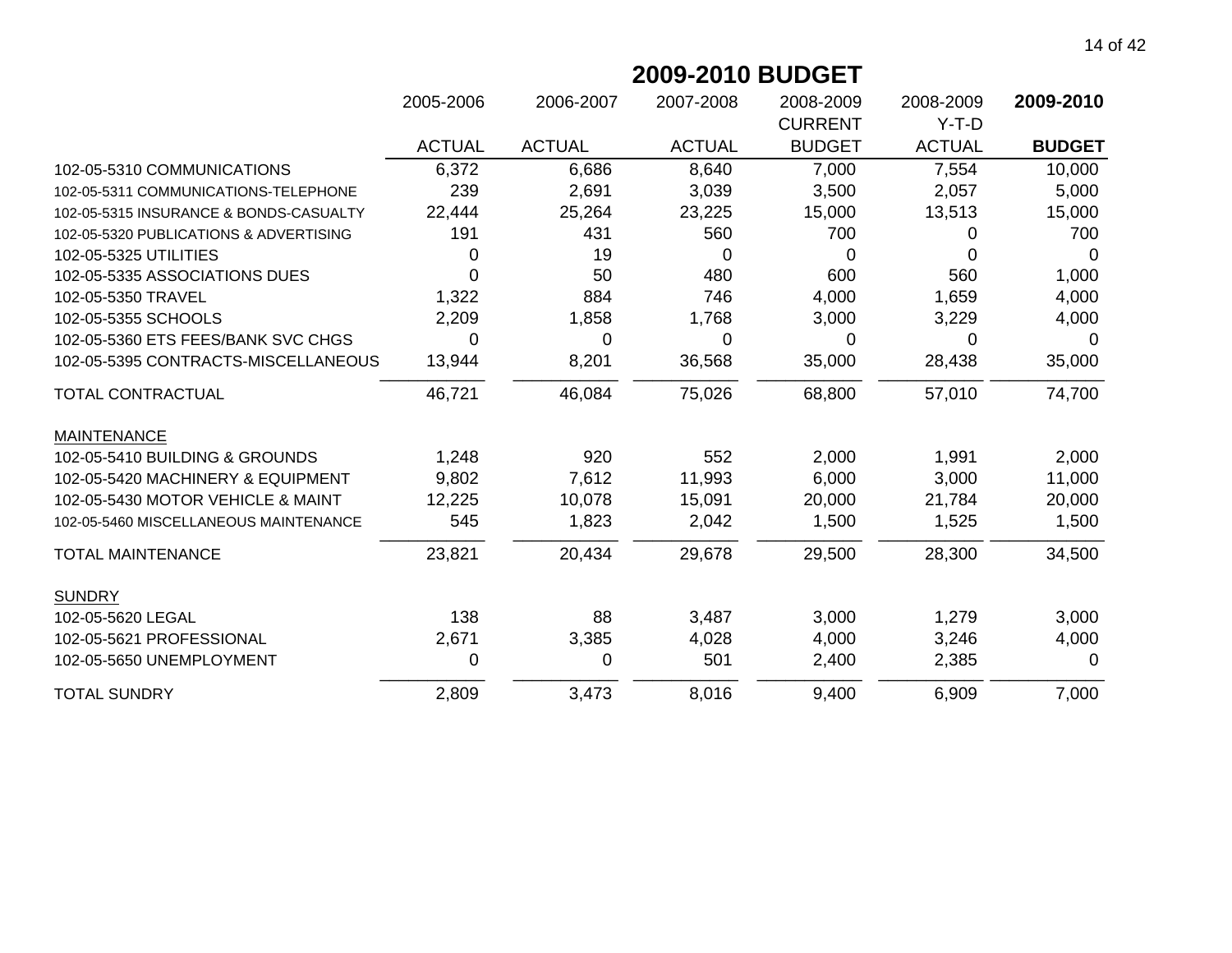|  | ıT<br>O |  |
|--|---------|--|
|--|---------|--|

| 2009-2010 BUDGET |  |
|------------------|--|
|------------------|--|

|                                      | 2005-2006     | 2006-2007     | 2007-2008     | 2008-2009<br><b>CURRENT</b> | 2008-2009<br>$Y-T-D$ | 2009-2010      |
|--------------------------------------|---------------|---------------|---------------|-----------------------------|----------------------|----------------|
|                                      | <b>ACTUAL</b> | <b>ACTUAL</b> | <b>ACTUAL</b> | <b>BUDGET</b>               | <b>ACTUAL</b>        | <b>BUDGET</b>  |
| <b>CAPITAL EXPENDITURES</b>          |               |               |               |                             |                      |                |
| 102-05-5715 MACHINERY & EQUIPMENT    | 574           | 17,563        | 10,780        | 0                           | 0                    | 0              |
| 102-05-5718 FURNITURE & EQUIPMENT    | 0             | 121           | 420           | 0                           |                      | 0              |
| 102-05-5720 MOTOR VEHICLE            | 9,501         | 59,750        | 22,469        | 0                           | 24,775               | 19,600         |
| 102-05-5725 COMMUNICATIONS EQUIPMENT | 0             | 12,400        | 7,457         | 0                           |                      | $\Omega$       |
| 102-05-5730 OTHER EQUIPMENT          | 0             | 20,664        | 0             | $\mathbf 0$                 | 0                    | 11,700         |
| TOTAL CAPITAL EXPENDITURES           | 10,075        | 110,499       | 41,127        | $\mathbf 0$                 | 24,775               | 31,300         |
| <b>TRANSFERS</b>                     |               |               |               |                             |                      |                |
| 102-05-5910 BUILDING & EQUIPMENT     | 0             | $\mathbf 0$   | $\mathbf 0$   | $\mathbf 0$                 | 0                    | $\overline{0}$ |
| <b>TOTAL TRANSFERS</b>               | $\mathbf 0$   | $\mathbf 0$   | $\mathbf 0$   | $\overline{0}$              | 0                    | $\overline{0}$ |
| <b>TOTAL POLICE DEPARTMENT</b>       | 808,941       | 1,040,426     | 1,215,497     | 1,206,410                   | 1,146,298            | 1,260,120      |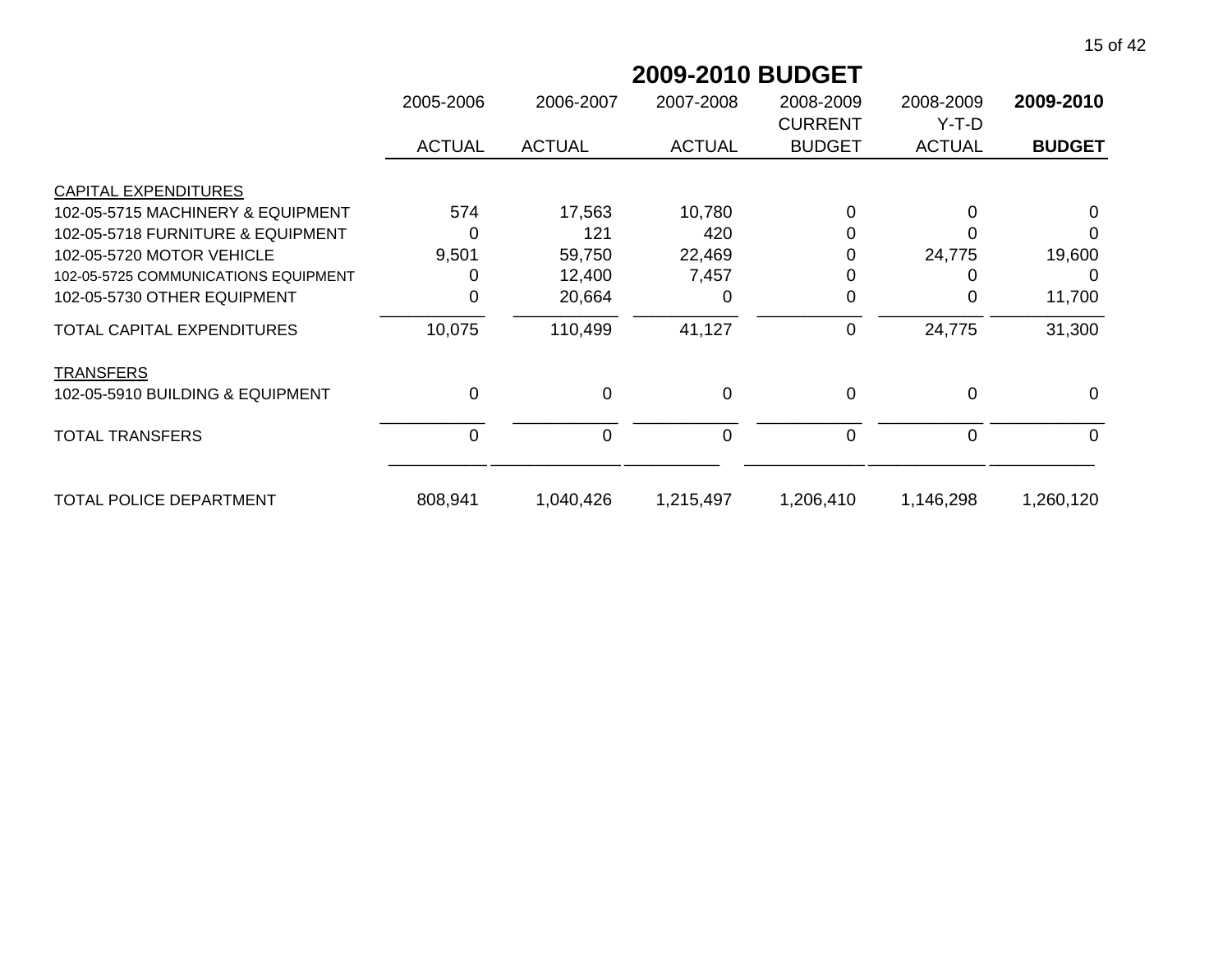|                                      |                  |               | 2009-2010 BUDGET |                |                |               |
|--------------------------------------|------------------|---------------|------------------|----------------|----------------|---------------|
|                                      | 2005-2006        | 2006-2007     | 2007-2008        | 2008-2009      | 2008-2009      | 2009-2010     |
|                                      |                  |               |                  | <b>CURRENT</b> | $Y-T-D$        |               |
|                                      | <b>ACTUAL</b>    | <b>ACTUAL</b> | <b>ACTUAL</b>    | <b>BUDGET</b>  | <b>ACTUAL</b>  | <b>BUDGET</b> |
| <b>PUBLIC WORKS</b>                  |                  |               |                  |                |                |               |
| <b>EXPENDITURES</b>                  |                  |               |                  |                |                |               |
| PERSONNEL SERVICES                   |                  |               |                  |                |                |               |
| 102-06-5110 SUPERVISION              | 0                | 0             | 0                | 0              | 0              | 0             |
| 102-06-5111 SALARIES FULL-TIME       | 62,361           | 100,059       | 112,458          | 119,480        | 96,514         | 120,000       |
| 102-06-5112 SALARIES PART-TIME       | 7,183            | 0             | 0                | 0              | 0              | 0             |
| 102-06-5113 OVERTIME                 | 1,979            | 3,455         | 1,604            | 3,500          | 1,667          | 3,500         |
| 102-06-5114 CONTRACT LABOR           | 0                | 0             | 0                | 0              | 0              | 0             |
| 102-06-5115 VACATION                 | 3,107            | 4,264         | 4,644            | 0              | 6,490          | 0             |
| 102-06-5116 SICK LEAVE               | 1,066            | 2,507         | 4,150            | 0              | 1,611          | 0             |
| 102-06-5117 HOLIDAY                  | 3,033            | 5,011         | 6,162            | 0              | 4,880          | 0             |
| 102-06-5118 COMP TIME                | 1,447            | 1,052         | 3,043            | 0              | 707            | 0             |
| 102-06-5155 CERTIFICATION PAY        | 0                | 0             | 0                | 0              | 0              | 0             |
| 102-06-5160 RETIREMENT               | 6,199            | 8,662         | 13,218           | 17,220         | 13,609         | 18,500        |
| 102-06-5170 SOCIAL SECURITY/MEDICARE | 6,133            | 8,901         | 10,103           | 9,410          | 8,558          | 9,500         |
| 102-06-5175 HEALTH INSURANCE         | 10,517           | 18,317        | 19,281           | 17,360         | 16,382         | 17,900        |
| 102-06-5176 DENTAL                   | 1,011            | 1,207         | 1,231            | 1,140          | 1,064          | 1,140         |
| 102-06-5177 LIFE INSURANCE           | 362              | 526           | 408              | 880            | 422            | 880           |
| 102-06-5178 VISION                   | 270              | 446           | 495              | 440            | 410            | 500           |
| 102-06-5179 LONG TERM DISABILITY     | 0                | 0             | 285              | 720            | 319            | 800           |
| 102-06-5180 WORKERS COMP             | 0                | 0             | 0                | 4,000          | 1,873          | 4,000         |
| <b>TOTAL PERSONNEL SERVICES</b>      | 104,669          | 154,405       | 177,080          | 174,150        | 154,505        | 176,720       |
| <b>SUPPLIES</b>                      |                  |               |                  |                |                |               |
| 102-06-5210 OFFICE SUPPLIES          | 0                | 1,368         | 663              | 1,500          | 61             | 1,500         |
| 102-06-5215 POSTAGE                  | 0                | 0             | 0                | 50             | 0              | 50            |
| 102-06-5220 MECHANICAL               | $\boldsymbol{0}$ | 79            | $\boldsymbol{0}$ | $\mathbf 0$    | $\overline{0}$ | 0             |
| 102-06-5225 WEARING APPAREL          | 722              | 1,076         | 677              | 1,000          | 820            | 1,000         |
| 102-06-5230 FUEL GAS & DIESEL        | 5,445            | 20,343        | 22,548           | 25,000         | 7,162          | 20,000        |
| 102-06-5235 TECHNICAL SUPPLIES       | 1,665            | 1,307         | 1,161            | 1,500          | 1,266          | 1,500         |
| 102-06-5250 CLEANING SUPPLIES        | 212              | 474           | 388              | 500            | 169            | 500           |
| 102-06-5255 BUILDING SUPPLIES        | 885              | 883           | 750              | 700            | 378            | 700           |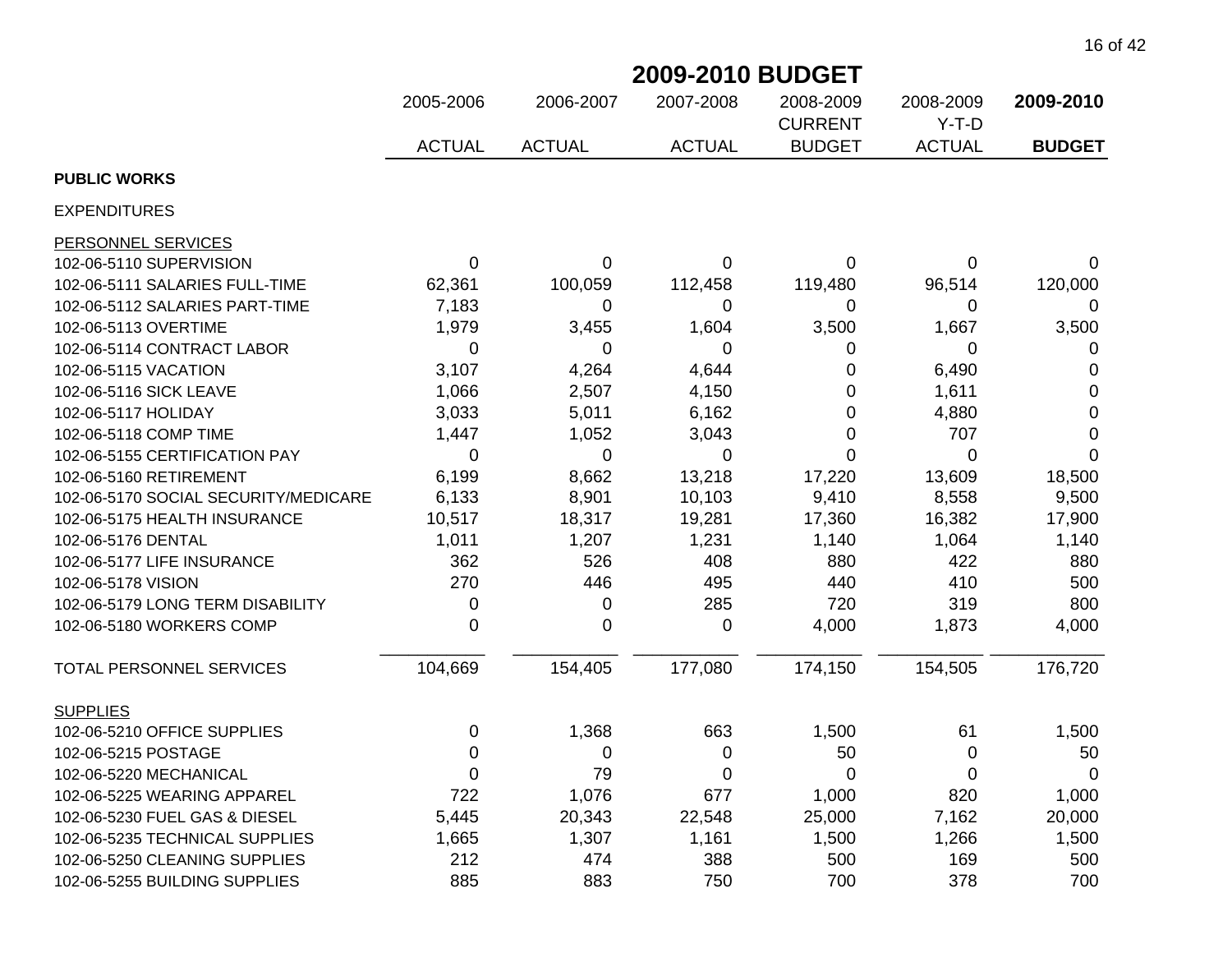|                                        | 2009-2010 BUDGET |               |               |                             |                      |               |  |  |
|----------------------------------------|------------------|---------------|---------------|-----------------------------|----------------------|---------------|--|--|
|                                        | 2005-2006        | 2006-2007     | 2007-2008     | 2008-2009<br><b>CURRENT</b> | 2008-2009<br>$Y-T-D$ | 2009-2010     |  |  |
|                                        | <b>ACTUAL</b>    | <b>ACTUAL</b> | <b>ACTUAL</b> | <b>BUDGET</b>               | <b>ACTUAL</b>        | <b>BUDGET</b> |  |  |
| 102-06-5260 FOOD SUPPLIES              | 225              | $\Omega$      | 9             | $\overline{0}$              | $\Omega$             | $\Omega$      |  |  |
| 102-06-5285 TRACTOR SUPPLIES           | 5,804            | 2,961         | 3,196         | 3,500                       | 3,193                | 3,500         |  |  |
| 102-06-5290 MISCELLANEOUS SUPPLIES     | 17,913           | 447           | 209           | 500                         | 83                   | 500           |  |  |
| <b>TOTAL SUPPLIES</b>                  | 32,872           | 28,938        | 29,601        | 34,250                      | 13,132               | 29,250        |  |  |
| CONTRACTUAL                            |                  |               |               |                             |                      |               |  |  |
| 102-06-5310 COMMUNICATIONS-TELEPHONE   | 1,001            | 4,696         | 1,321         | 2,000                       | 2,109                | 2,000         |  |  |
| 102-06-5311 COMMUNICATIONS             | 820              | 784           | 405           | 500                         | 0                    | 0             |  |  |
| 102-06-5315 INSURANCE & BONDS CASUALTY | $\mathbf 0$      | 239           | $\mathbf 0$   | 1,800                       | 1,025                | 1,800         |  |  |
| 102-06-5325 UTILITIES                  | 96,860           | 98,627        | 122,159       | 130,000                     | 109,034              | 130,000       |  |  |
| 102-06-5335 ASSOCIATIONS DUES          | 473              | 29            | 111           | 200                         | 0                    | 200           |  |  |
| 102-06-5340 EQUIPMENT RENTAL           | 173              | 853           | 267           | 2,000                       | 0                    | 2,000         |  |  |
| 102-06-5350 TRAVEL                     | 0                | 0             | $\mathbf 0$   | 0                           | 0                    | 0             |  |  |
| 102-06-5355 SCHOOLS                    | 0                | 545           | 155           | 200                         | 0                    | 0             |  |  |
| 102-06-5360 ETS FEES/BANK SVC CHGS     | 0                | 0             | $\Omega$      | $\mathbf 0$                 | 0                    | 0             |  |  |
| 102-06-5370 SOLID WASTE CONTRACT       | 319,548          | 454,249       | 515,753       | 522,000                     | 506,540              | 600,000       |  |  |
| 102-06-5375 JANITORIAL SERVICES        | 5,558            | 5,400         | 7,088         | 7,150                       | 5,750                | 7,150         |  |  |
| 102-06-5395 SOFTWARE CONTRACT          | 0                | 3,951         | 2,880         | 0                           | 45                   | 0             |  |  |
| TOTAL CONTRACTUAL                      | 424,433          | 569,373       | 650,138       | 665,850                     | 624,503              | 743,150       |  |  |
| <b>MAINTENANCE</b>                     |                  |               |               |                             |                      |               |  |  |
| 102-06-5410 BUILDING & GROUNDS         | 10,452           | 15,897        | 31,232        | 20,000                      | 22,013               | 25,000        |  |  |
| 102-06-5420 MACHINERY & EQUIPMENT      | 33,727           | 38,841        | 26,795        | 15,000                      | 25,835               | 15,000        |  |  |
| 102-06-5430 MOTOR VEHICLE & MAINT      | 3,515            | 3,255         | 4,397         | 5,000                       | 1,256                | 5,000         |  |  |
| 102-06-5435 STREETS & ALLEYS           | 20,537           | 34,876        | 44,029        | 38,000                      | 24,396               | 25,000        |  |  |
| 102-06-5440 CULVERTS                   | 3,282            | 0             | 568           | 1,100                       | 1,089                | 2,000         |  |  |
| 102-06-5460 MISCELLANEOUS MAINTENANCE  | 0                | 0             | 1,466         | 0                           | 75                   | $\Omega$      |  |  |
| 102-06-5465 SIGNALS & MARKERS          | 0                | 11,164        | 12,649        | 14,000                      | 4,925                | 10,000        |  |  |
| <b>TOTAL MAINTENANCE</b>               | 71,513           | 104,033       | 121,135       | 93,100                      | 79,590               | 82,000        |  |  |

| <b>SUNDRY</b>     |    |     |     |
|-------------------|----|-----|-----|
| 102-06-5620 LEGAL | 30 | 200 | 200 |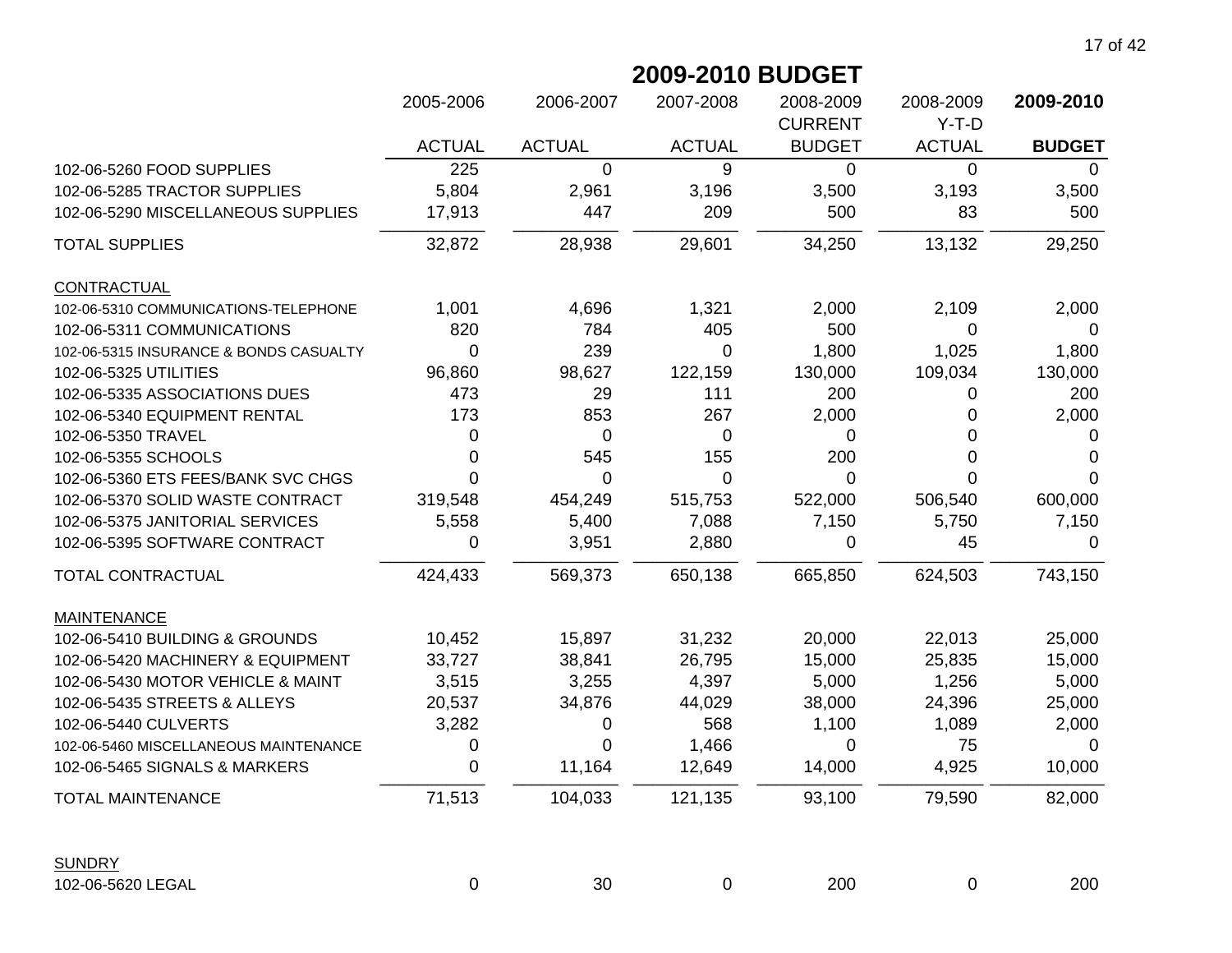| A<br>8. | ΩT | 4. |
|---------|----|----|
|---------|----|----|

|                                      | 2005-2006     | 2006-2007     | 2007-2008      | 2008-2009      | 2008-2009      | 2009-2010      |
|--------------------------------------|---------------|---------------|----------------|----------------|----------------|----------------|
|                                      |               |               |                | <b>CURRENT</b> | $Y-T-D$        |                |
|                                      | <b>ACTUAL</b> | <b>ACTUAL</b> | <b>ACTUAL</b>  | <b>BUDGET</b>  | <b>ACTUAL</b>  | <b>BUDGET</b>  |
| 102-06-5621 PROFESSIONAL             | 4,900         | 6,057         | 8,677          | 5,000          | 3,968          | 5,000          |
| <b>TOTAL SUNDRY</b>                  | 4,900         | 6,087         | 8,677          | 5,200          | 3,968          | 5,200          |
| <b>CAPITAL EXPENDITURES</b>          |               |               |                |                |                |                |
| 102-06-5715 MACHINERY & EQUIPMENT    | 11,875        | 70,834        | 0              | 0              | 0              | $\Omega$       |
| 102-06-5718 FURNITURE & EQUIPMENT    | ი             | 0             |                |                |                | 0              |
| 102-06-5720 MOTOR VEHICLE            | O             | 14,989        |                |                |                | 0              |
| 102-06-5725 COMMUNICATIONS EQUIPMENT |               | 920           |                |                |                | 0              |
| 102-06-5730 OTHER EQUIPMENT          |               |               |                |                |                | 0              |
| 102-06-5750 SIGNS & DISPLAYS         |               |               |                |                |                | 0              |
| 102-06-5820 STREETS & ALLEYS         | 16,662        | 45,657        | 3,975          | 0              | 0              | $\overline{0}$ |
| <b>TOTAL CAPITAL EXPENDITURES</b>    | 28,537        | 132,401       | 3,975          | 0              | $\overline{0}$ | $\overline{0}$ |
| <b>TRANSFERS</b>                     |               |               |                |                |                |                |
| 102-06-5910 BUILDING & EQUIPMENT     | 0             | $\Omega$      | 0              | 0              | 0              | $\Omega$       |
| 102-06-5915 ATHLETIC FIELDS-GROUNDS  | 0             |               | 0              | 0              | O              | $\Omega$       |
| <b>TOTAL TRANSFERS</b>               | $\mathbf 0$   | $\mathbf 0$   | $\overline{0}$ | $\mathbf 0$    | $\mathbf 0$    | $\overline{0}$ |
| <b>TOTAL PUBLIC WORKS</b>            | 666,924       | 995,237       | 990,605        | 972,550        | 875,698        | 1,036,320      |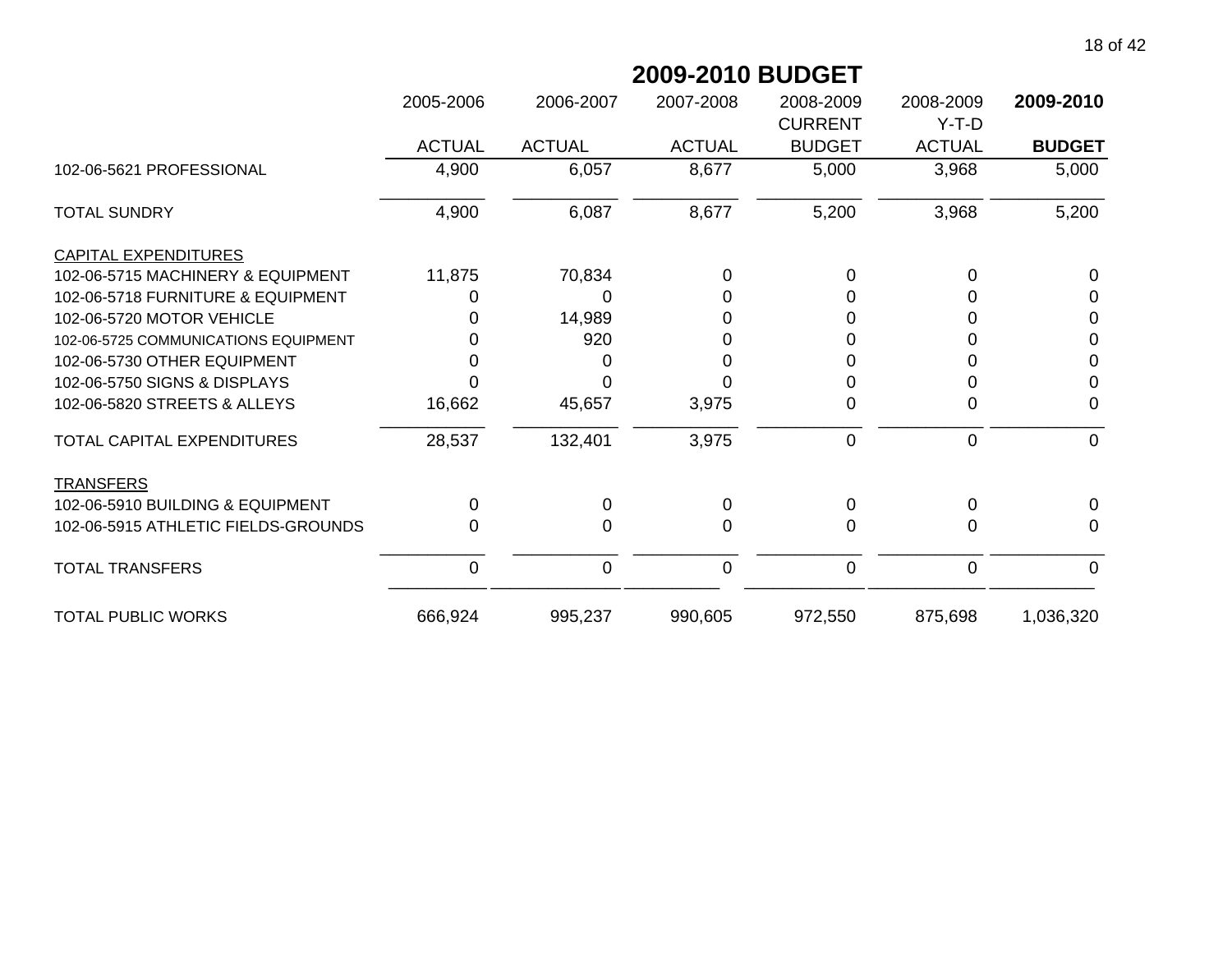| 2007-2008<br>2005-2006<br>2006-2007<br>2008-2009<br>2008-2009<br><b>CURRENT</b><br>$Y-T-D$<br><b>ACTUAL</b><br><b>ACTUAL</b><br><b>ACTUAL</b><br><b>BUDGET</b><br><b>ACTUAL</b><br><b>LINDALE ECONOMIC DEVELOPMENT</b><br><b>EXPENDITURES</b><br>PERSONNEL SERVICES<br>(831)<br>13,063<br>65,000<br>45,938<br>102-14-5110 SUPERVISION<br>$\Omega$<br>102-14-5111 SALARIES FULL-TIME<br>0<br>$\mathbf 0$<br>0<br>U<br>0<br>102-14-5112 SALARIES PART-TIME<br>0<br>$\Omega$<br>$\Omega$<br>O<br>0<br>102-14-5113 OVERTIME<br>$\Omega$<br>$\Omega$<br>$\Omega$<br>0<br>O<br>$\Omega$<br>102-14-5114 CONTRACT LABOR<br>$\Omega$<br>$\Omega$<br>O<br>0<br>(500)<br>102-14-5115 VACATION<br>$\Omega$<br>750<br>0<br>O<br>688<br>(188)<br>102-14-5116 SICK LEAVE<br>0<br>0<br>O<br>500<br>2,250<br>102-14-5117 HOLIDAY<br>$\Omega$<br>0<br>O<br>$\overline{0}$<br>$\Omega$<br>102-14-5118 COMP TIME<br>$\Omega$<br>$\Omega$<br>831<br>2,250<br>6,750<br>102-14-5130 AUTO ALLOWANCE<br>9,200<br>O<br>102-14-5155 CERTIFICATION PAY<br>0<br>0<br>0<br>$\Omega$<br>O<br>1,915<br>7,111<br>102-14-5160 RETIREMENT<br>10,150<br>0<br>በ<br>1,320<br>5,525<br>5,470<br>102-14-5170 SOCIAL SECURITY/MEDICARE<br>0<br>102-14-5175 HEALTH INSURANCE<br>0<br>701<br>4,350<br>2,302<br>O<br>300<br>236<br>102-14-5176 DENTAL<br>0<br>45<br>42<br>275<br>211<br>0<br>102-14-5177 LIFE INSURANCE<br>0<br>18<br>200<br>90<br>102-14-5178 VISION<br>0<br>30<br>150<br>0<br>102-14-5179 LONG TERM DISABILITY<br>0<br>0<br>110<br>102-14-5180 WORKERS COMP<br>0<br>0<br>0<br>0<br>$\mathbf 0$<br>$\mathbf 0$<br>21,321<br>95,000<br>69,930<br>TOTAL PERSONNEL SERVICES<br>$\mathbf 0$<br>$\mathbf 0$<br>21,321<br>95,000<br>69,930<br>TOTAL LINDALE ECONOMIC DEV CO<br>TOTAL GENERAL FUND EXPENDITURES<br>2,464,423<br>3,054,101<br>3,262,941<br>3,303,374<br>3,049,317<br>======== |                                   | 2009-2010 BUDGET |            |        |           |         |               |  |  |  |
|------------------------------------------------------------------------------------------------------------------------------------------------------------------------------------------------------------------------------------------------------------------------------------------------------------------------------------------------------------------------------------------------------------------------------------------------------------------------------------------------------------------------------------------------------------------------------------------------------------------------------------------------------------------------------------------------------------------------------------------------------------------------------------------------------------------------------------------------------------------------------------------------------------------------------------------------------------------------------------------------------------------------------------------------------------------------------------------------------------------------------------------------------------------------------------------------------------------------------------------------------------------------------------------------------------------------------------------------------------------------------------------------------------------------------------------------------------------------------------------------------------------------------------------------------------------------------------------------------------------------------------------------------------------------------------------------------------------------------------------------------------------------------------------------------------------------------------------------------------|-----------------------------------|------------------|------------|--------|-----------|---------|---------------|--|--|--|
|                                                                                                                                                                                                                                                                                                                                                                                                                                                                                                                                                                                                                                                                                                                                                                                                                                                                                                                                                                                                                                                                                                                                                                                                                                                                                                                                                                                                                                                                                                                                                                                                                                                                                                                                                                                                                                                            |                                   |                  |            |        |           |         | 2009-2010     |  |  |  |
|                                                                                                                                                                                                                                                                                                                                                                                                                                                                                                                                                                                                                                                                                                                                                                                                                                                                                                                                                                                                                                                                                                                                                                                                                                                                                                                                                                                                                                                                                                                                                                                                                                                                                                                                                                                                                                                            |                                   |                  |            |        |           |         | <b>BUDGET</b> |  |  |  |
|                                                                                                                                                                                                                                                                                                                                                                                                                                                                                                                                                                                                                                                                                                                                                                                                                                                                                                                                                                                                                                                                                                                                                                                                                                                                                                                                                                                                                                                                                                                                                                                                                                                                                                                                                                                                                                                            |                                   |                  |            |        |           |         |               |  |  |  |
|                                                                                                                                                                                                                                                                                                                                                                                                                                                                                                                                                                                                                                                                                                                                                                                                                                                                                                                                                                                                                                                                                                                                                                                                                                                                                                                                                                                                                                                                                                                                                                                                                                                                                                                                                                                                                                                            |                                   |                  |            |        |           |         |               |  |  |  |
|                                                                                                                                                                                                                                                                                                                                                                                                                                                                                                                                                                                                                                                                                                                                                                                                                                                                                                                                                                                                                                                                                                                                                                                                                                                                                                                                                                                                                                                                                                                                                                                                                                                                                                                                                                                                                                                            |                                   |                  |            |        |           |         |               |  |  |  |
|                                                                                                                                                                                                                                                                                                                                                                                                                                                                                                                                                                                                                                                                                                                                                                                                                                                                                                                                                                                                                                                                                                                                                                                                                                                                                                                                                                                                                                                                                                                                                                                                                                                                                                                                                                                                                                                            |                                   |                  |            |        |           |         | 65,000        |  |  |  |
|                                                                                                                                                                                                                                                                                                                                                                                                                                                                                                                                                                                                                                                                                                                                                                                                                                                                                                                                                                                                                                                                                                                                                                                                                                                                                                                                                                                                                                                                                                                                                                                                                                                                                                                                                                                                                                                            |                                   |                  |            |        |           |         | 0             |  |  |  |
|                                                                                                                                                                                                                                                                                                                                                                                                                                                                                                                                                                                                                                                                                                                                                                                                                                                                                                                                                                                                                                                                                                                                                                                                                                                                                                                                                                                                                                                                                                                                                                                                                                                                                                                                                                                                                                                            |                                   |                  |            |        |           |         | 0             |  |  |  |
|                                                                                                                                                                                                                                                                                                                                                                                                                                                                                                                                                                                                                                                                                                                                                                                                                                                                                                                                                                                                                                                                                                                                                                                                                                                                                                                                                                                                                                                                                                                                                                                                                                                                                                                                                                                                                                                            |                                   |                  |            |        |           |         | 0             |  |  |  |
|                                                                                                                                                                                                                                                                                                                                                                                                                                                                                                                                                                                                                                                                                                                                                                                                                                                                                                                                                                                                                                                                                                                                                                                                                                                                                                                                                                                                                                                                                                                                                                                                                                                                                                                                                                                                                                                            |                                   |                  |            |        |           |         | 0             |  |  |  |
|                                                                                                                                                                                                                                                                                                                                                                                                                                                                                                                                                                                                                                                                                                                                                                                                                                                                                                                                                                                                                                                                                                                                                                                                                                                                                                                                                                                                                                                                                                                                                                                                                                                                                                                                                                                                                                                            |                                   |                  |            |        |           |         | 0             |  |  |  |
|                                                                                                                                                                                                                                                                                                                                                                                                                                                                                                                                                                                                                                                                                                                                                                                                                                                                                                                                                                                                                                                                                                                                                                                                                                                                                                                                                                                                                                                                                                                                                                                                                                                                                                                                                                                                                                                            |                                   |                  |            |        |           |         | $\Omega$      |  |  |  |
|                                                                                                                                                                                                                                                                                                                                                                                                                                                                                                                                                                                                                                                                                                                                                                                                                                                                                                                                                                                                                                                                                                                                                                                                                                                                                                                                                                                                                                                                                                                                                                                                                                                                                                                                                                                                                                                            |                                   |                  |            |        |           |         | 0             |  |  |  |
|                                                                                                                                                                                                                                                                                                                                                                                                                                                                                                                                                                                                                                                                                                                                                                                                                                                                                                                                                                                                                                                                                                                                                                                                                                                                                                                                                                                                                                                                                                                                                                                                                                                                                                                                                                                                                                                            |                                   |                  |            |        |           |         | $\Omega$      |  |  |  |
|                                                                                                                                                                                                                                                                                                                                                                                                                                                                                                                                                                                                                                                                                                                                                                                                                                                                                                                                                                                                                                                                                                                                                                                                                                                                                                                                                                                                                                                                                                                                                                                                                                                                                                                                                                                                                                                            |                                   |                  |            |        |           |         | 9,200         |  |  |  |
|                                                                                                                                                                                                                                                                                                                                                                                                                                                                                                                                                                                                                                                                                                                                                                                                                                                                                                                                                                                                                                                                                                                                                                                                                                                                                                                                                                                                                                                                                                                                                                                                                                                                                                                                                                                                                                                            |                                   |                  |            |        |           |         | $\Omega$      |  |  |  |
|                                                                                                                                                                                                                                                                                                                                                                                                                                                                                                                                                                                                                                                                                                                                                                                                                                                                                                                                                                                                                                                                                                                                                                                                                                                                                                                                                                                                                                                                                                                                                                                                                                                                                                                                                                                                                                                            |                                   |                  |            |        |           |         | 11,040        |  |  |  |
|                                                                                                                                                                                                                                                                                                                                                                                                                                                                                                                                                                                                                                                                                                                                                                                                                                                                                                                                                                                                                                                                                                                                                                                                                                                                                                                                                                                                                                                                                                                                                                                                                                                                                                                                                                                                                                                            |                                   |                  |            |        |           |         | 5,525         |  |  |  |
|                                                                                                                                                                                                                                                                                                                                                                                                                                                                                                                                                                                                                                                                                                                                                                                                                                                                                                                                                                                                                                                                                                                                                                                                                                                                                                                                                                                                                                                                                                                                                                                                                                                                                                                                                                                                                                                            |                                   |                  |            |        |           |         | 4,465         |  |  |  |
|                                                                                                                                                                                                                                                                                                                                                                                                                                                                                                                                                                                                                                                                                                                                                                                                                                                                                                                                                                                                                                                                                                                                                                                                                                                                                                                                                                                                                                                                                                                                                                                                                                                                                                                                                                                                                                                            |                                   |                  |            |        |           |         | 300           |  |  |  |
|                                                                                                                                                                                                                                                                                                                                                                                                                                                                                                                                                                                                                                                                                                                                                                                                                                                                                                                                                                                                                                                                                                                                                                                                                                                                                                                                                                                                                                                                                                                                                                                                                                                                                                                                                                                                                                                            |                                   |                  |            |        |           |         | 275           |  |  |  |
|                                                                                                                                                                                                                                                                                                                                                                                                                                                                                                                                                                                                                                                                                                                                                                                                                                                                                                                                                                                                                                                                                                                                                                                                                                                                                                                                                                                                                                                                                                                                                                                                                                                                                                                                                                                                                                                            |                                   |                  |            |        |           |         | 200           |  |  |  |
|                                                                                                                                                                                                                                                                                                                                                                                                                                                                                                                                                                                                                                                                                                                                                                                                                                                                                                                                                                                                                                                                                                                                                                                                                                                                                                                                                                                                                                                                                                                                                                                                                                                                                                                                                                                                                                                            |                                   |                  |            |        |           |         | 0             |  |  |  |
|                                                                                                                                                                                                                                                                                                                                                                                                                                                                                                                                                                                                                                                                                                                                                                                                                                                                                                                                                                                                                                                                                                                                                                                                                                                                                                                                                                                                                                                                                                                                                                                                                                                                                                                                                                                                                                                            |                                   |                  |            |        |           |         | 0             |  |  |  |
|                                                                                                                                                                                                                                                                                                                                                                                                                                                                                                                                                                                                                                                                                                                                                                                                                                                                                                                                                                                                                                                                                                                                                                                                                                                                                                                                                                                                                                                                                                                                                                                                                                                                                                                                                                                                                                                            |                                   |                  |            |        |           |         | 96,005        |  |  |  |
|                                                                                                                                                                                                                                                                                                                                                                                                                                                                                                                                                                                                                                                                                                                                                                                                                                                                                                                                                                                                                                                                                                                                                                                                                                                                                                                                                                                                                                                                                                                                                                                                                                                                                                                                                                                                                                                            |                                   |                  |            |        |           |         | 96,005        |  |  |  |
|                                                                                                                                                                                                                                                                                                                                                                                                                                                                                                                                                                                                                                                                                                                                                                                                                                                                                                                                                                                                                                                                                                                                                                                                                                                                                                                                                                                                                                                                                                                                                                                                                                                                                                                                                                                                                                                            |                                   |                  |            |        |           |         | 3,522,778     |  |  |  |
| =======<br>====                                                                                                                                                                                                                                                                                                                                                                                                                                                                                                                                                                                                                                                                                                                                                                                                                                                                                                                                                                                                                                                                                                                                                                                                                                                                                                                                                                                                                                                                                                                                                                                                                                                                                                                                                                                                                                            | REVENUE OVER/(UNDER) EXPENDITURES | 155,394          | (284, 474) | 57,529 | (17, 400) | 376,942 | 0             |  |  |  |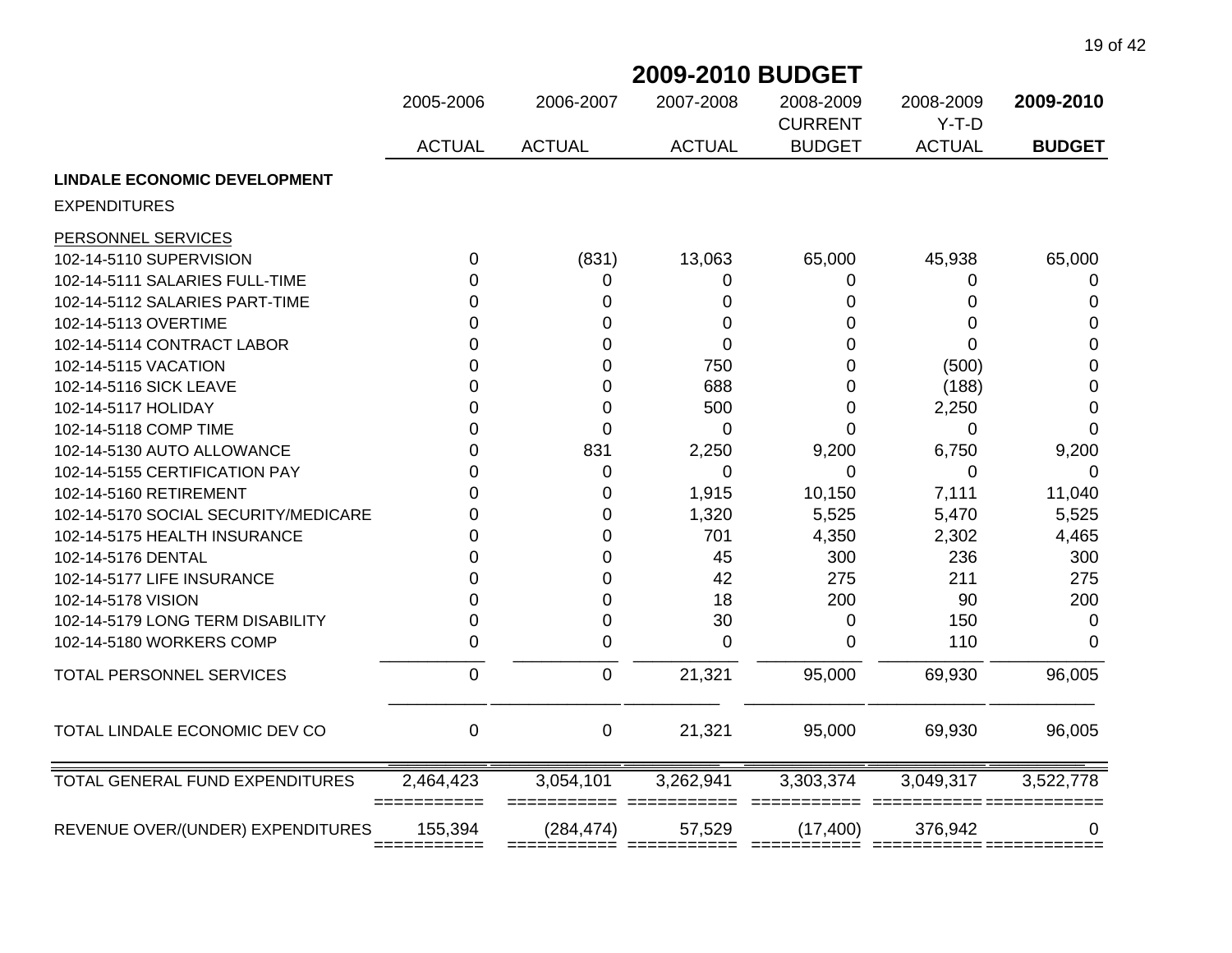|                                                         |                  | 2009-2010 BUDGET |               |                             |                      |                |  |  |
|---------------------------------------------------------|------------------|------------------|---------------|-----------------------------|----------------------|----------------|--|--|
|                                                         | 2005-2006        | 2006-2007        | 2007-2008     | 2008-2009<br><b>CURRENT</b> | 2008-2009<br>$Y-T-D$ | 2009-2010      |  |  |
|                                                         | <b>ACTUAL</b>    | <b>ACTUAL</b>    | <b>ACTUAL</b> | <b>BUDGET</b>               | <b>ACTUAL</b>        | <b>BUDGET</b>  |  |  |
| <b>105-COURT TECHNOLOGY FUND</b><br>FINANCIAL SUMMARY   |                  |                  |               |                             |                      |                |  |  |
| REVENUE SUMMARY                                         |                  |                  |               |                             |                      |                |  |  |
| <b>FINES AND FEES</b>                                   | 0                | 0                | 9,389         | 7,000                       | 10,076               | 9,500          |  |  |
| OTHER REVENUES                                          | $\boldsymbol{0}$ | 0                | 240           | 0                           | 688                  | 0              |  |  |
| <b>TOTAL REVENUES</b>                                   | $\mathbf 0$      | 0                | 9,629         | 7,000                       | 10,763               | 9,500          |  |  |
| <b>EXPENDITURE SUMMARY</b><br><b>COURT TECHNOLOGIES</b> | 0                | 0                | 7,344         | 4,900                       | 4,391                | 9,500          |  |  |
| <b>TOTAL EXPENDITURES</b>                               | 0                | 0                | 7,344         | 4,900                       | 4,391                | 9,500          |  |  |
| REVENUE OVER/(UNDER) EXPENDITURES                       | 0                | 0                | 2,285         | 2,100                       | 6,373                | $\overline{0}$ |  |  |
|                                                         |                  |                  |               |                             |                      |                |  |  |

=========== =========== =========== =========== =======================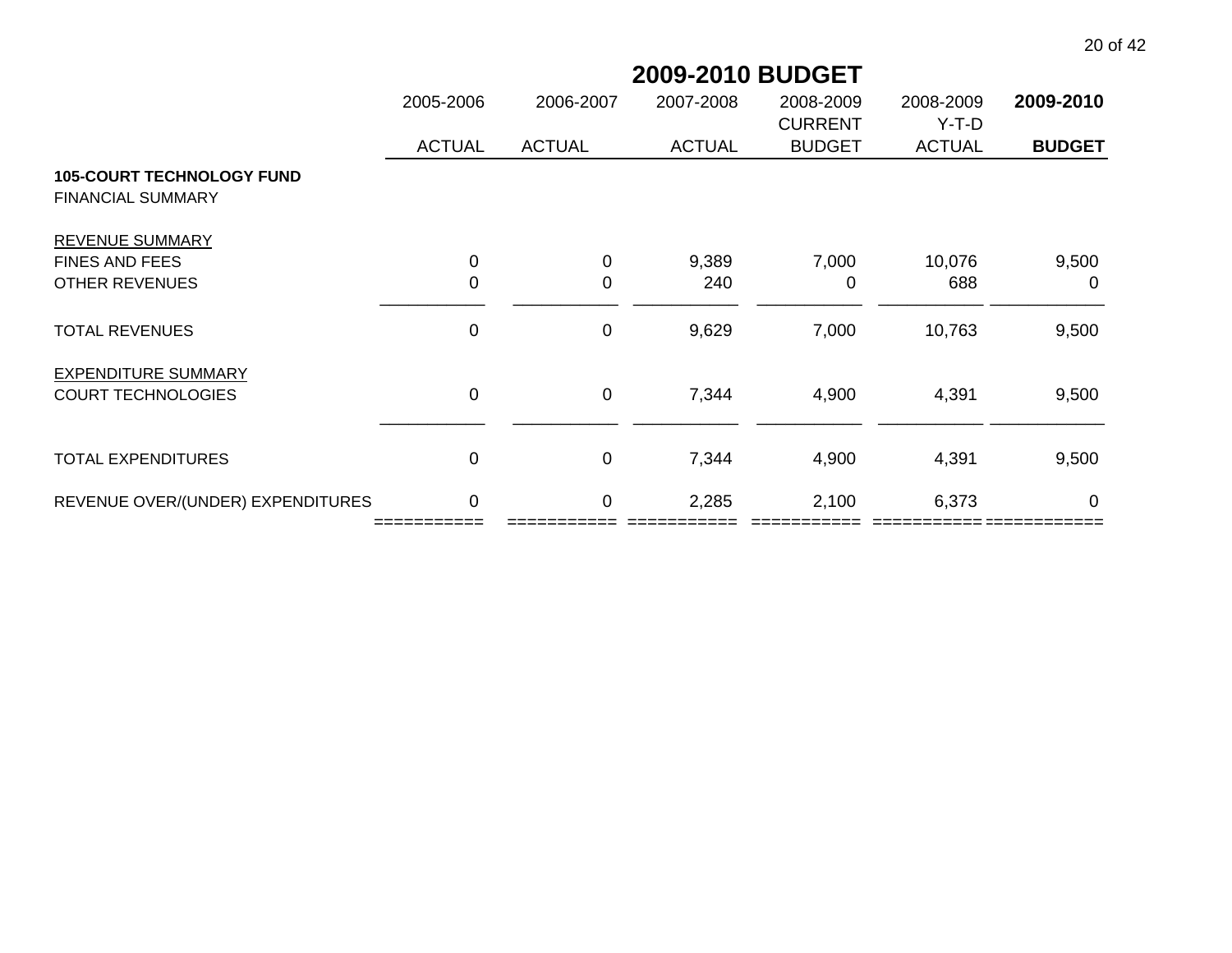|                                                              | 2009-2010 BUDGET |                  |               |                |               |                  |  |  |
|--------------------------------------------------------------|------------------|------------------|---------------|----------------|---------------|------------------|--|--|
|                                                              | 2005-2006        | 2006-2007        | 2007-2008     | 2008-2009      | 2008-2009     | 2009-2010        |  |  |
|                                                              |                  |                  |               | <b>CURRENT</b> | $Y-T-D$       |                  |  |  |
|                                                              | <b>ACTUAL</b>    | <b>ACTUAL</b>    | <b>ACTUAL</b> | <b>BUDGET</b>  | <b>ACTUAL</b> | <b>BUDGET</b>    |  |  |
| <b>105-COURT TECHNOLOGY FUND</b><br><b>FINANCIAL SUMMARY</b> |                  |                  |               |                |               |                  |  |  |
| <b>REVENUES</b>                                              |                  |                  |               |                |               |                  |  |  |
| <b>FINES AND FEES</b>                                        |                  |                  |               |                |               |                  |  |  |
| 105-00-4230 COURT TECHNOLOGY FUND                            | 0                | $\pmb{0}$        | 9,389         | 7,000          | 10,076        | 9,500            |  |  |
| 105-00-4235 BUILDING AND SECURITY                            | 0                | $\mathbf 0$      | $\mathbf 0$   | $\mathbf 0$    | $\mathbf 0$   | $\overline{0}$   |  |  |
| <b>TOTAL FINES AND FEES</b>                                  | $\mathbf 0$      | $\mathbf 0$      | 9,389         | 7,000          | 10,076        | 9,500            |  |  |
| <b>OTHER REVENUES</b>                                        |                  |                  |               |                |               |                  |  |  |
| 105-00-4435 INTEREST EARNED                                  | $\mathsf 0$      | $\mathbf 0$      | 240           | $\mathbf 0$    | 688           | $\mathbf 0$      |  |  |
| TOTAL OTHER REVENUES                                         | $\pmb{0}$        | $\mathbf 0$      | 240           | $\pmb{0}$      | 688           | $\boldsymbol{0}$ |  |  |
| <b>EXPENDITURES</b>                                          |                  |                  |               |                |               |                  |  |  |
| <b>CAPITAL EXPENDITURES</b>                                  |                  |                  |               |                |               |                  |  |  |
| 105-30-5705 COURT TECHNOLOGY EQUIPMENT                       | 0                | $\boldsymbol{0}$ | 7,344         | 4,900          | 4,391         | 9,500            |  |  |
| TOTAL CAPITAL EXPENDITURES                                   | $\mathsf 0$      | $\boldsymbol{0}$ | 7,344         | 4,900          | 4,391         | 9,500            |  |  |
| TOTAL COURT TECHNOLOGIES                                     | 0                | $\pmb{0}$        | 7,344         | 4,900          | 4,391         | 9,500            |  |  |
| <b>TOTAL EXPENDITURES</b>                                    | 0                | $\mathbf 0$      | 7,344         | 4,900          | 4,391         | 9,500            |  |  |
| REVENUE OVER/(UNDER) EXPENDITURES                            | 0                | $\boldsymbol{0}$ | 2,285         | 2,100          | 6,373         | $\pmb{0}$        |  |  |

=========== =========== =========== =========== =========== ============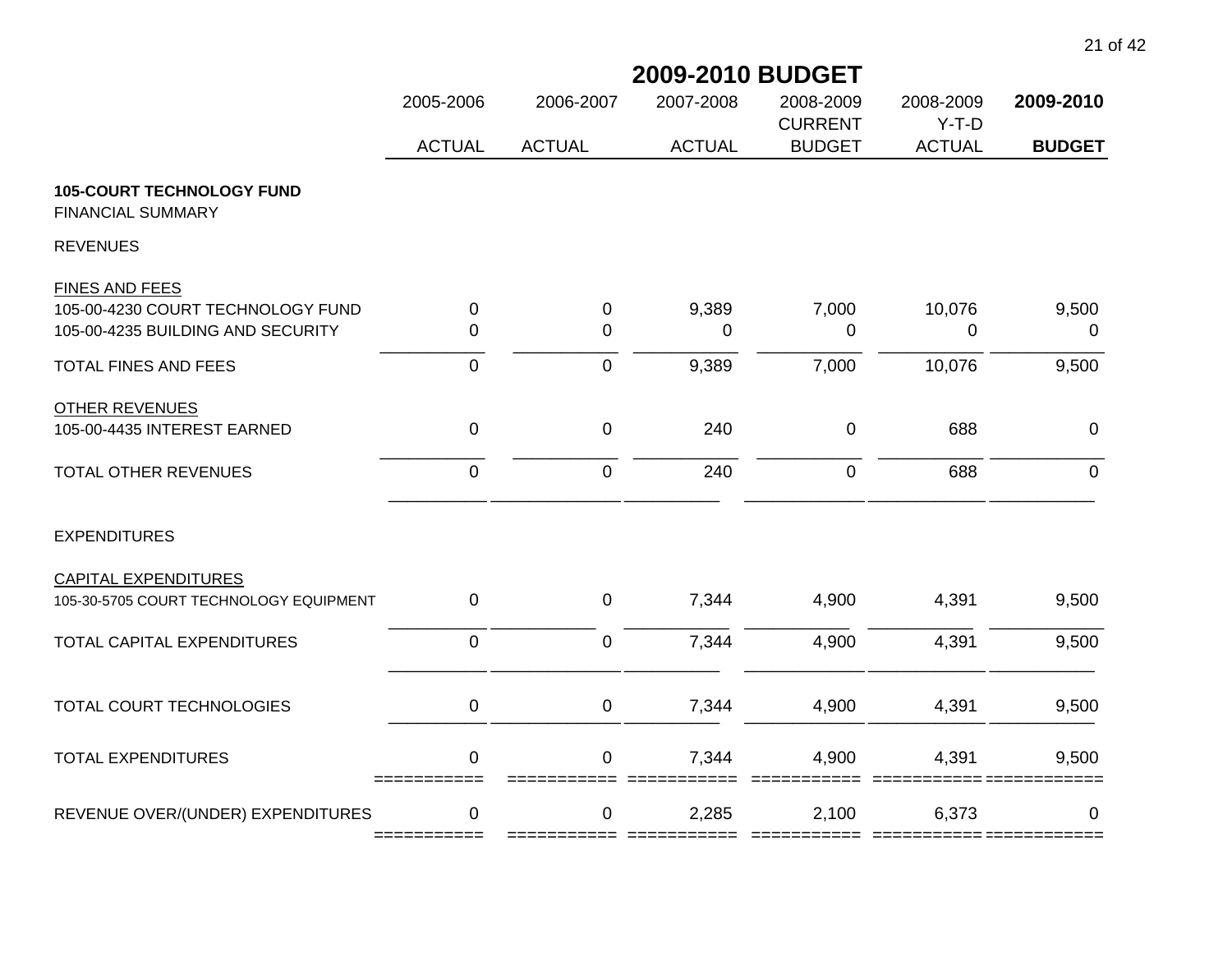|                                                                  | 2009-2010 BUDGET |               |               |                |                |               |  |
|------------------------------------------------------------------|------------------|---------------|---------------|----------------|----------------|---------------|--|
|                                                                  | 2005-2006        | 2006-2007     | 2007-2008     | 2008-2009      | 2008-2009      | 2009-2010     |  |
|                                                                  |                  |               |               | <b>CURRENT</b> | $Y-T-D$        |               |  |
|                                                                  | <b>ACTUAL</b>    | <b>ACTUAL</b> | <b>ACTUAL</b> | <b>BUDGET</b>  | <b>ACTUAL</b>  | <b>BUDGET</b> |  |
| <b>106-COURT BUILDING SECURITIES</b><br><b>FINANCIAL SUMMARY</b> |                  |               |               |                |                |               |  |
| <b>REVENUE SUMMARY</b>                                           |                  |               |               |                |                |               |  |
| <b>FINES AND FEES</b>                                            | $\mathbf 0$      | 0             | 6,454         | 3,000          | 7,092          | 3,000         |  |
| <b>OTHER REVENUES</b>                                            | $\mathbf 0$      | 0             | 429           | 0              | 1,415          | 0             |  |
|                                                                  |                  |               |               |                |                |               |  |
| <b>TOTAL REVENUES</b>                                            | $\mathbf 0$      | 0             | 6,884         | 3,000          | 8,507          | 3,000         |  |
| <b>EXPENDITURE SUMMARY</b>                                       |                  |               |               |                |                |               |  |
| <b>BUILDING SECURITIES</b>                                       | $\mathbf 0$      | 0             | $\pmb{0}$     | $\pmb{0}$      | $\mathbf 0$    | $\mathbf 0$   |  |
|                                                                  |                  |               |               |                |                |               |  |
| <b>TOTAL EXPENDITURES</b>                                        | $\mathbf 0$      | 0             | $\mathbf 0$   | $\pmb{0}$      | $\overline{0}$ | 0             |  |
| REVENUE OVER/(UNDER) EXPENDITURES                                | $\mathbf 0$      | 0             | 6,884         | 3,000          | 8,507          | 3,000         |  |

=========== =========== =========== =========== =======================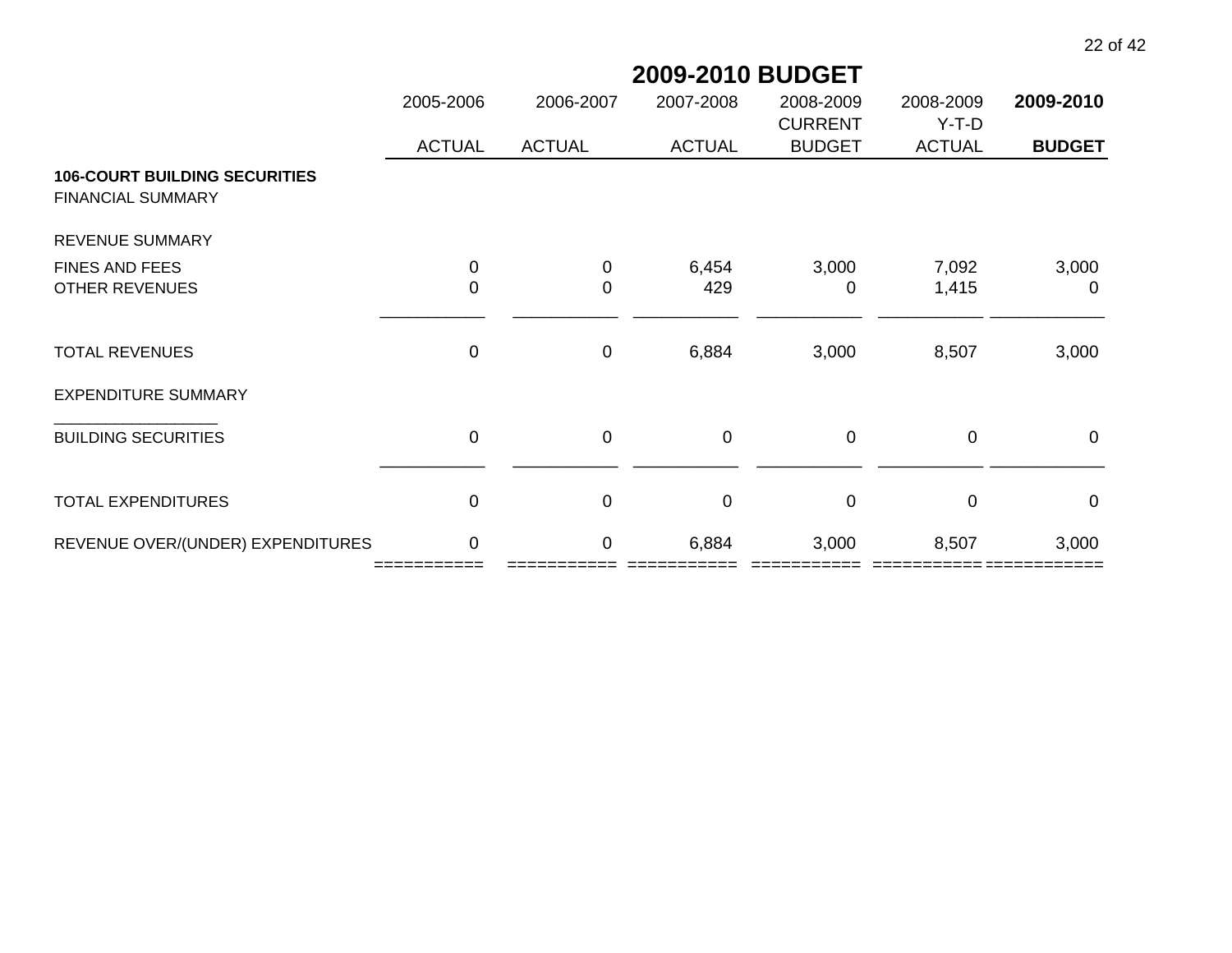|                | 2009-2010 BUDGET |                  |                             |                      |               |  |  |  |
|----------------|------------------|------------------|-----------------------------|----------------------|---------------|--|--|--|
| 2005-2006      | 2006-2007        | 2007-2008        | 2008-2009<br><b>CURRENT</b> | 2008-2009<br>$Y-T-D$ | 2009-2010     |  |  |  |
| <b>ACTUAL</b>  | <b>ACTUAL</b>    | <b>ACTUAL</b>    | <b>BUDGET</b>               | <b>ACTUAL</b>        | <b>BUDGET</b> |  |  |  |
|                |                  |                  |                             |                      |               |  |  |  |
|                |                  |                  |                             |                      |               |  |  |  |
|                |                  |                  |                             |                      | 3,000         |  |  |  |
|                |                  |                  |                             |                      |               |  |  |  |
| $\overline{0}$ | $\boldsymbol{0}$ | 6,454            | 3,000                       | 7,092                | 3,000         |  |  |  |
| $\mathbf 0$    | $\pmb{0}$        | 429              | $\mathbf 0$                 | 1,415                | $\pmb{0}$     |  |  |  |
| $\mathbf 0$    | $\mathbf 0$      | 429              | $\overline{0}$              | 1,415                | $\mathbf 0$   |  |  |  |
| $\mathbf 0$    | $\boldsymbol{0}$ | 6,884            | 3,000                       | 8,507                | 3,000         |  |  |  |
|                |                  |                  |                             |                      |               |  |  |  |
| $\mathbf 0$    | $\boldsymbol{0}$ | $\mathbf 0$      | $\mathbf 0$                 | $\pmb{0}$            | $\mathbf 0$   |  |  |  |
| $\mathbf 0$    | $\mathbf 0$      | $\mathbf 0$      | $\mathbf 0$                 | $\boldsymbol{0}$     | $\mathbf 0$   |  |  |  |
| $\pmb{0}$      | $\mathbf 0$      | $\pmb{0}$        | $\mathbf 0$                 | $\mathbf 0$          | $\mathbf 0$   |  |  |  |
| 0              | 0                | 0                | ∩                           | 0                    | 0             |  |  |  |
| 0              | $\boldsymbol{0}$ | 6,884            | 3,000                       | 8,507                | 3,000         |  |  |  |
|                | $\mathbf 0$      | $\boldsymbol{0}$ | 6,454                       | 3,000                | 7,092         |  |  |  |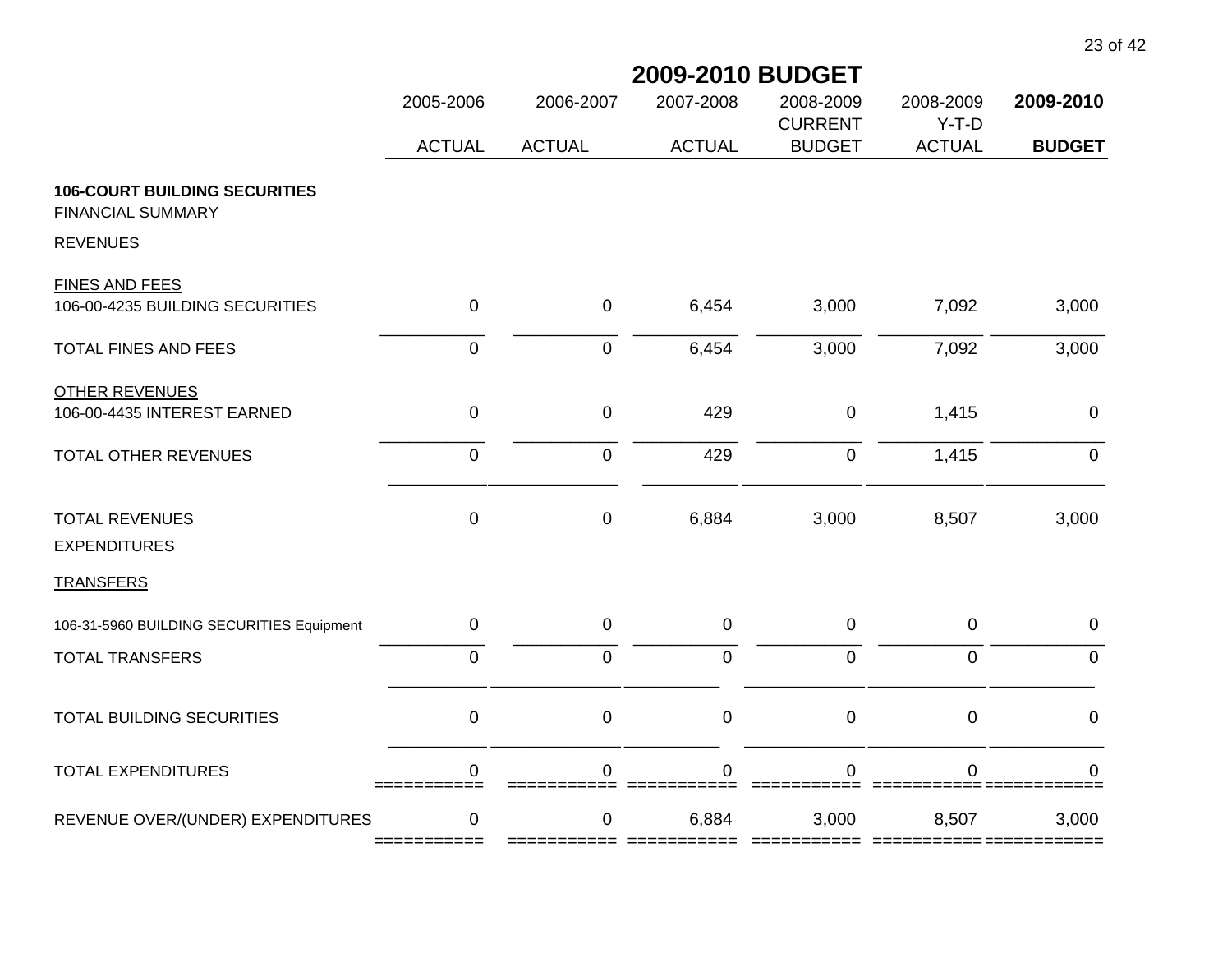|                                                          |                |                | 2009-2010 BUDGET |                             |                      |                |
|----------------------------------------------------------|----------------|----------------|------------------|-----------------------------|----------------------|----------------|
|                                                          | 2005-2006      | 2006-2007      | 2007-2008        | 2008-2009<br><b>CURRENT</b> | 2008-2009<br>$Y-T-D$ | 2009-2010      |
|                                                          | <b>ACTUAL</b>  | <b>ACTUAL</b>  | <b>ACTUAL</b>    | <b>BUDGET</b>               | <b>ACTUAL</b>        | <b>BUDGET</b>  |
| <b>107-CHILD SAFETY FEES</b><br><b>FINANCIAL SUMMARY</b> |                |                |                  |                             |                      |                |
| REVENUE SUMMARY                                          |                |                |                  |                             |                      |                |
| <b>FINES AND FEES</b>                                    | 0              | 0              | 743              | $\mathbf 0$                 | 4,005                | $\overline{0}$ |
| <b>OTHER REVENUES</b>                                    | 0              | 0              | 0                | 0                           | 0                    | $\mathbf 0$    |
| <b>TOTAL REVENUES</b>                                    | $\mathbf 0$    | 0              | 743              | $\pmb{0}$                   | 4,005                | $\overline{0}$ |
| <b>FINANCIAL SUMMARY</b>                                 |                |                |                  |                             |                      |                |
| <b>REVENUES</b>                                          |                |                |                  |                             |                      |                |
| FINES AND FEES                                           |                |                |                  |                             |                      |                |
| 107-00-4240 CHILD SAFETY FEES                            | 0              | $\mathbf 0$    | 743              | $\mathbf 0$                 | 4,005                | $\overline{0}$ |
| TOTAL FINES AND FEES                                     | $\overline{0}$ | $\overline{0}$ | 743              | $\mathbf 0$                 | 4,005                | $\overline{0}$ |
| OTHER REVENUES                                           |                |                |                  |                             |                      |                |
| 107-00-4435 INTEREST EARNED                              | 0              | 0              | $\mathbf 0$      | $\mathbf 0$                 | $\mathbf 0$          | $\mathbf 0$    |
| TOTAL OTHER REVENUES                                     | $\overline{0}$ | $\overline{0}$ | $\overline{0}$   | $\mathbf 0$                 | $\overline{0}$       | $\overline{0}$ |
| <b>TOTAL REVENUES</b>                                    | 0              | 0              | 743              | $\mathbf 0$                 | 4,005                | $\overline{0}$ |
|                                                          |                |                |                  |                             |                      |                |
| REVENUE OVER/(UNDER) EXPENDITURES                        | 0<br>======    | 0              | 743              | $\mathbf 0$                 | 4,005                | $\mathbf 0$    |
|                                                          |                |                |                  |                             | =========== ====     |                |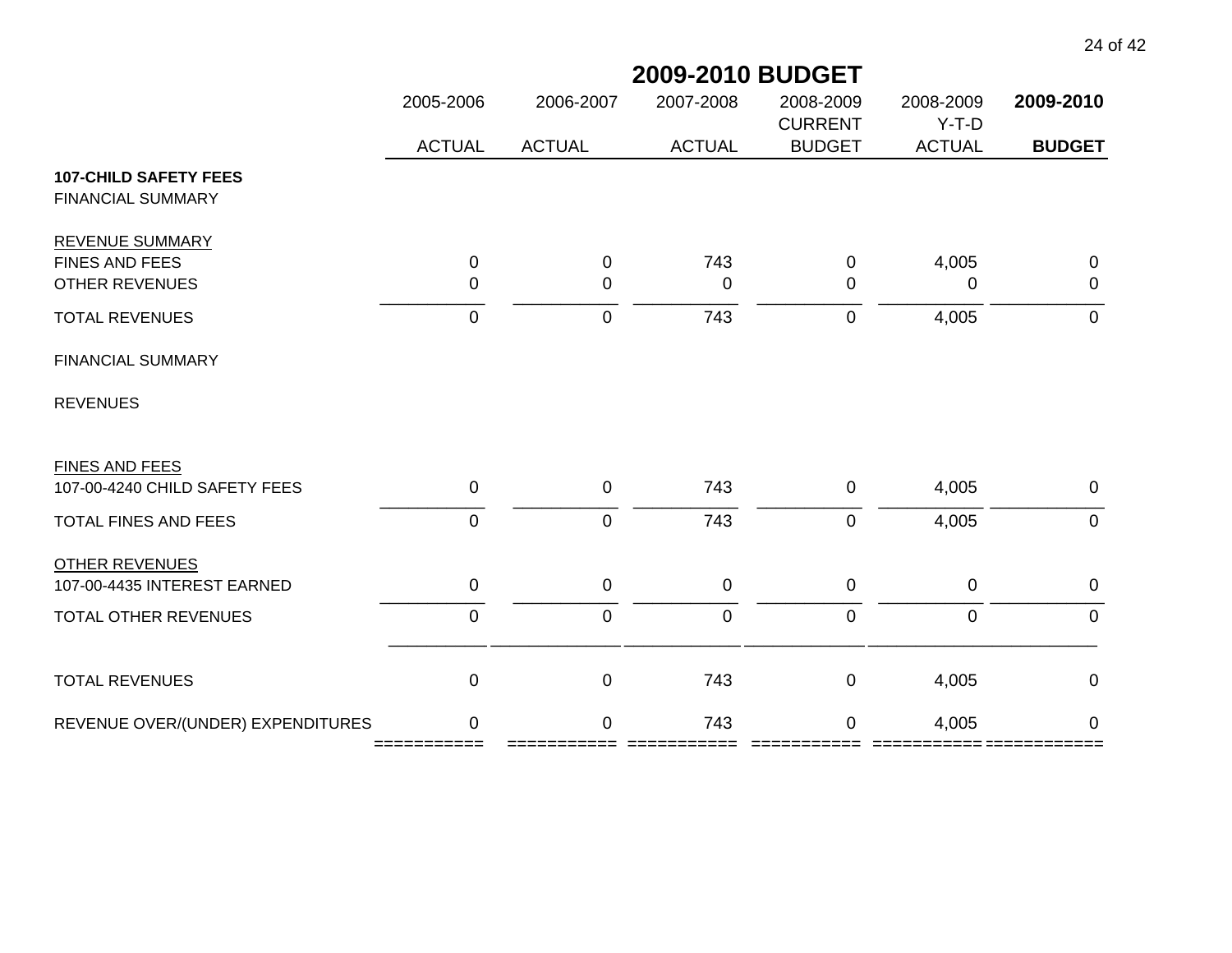|                                                       | 2005-2006<br><b>ACTUAL</b> | 2006-2007<br><b>ACTUAL</b> | 2007-2008<br><b>ACTUAL</b> | 2008-2009<br><b>CURRENT</b><br><b>BUDGET</b> | 2008-2009<br>$Y-T-D$<br><b>ACTUAL</b> | 2009-2010<br><b>BUDGET</b> |
|-------------------------------------------------------|----------------------------|----------------------------|----------------------------|----------------------------------------------|---------------------------------------|----------------------------|
| 212-WATER/SEWER<br><b>FINANCIAL SUMMARY</b>           |                            |                            |                            |                                              |                                       |                            |
| <b>REVENUE SUMMARY</b><br><b>OTHER REVENUES</b>       | 2,119,385                  | 1,577,123                  | 1,757,503                  | 1,671,605                                    | 1,811,888                             | 1,766,300                  |
| <b>TOTAL REVENUES</b>                                 | 2,119,385                  | 1,577,123                  | 1,757,503                  | 1,671,605                                    | 1,811,888                             | 1,766,300                  |
| <b>EXPENDITURE SUMMARY</b><br><b>WATER DEPARTMENT</b> | 2,106,906                  | 1,573,185                  | 1,762,486                  | 1,681,105                                    | 1,466,003                             | 1,766,300                  |
| <b>TOTAL EXPENDITURES</b>                             | 2,106,906                  | 1,573,185                  | 1,762,486                  | 1,681,105                                    | 1,466,003                             | 1,766,300                  |
| REVENUE OVER/(UNDER) EXPENDITURES                     | 12,478                     | 3,939                      | (4,983)                    | (9,500)                                      | 345,884                               | $\Omega$                   |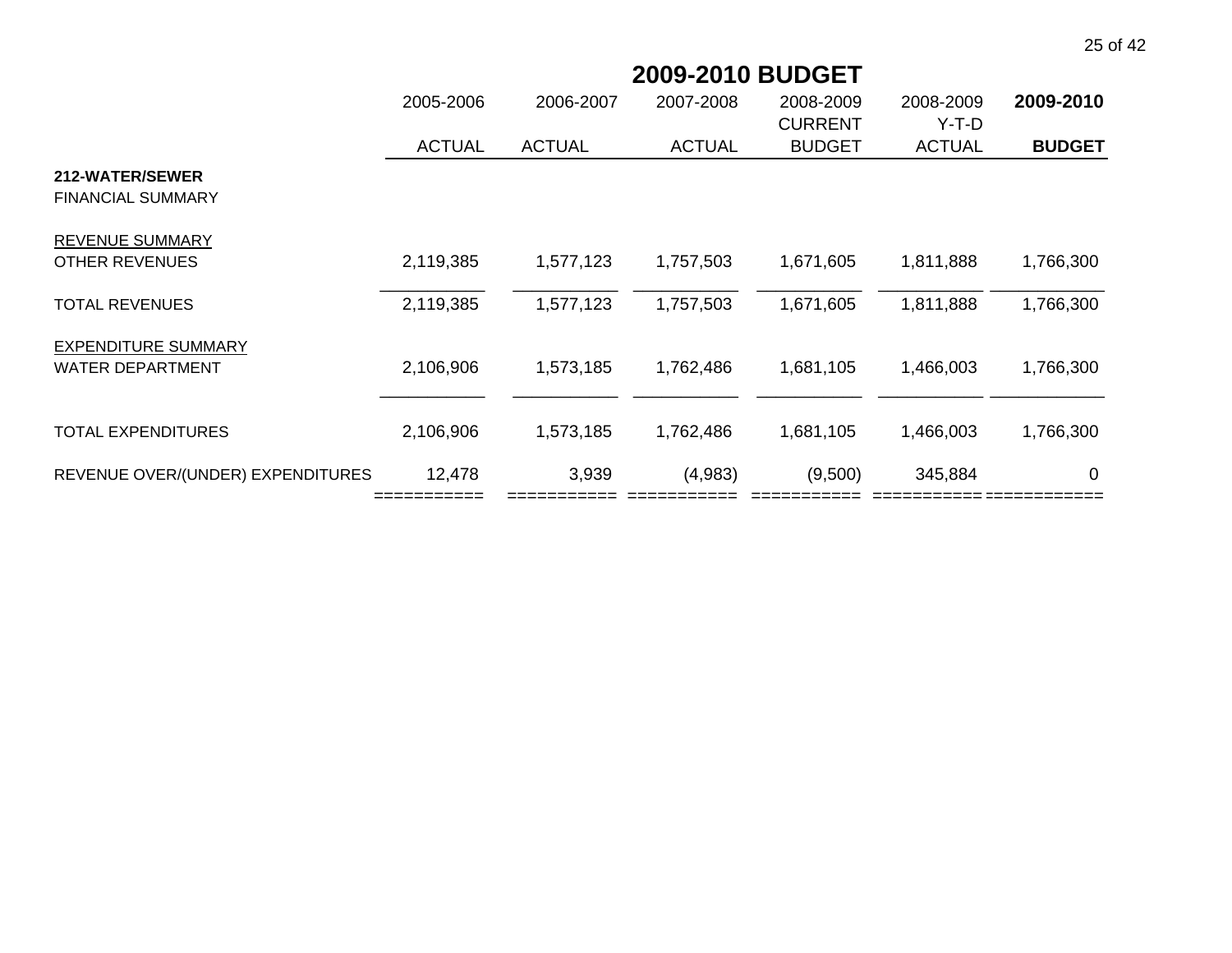|                                       |               |               | 2009-2010 BUDGET |                             |                      |               |  |  |  |  |  |
|---------------------------------------|---------------|---------------|------------------|-----------------------------|----------------------|---------------|--|--|--|--|--|
|                                       | 2005-2006     | 2006-2007     | 2007-2008        | 2008-2009<br><b>CURRENT</b> | 2008-2009<br>$Y-T-D$ | 2009-2010     |  |  |  |  |  |
|                                       | <b>ACTUAL</b> | <b>ACTUAL</b> | <b>ACTUAL</b>    | <b>BUDGET</b>               | <b>ACTUAL</b>        | <b>BUDGET</b> |  |  |  |  |  |
| 212-WATER/SEWER                       |               |               |                  |                             |                      |               |  |  |  |  |  |
| <b>FINANCIAL SUMMARY</b>              |               |               |                  |                             |                      |               |  |  |  |  |  |
| <b>REVENUES</b>                       |               |               |                  |                             |                      |               |  |  |  |  |  |
| <b>OTHER REVENUES</b>                 |               |               |                  |                             |                      |               |  |  |  |  |  |
| 212-00-4310 GARBAGE COLLECTION        | 442,989       | 0             | 0                | 0                           | 0                    |               |  |  |  |  |  |
| 212-00-4330 WATER SALES               | 1,025,990     | 906,130       | 1,021,935        | 980,000                     | 1,015,691            | 1,000,000     |  |  |  |  |  |
| 212-00-4340 SEWER SERVICE             | 499,536       | 523,391       | 611,244          | 575,305                     | 693,011              | 675,000       |  |  |  |  |  |
| 212-00-4350 EMS                       | 49,191        | 47,166        | 48,212           | 50,000                      | 44,714               | 50,000        |  |  |  |  |  |
| 212-00-4380 WATER & SEWER TAPS        | 71,300        | 62,150        | 52,888           | 50,000                      | 21,700               | 25,000        |  |  |  |  |  |
| 212-00-4410 GARBAGE TAX               | 3,781         |               |                  |                             |                      | O             |  |  |  |  |  |
| 212-00-4420 TRANSFER FROM OTHER FUNDS | 0             |               |                  |                             |                      |               |  |  |  |  |  |
| 212-00-4430 MISCELLANEOUS INCOME      | 10,819        | 13,985        | 5,882            | 2,500                       | 16,646               | 2,500         |  |  |  |  |  |
| 212-00-4435 INTEREST EARNED           | 3,355         | 12,763        | 4,549            | 1,000                       | 8,461                | 1,000         |  |  |  |  |  |
| 212-00-4465 TRANSFER FROM RESERVES    | 0             | 0             | 0                | 0                           | 0                    | 0             |  |  |  |  |  |
| 212-00-4475 EMS CONTRACT              | 12,728        | 11,667        | 12,793           | 12,800                      | 11,665               | 12,800        |  |  |  |  |  |
| 212-00-4480 WATER DEPOSITS            | (304)         | (128)         | 0                | $\Omega$                    | 0                    | 0             |  |  |  |  |  |
| 212-00-4485 REIMBURSED FUNDS          | 0             | 0             | O                |                             | 0                    | 0             |  |  |  |  |  |
| <b>TOTAL OTHER REVENUES</b>           | 2,119,385     | 1,577,123     | 1,757,503        | 1,671,605                   | 1,811,888            | 1,766,300     |  |  |  |  |  |
| <b>TOTAL REVENUES</b>                 | 2,119,385     | 1,577,123     | 1,757,503        | 1,671,605                   | 1,811,888            | 1,766,300     |  |  |  |  |  |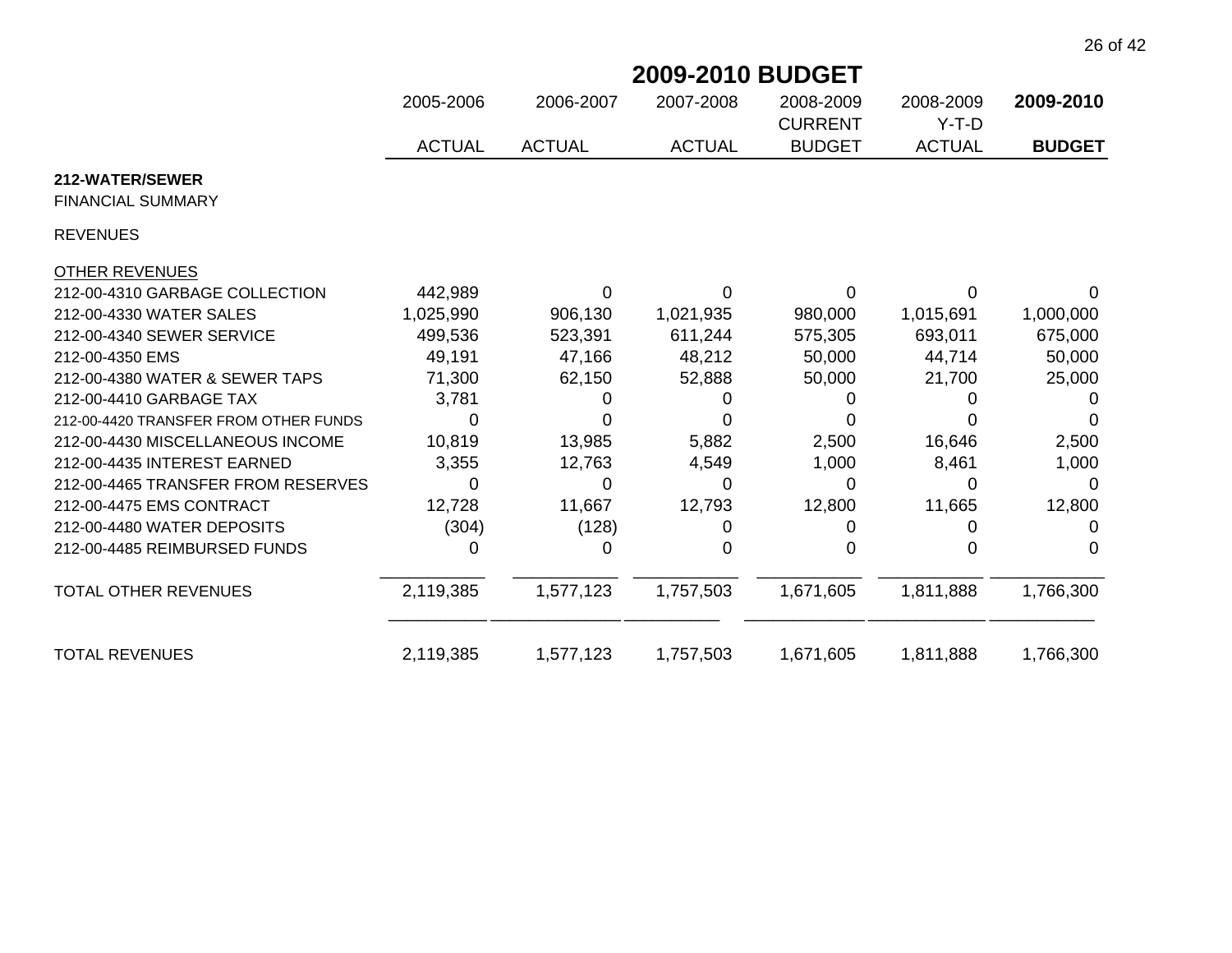|                                      | 2009-2010 BUDGET |               |               |                |               |               |  |  |  |
|--------------------------------------|------------------|---------------|---------------|----------------|---------------|---------------|--|--|--|
|                                      | 2005-2006        | 2006-2007     | 2007-2008     | 2008-2009      | 2008-2009     | 2009-2010     |  |  |  |
|                                      |                  |               |               | <b>CURRENT</b> | $Y-T-D$       |               |  |  |  |
|                                      | <b>ACTUAL</b>    | <b>ACTUAL</b> | <b>ACTUAL</b> | <b>BUDGET</b>  | <b>ACTUAL</b> | <b>BUDGET</b> |  |  |  |
| <b>WATER DEPARTMENT</b>              |                  |               |               |                |               |               |  |  |  |
| <b>EXPENDITURES</b>                  |                  |               |               |                |               |               |  |  |  |
| PERSONNEL SERVICES                   |                  |               |               |                |               |               |  |  |  |
| 212-07-5110 SUPERVISION              | 48,672           | 51,364        | 41,993        | 56,780         | 46,242        | 56,800        |  |  |  |
| 212-07-5111 SALARIES FULL-TIME       | 257,784          | 277,051       | 259,996       | 343,510        | 273,938       | 325,000       |  |  |  |
| 212-07-5112 SALARIES PART-TIME       | 0                | 0             | 0             | 0              | 0             | 0             |  |  |  |
| 212-07-5113 OVERTIME                 | 20,442           | 20,946        | 15,822        | 24,000         | 17,503        | 16,000        |  |  |  |
| 212-07-5114 CONTRACT LABOR           | 0                | 0             | 0             | 0              | 0             | 0             |  |  |  |
| 212-07-5115 VACATION                 | 13,775           | 8,364         | 19,258        | 0              | 19,195        | 0             |  |  |  |
| 212-07-5116 SICK LEAVE               | 12,047           | 12,952        | 19,654        | 0              | 15,219        | 0             |  |  |  |
| 212-07-5117 HOLIDAY                  | 13,930           | 14,907        | 16,356        | 0              | 15,745        | 0             |  |  |  |
| 212-07-5118 COMP TIME                | 2,737            | 4,026         | 10,470        | 0              | 4,818         | 0             |  |  |  |
| 212-07-5155 CERTIFICATION PAY        | 0                | 0             | 0             | 0              | 0             | 0             |  |  |  |
| 212-07-5160 RETIREMENT               | 31,352           | 29,108        | 38,368        | 59,405         | 49,641        | 59,160        |  |  |  |
| 212-07-5170 SOCIAL SECURITY/MEDICARE | 28,292           | 29,805        | 29,342        | 32,460         | 30,039        | 30,500        |  |  |  |
| 212-07-5175 HEALTH INSURANCE         | 54,504           | 55,278        | 46,274        | 56,500         | 51,152        | 53,600        |  |  |  |
| 212-07-5176 DENTAL                   | 4,749            | 3,855         | 2,954         | 3,800          | 3,521         | 3,800         |  |  |  |
| 212-07-5177 LIFE INSURANCE           | 2,042            | 1,880         | 1,311         | 2,900          | 1,425         | 2,900         |  |  |  |
| 212-07-5178 VISION                   | 1,450            | 1,287         | 1,188         | 1,500          | 1,278         | 1,500         |  |  |  |
| 212-07-5179 LONG TERM DISABILITY     | 0                | 0             | 1,012         | 2,900          | 1,080         | 2,900         |  |  |  |
| 212-07-5180 WORKERS COMP             | 0                | 0             | 11,714        | 14,500         | 17,190        | 20,000        |  |  |  |
| <b>TOTAL PERSONNEL SERVICES</b>      | 491,776          | 510,821       | 515,714       | 598,255        | 547,987       | 572,160       |  |  |  |
| <b>SUPPLIES</b>                      |                  |               |               |                |               |               |  |  |  |
| 212-07-5210 OFFICE SUPPLIES          | 4,663            | 2,565         | 2,397         | 2,800          | 2,323         | 2,800         |  |  |  |
| 212-07-5215 POSTAGE                  | 7,296            | 12,229        | 20,463        | 25,000         | 18,727        | 25,000        |  |  |  |
| 212-07-5220 MECHANICAL               | 0                | 0             | 0             | 0              | 0             | 0             |  |  |  |
| 212-07-5225 WEARING APPAREL          | 949              | 1,459         | 1,033         | 1,600          | 1,231         | 1,600         |  |  |  |
| 212-07-5230 FUEL/GAS & DIESEL        | 17,010           | 6,778         | 17,836        | 18,000         | 17,246        | 18,000        |  |  |  |
| 212-07-5235 TECHNICAL SUPPLIES       | 2,391            | 2,095         | 1,572         | 2,000          | 1,745         | 2,000         |  |  |  |
| 212-07-5250 CLEANING SUPPLIES        | 35               | 17            | 17            | 100            | 40            | 100           |  |  |  |
| 212-07-5255 BUILDING SUPPLIES        | 379              | 0             | 158           | 500            | 198           | 500           |  |  |  |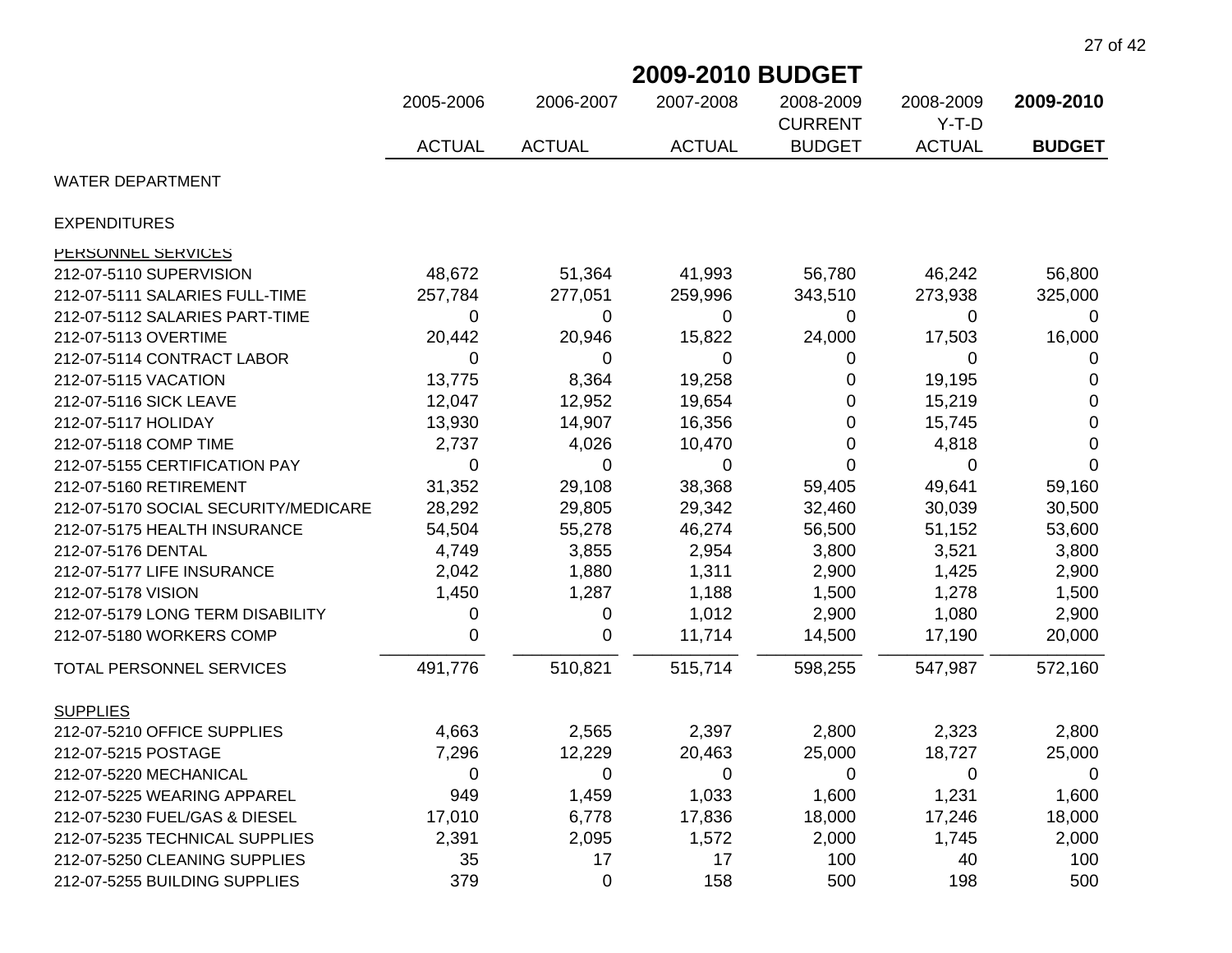|                                        | 2009-2010 BUDGET |               |               |                |               |               |  |  |
|----------------------------------------|------------------|---------------|---------------|----------------|---------------|---------------|--|--|
|                                        | 2005-2006        | 2006-2007     | 2007-2008     | 2008-2009      | 2008-2009     | 2009-2010     |  |  |
|                                        |                  |               |               | <b>CURRENT</b> | $Y-T-D$       |               |  |  |
|                                        | <b>ACTUAL</b>    | <b>ACTUAL</b> | <b>ACTUAL</b> | <b>BUDGET</b>  | <b>ACTUAL</b> | <b>BUDGET</b> |  |  |
| 212-07-5260 FOOD SUPPLIES              | 36               | 213           | 114           | 200            | 137           | 200           |  |  |
| 212-07-5275 CHEMICALS & LAB TEST       | 37,008           | 38,552        | 41,282        | 40,000         | 31,263        | 40,000        |  |  |
| 212-07-5285 TRACTOR SUPPLIES           | 3,607            | 538           | 2,929         | 2,500          | 2,002         | 2,500         |  |  |
| 212-07-5290 MISCELLANEOUS SUPPLIES     | 1,078            | 144           | 262           | 500            | 455           | 500           |  |  |
| <b>TOTAL SUPPLIES</b>                  | 74,452           | 64,590        | 88,064        | 93,200         | 75,367        | 93,200        |  |  |
| CONTRACTUAL                            |                  |               |               |                |               |               |  |  |
| 212-07-5310 COMMUNICATIONS-TELEPHONE   | 6,287            | 6,849         | 13,542        | 19,500         | 19,099        | 20,000        |  |  |
| 212-07-5311 COMMUNICATIONS             | 3,106            | 598           | $\Omega$      | $\Omega$       | $\Omega$      | 4,800         |  |  |
| 212-07-5315 INSURANCE & BONDS-CASUALTY | 15,148           | 17,871        | 14,193        | 7,000          | 6,344         | 7,000         |  |  |
| 212-07-5320 PUBLICATIONS & ADVERTISING | 166              | 17            | 607           | 750            | 189           | 750           |  |  |
| 212-07-5325 UTILITIES                  | 326,912          | 322,384       | 342,012       | 355,000        | 333,377       | 355,000       |  |  |
| 212-07-5335 ASSOCIATION DUES           | 837              | 463           | 751           | 900            | 614           | 900           |  |  |
| 212-07-5340 EQUIPMENT RENTAL           | 1,545            | 0             | 0             | 1,500          | 0             | 1,500         |  |  |
| 212-07-5350 TRAVEL                     | $\Omega$         | 0             | 121           | 300            | 0             | 300           |  |  |
| 212-07-5355 SCHOOLS                    | 3,530            | 5,026         | 5,384         | 5,200          | 2,426         | 5,200         |  |  |
| 212-07-5360 ETS FEES/BANK SVC CHGS     | 0                | 0             | 0             | 3,500          | 2,991         | 0             |  |  |
| 212-07-5390 GARBAGE COLLECTION         | 453,468          | $\Omega$      | 0             | $\overline{0}$ | 0             | $\Omega$      |  |  |
| 212-07-5395 SOFTWARE CONTRACT          | 199              | 2,109         | 15,003        | 15,500         | 14,445        | 15,500        |  |  |
| TOTAL CONTRACTUAL                      | 811,198          | 355,316       | 391,613       | 409,150        | 379,484       | 410,950       |  |  |
| <b>MAINTENANCE</b>                     |                  |               |               |                |               |               |  |  |
| 212-07-5400 EMS CONTRACT               | 48,162           | 46,657        | 46,867        | 48,500         | 46,008        | 48,500        |  |  |
| 212-07-5410 BUILDING & GROUNDS         | 523              | 288           | 502           | 2,500          | 2,798         | 2,500         |  |  |
| 212-07-5411 JANITORIAL                 | 2,708            | 358           | $\mathbf 0$   | 2,400          | 0             | 2,400         |  |  |
| 212-07-5415 FURNITURE & FIXTURES       | $\overline{0}$   | 0             | 280           | 400            | 198           | 400           |  |  |
| 212-07-5420 MACHINERY & EQUIPMENT      | 13,375           | 7,364         | 14,887        | 14,000         | 15,944        | 16,000        |  |  |
| 212-07-5430 MOTOR VEHICLE & MAINT      | 6,407            | 451           | 2,909         | 3,500          | 6,207         | 3,500         |  |  |
| 212-07-5460 MISCELLANEOUS              | 494              | 114           | 780           | 500            | 211           | 500           |  |  |
| <b>TOTAL MAINTENANCE</b>               | 71,670           | 55,233        | 66,224        | 71,800         | 71,367        | 73,800        |  |  |

## INFRASTRUCTURE-MISC

|  | 212-07-5510 SANITARY SEWER | -0.691 | 23,926 | 37,526 | 30,000 | 30.596 | 30.000 |
|--|----------------------------|--------|--------|--------|--------|--------|--------|
|--|----------------------------|--------|--------|--------|--------|--------|--------|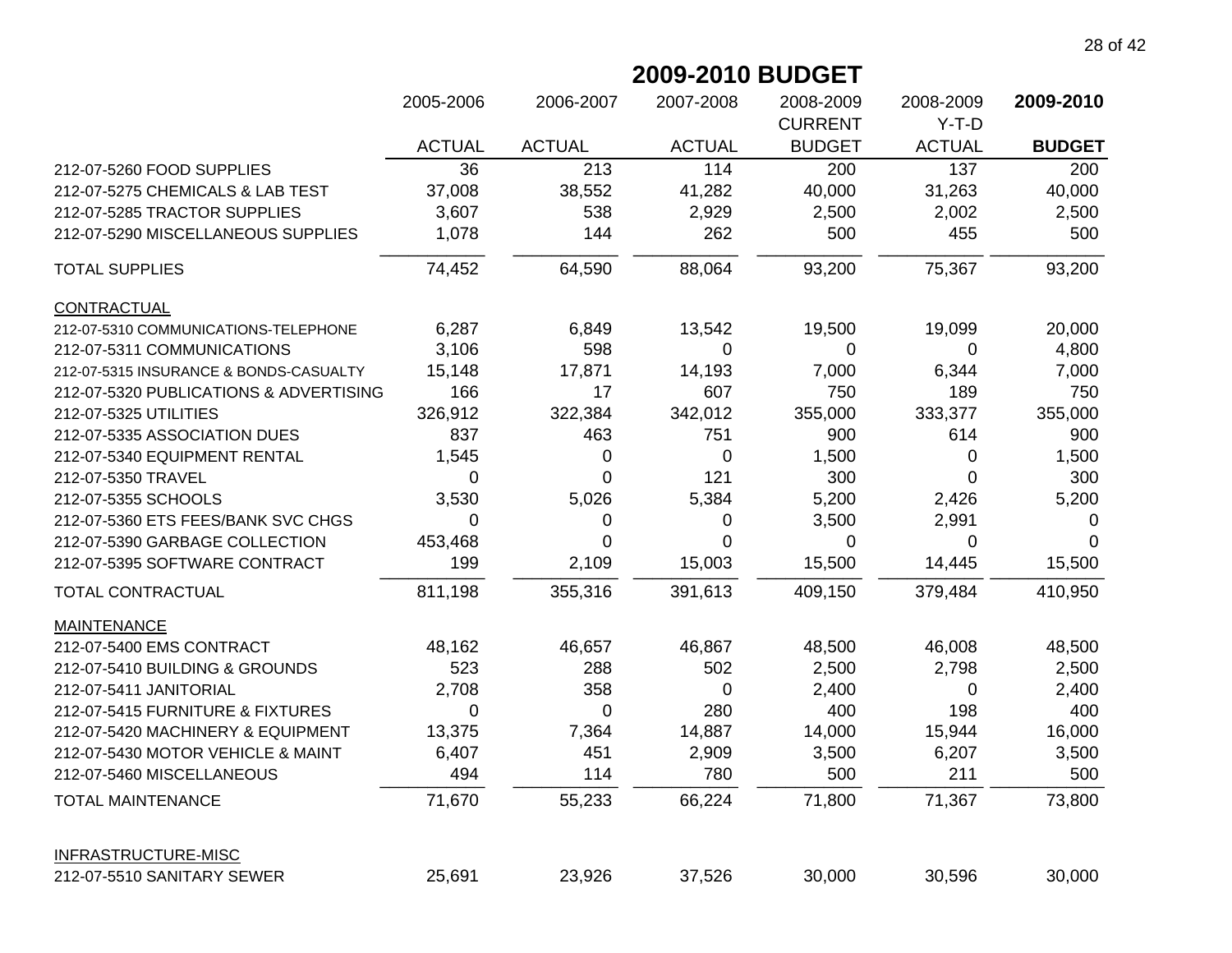| г | Ωt | . <b>.</b> |
|---|----|------------|
|---|----|------------|

|                                      | 2005-2006     | 2006-2007     | 2007-2008     | 2008-2009<br><b>CURRENT</b> | 2008-2009<br>$Y-T-D$ | 2009-2010     |
|--------------------------------------|---------------|---------------|---------------|-----------------------------|----------------------|---------------|
|                                      | <b>ACTUAL</b> | <b>ACTUAL</b> | <b>ACTUAL</b> | <b>BUDGET</b>               | <b>ACTUAL</b>        | <b>BUDGET</b> |
| 212-07-5515 WATER MAINS              | 12,929        | 24,203        | 37,617        | 30,000                      | 26,310               | 30,000        |
| 212-07-5520 PLANTS-TOWERS-WELLS      | 201,351       | 251,476       | 312,344       | 175,000                     | 169,737              | 100,000       |
| 212-07-5525 SERVICE LINES            |               | 0             |               |                             | U                    |               |
| TOTAL INFRASTRUCTURE-MISC            | 239,971       | 299,604       | 387,487       | 235,000                     | 226,643              | 160,000       |
| <b>SUNDRY</b>                        |               |               |               |                             |                      |               |
| 212-07-5620 LEGAL                    | 19,311        | 5,107         | 713           | 5,000                       | 5,362                | 5,000         |
| 212-07-5621 PROFESSIONAL             | 73,075        | 36,429        | 54,302        | 60,000                      | 28,317               | 40,000        |
| 212-07-5625 REFUNDS                  | 0             | 0             | 0             | 0                           | 0                    | $\left($      |
| 212-07-5630 INSPECTION FEES          | 10,398        | 10,277        | 10,959        | 12,000                      | 11,543               | 12,000        |
| 212-07-5635 TRANSFER TO RESERVES     | <sup>0</sup>  | 0             |               |                             | 0                    | 56,717        |
| 212-07-5640 STATE COMP (GARBAGE TA   | X)<br>3       | $\Omega$      |               |                             |                      | $\Omega$      |
| 212-07-5660 MISCELLANEOUS            | 19            |               | 0             | 100                         | 0                    | 100           |
| <b>TOTAL SUNDRY</b>                  | 139,319       | 51,816        | 65,975        | 77,100                      | 45,221               | 113,817       |
| <b>CAPITAL EXPENDITURES</b>          |               |               |               |                             |                      |               |
| 212-07-5710 BUILDING & GROUNDS       | 152           | 4,195         | 482           | 0                           | 0                    | $\Omega$      |
| 212-07-5715 MACHINERY & EQUIPMENT    | 39,968        | 5,296         | $\Omega$      |                             |                      | $\Omega$      |
| 212-07-5718 FURNITURE & EQUIPMENT    | 0             | 0             | 0             | 200                         |                      | 200           |
| 212-07-5720 MOTOR VEHICLE            |               |               |               | 0                           | 31,705               | $\Omega$      |
| 212-07-5725 COMMUNICATIONS EQUIPMENT | 864           | 920           | 247           | 800                         | 0                    | 800           |
| 212-07-5730 OTHER EQUIPMENT          | 326           | 6,366         | 4,336         | 8,000                       | 6,020                | 8,000         |
| TOTAL CAPITAL EXPENDITURES           | 41,310        | 16,776        | 5,065         | 9,000                       | 37,725               | 9,000         |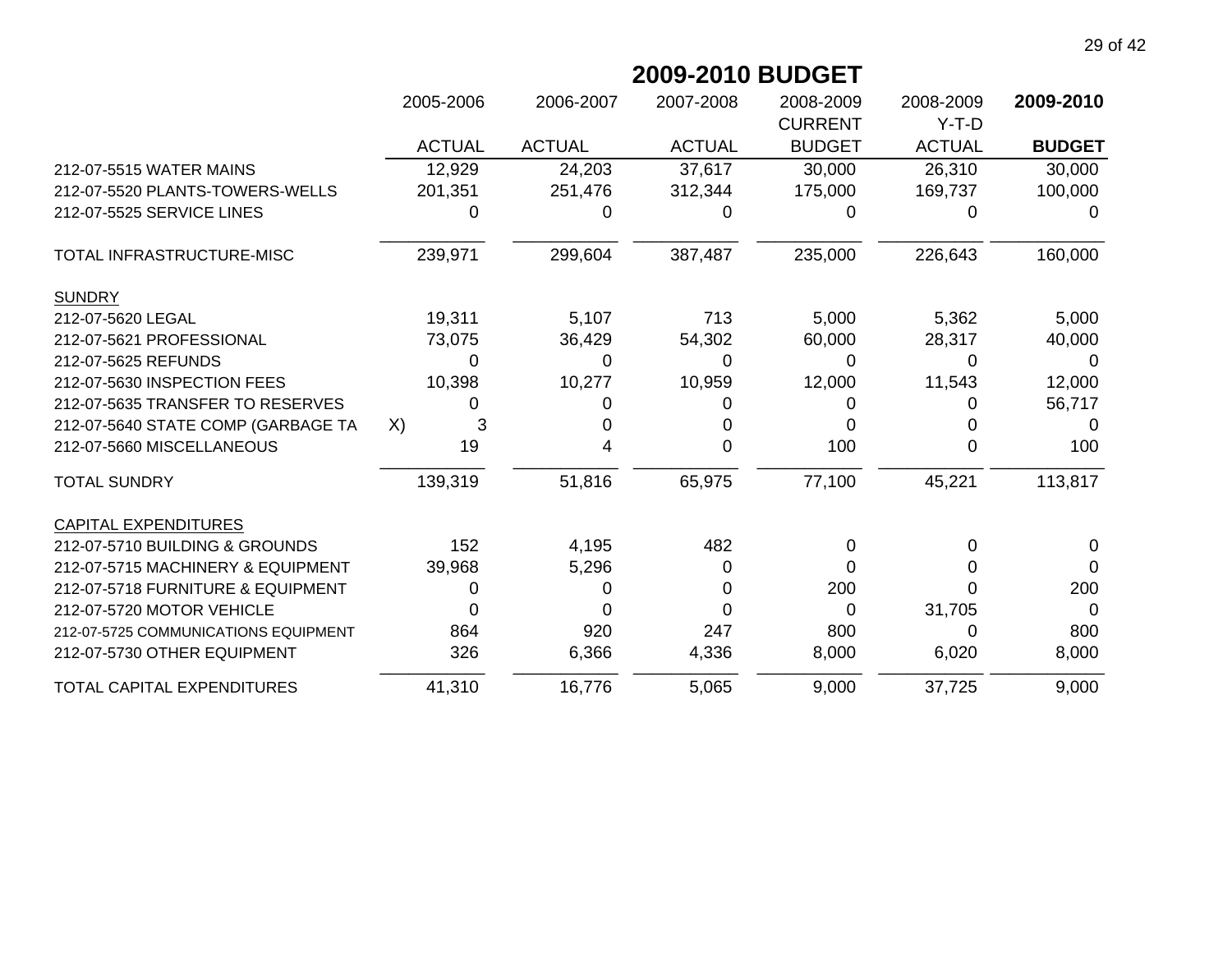|                                      | 2005-2006             | 2006-2007      | 2007-2008     | 2008-2009<br><b>CURRENT</b> | 2008-2009<br>$Y-T-D$ | 2009-2010     |
|--------------------------------------|-----------------------|----------------|---------------|-----------------------------|----------------------|---------------|
|                                      | <b>ACTUAL</b>         | <b>ACTUAL</b>  | <b>ACTUAL</b> | <b>BUDGET</b>               | <b>ACTUAL</b>        | <b>BUDGET</b> |
| <b>TRANSFERS</b>                     |                       |                |               |                             |                      |               |
| 212-07-5910 BUILDING & EQUIPMENT     | 18,671                | 10,638         | 692           | 1,800                       | 80                   | 1,800         |
| 212-07-5920 SERVICE LINES (SEWER)    | 3,944                 | 1,938          | 1,234         | 3,000                       | 336                  | 2,000         |
| 212-07-5925 PLANTS-TOWERS-WELLS      | 10,144                | 18,716         | 10,391        | 15,000                      | 2,987                | 15,000        |
| 212-07-5930 MAINS (WATER & SEWER)    | 101,364               | 76,277         | 68,778        | 50,000                      | 15,921               | 40,000        |
| 212-07-5935 WELLS & PUMPS            | 9,361                 | 30,101         | 28,725        | 10,000                      | 6,542                | 10,000        |
| 212-07-5940 METERS METER BOXES       | 25,489                | 19,797         | 23,742        | 22,000                      | 17,280               | 15,000        |
| 212-07-5945 SERVICE LINES (WATER)    | 38,808                | 27,226         | 56,992        | 42,000                      | 7,439                | 30,000        |
| 212-07-5950 SERVICE MANHOLES         | 5,286                 | 3,278          | 9,770         | 6,000                       | 2,488                | 6,000         |
| 212-07-5955 HYDRANTS & VALVES        | 24,141                | 20,451         | 29,291        | 25,000                      | 16,408               | 18,000        |
| 212-07-5956 EMS BUILDING             | 0                     | 10,607         | 12,728        | 12,800                      | 12,728               | 12,800        |
| <b>TOTAL TRANSFERS</b>               | 237,209               | 219,028        | 242,343       | 187,600                     | 82,209               | 150,600       |
| <b>BOND EXPENSE</b>                  |                       |                |               |                             |                      |               |
| 212-07-6050 TRANSFER TO OTHER FUNDS  | 0                     | 0              | 0             | 0                           | 0                    | $\Omega$      |
| 212-07-6055 TRANSFER TO GENERAL FUND | 0                     | 0              | 0             | 0                           | $\mathbf 0$          | 82,773        |
| 212-07-6065 TRANSFER TO I & S        | 0                     | $\overline{0}$ | $\mathbf 0$   | 0                           | $\overline{0}$       | 100,000       |
| <b>TOTAL BOND EXPENSE</b>            | $\overline{0}$        | $\overline{0}$ | $\mathbf 0$   | $\mathbf 0$                 | $\mathbf 0$          | 182,773       |
| TOTAL WATER DEPARTMENT               | 2,106,906             | 1,573,185      | 1,762,486     | 1,681,105                   | 1,466,003            | 1,766,300     |
| <b>TOTAL EXPENDITURES</b>            | 2,106,906             | 1,573,185      | 1,762,486     | 1,681,105                   | 1,466,003            | 1,766,300     |
| REVENUE OVER/(UNDER) EXPENDITURES    | 12,478<br>=========== | 3,939          | (4,983)       | (9,500)                     | 345,884              | $\mathbf 0$   |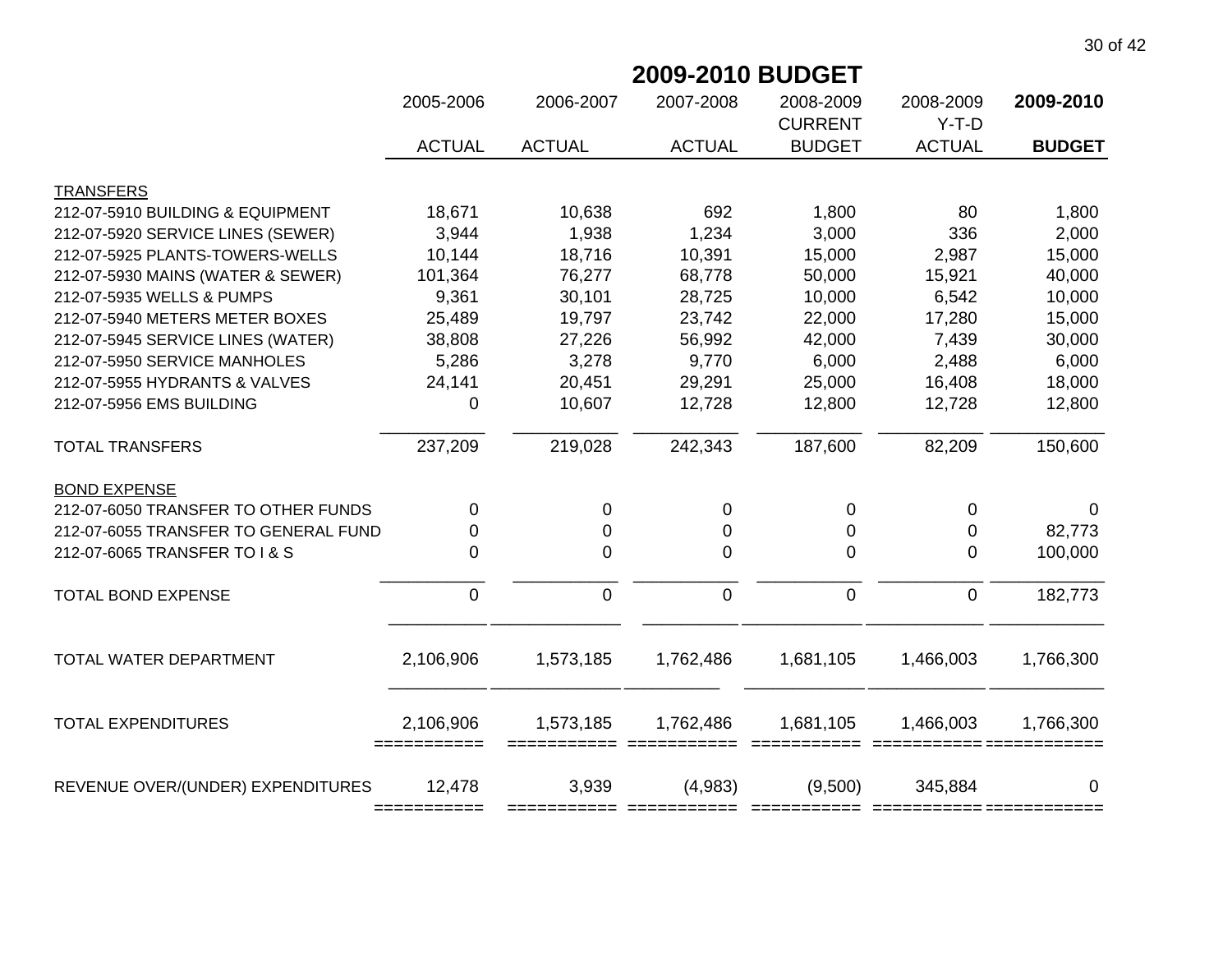| 2005-2006     | 2006-2007     | 2007-2008     | 2008-2009<br><b>CURRENT</b> | 2008-2009<br>$Y-T-D$ | 2009-2010      |
|---------------|---------------|---------------|-----------------------------|----------------------|----------------|
| <b>ACTUAL</b> | <b>ACTUAL</b> | <b>ACTUAL</b> | <b>BUDGET</b>               | <b>ACTUAL</b>        | <b>BUDGET</b>  |
|               |               |               |                             |                      |                |
|               |               |               |                             |                      |                |
|               |               |               |                             |                      |                |
| 892,748       | 1,060,945     | 1,132,316     | 1,132,462                   | 1,126,817            | 1,283,494      |
| 76,331        | 75,666        | 38,488        | 18,000                      | 37,364               | 110,000        |
| 969,079       | 1,136,611     | 1,170,804     | 1,150,462                   | 1,164,181            | 1,393,494      |
|               |               |               |                             |                      |                |
| 880,604       | 1,072,374     | 1,127,133     | 1,150,462                   | 1,134,788            | 1,393,494      |
| 880,604       | 1,072,374     | 1,127,133     | 1,150,462                   | 1,134,788            | 1,393,494      |
| 88,476        | 64,238        | 43,672        | $\pmb{0}$                   | 29,394               | $\overline{0}$ |
|               |               |               |                             |                      |                |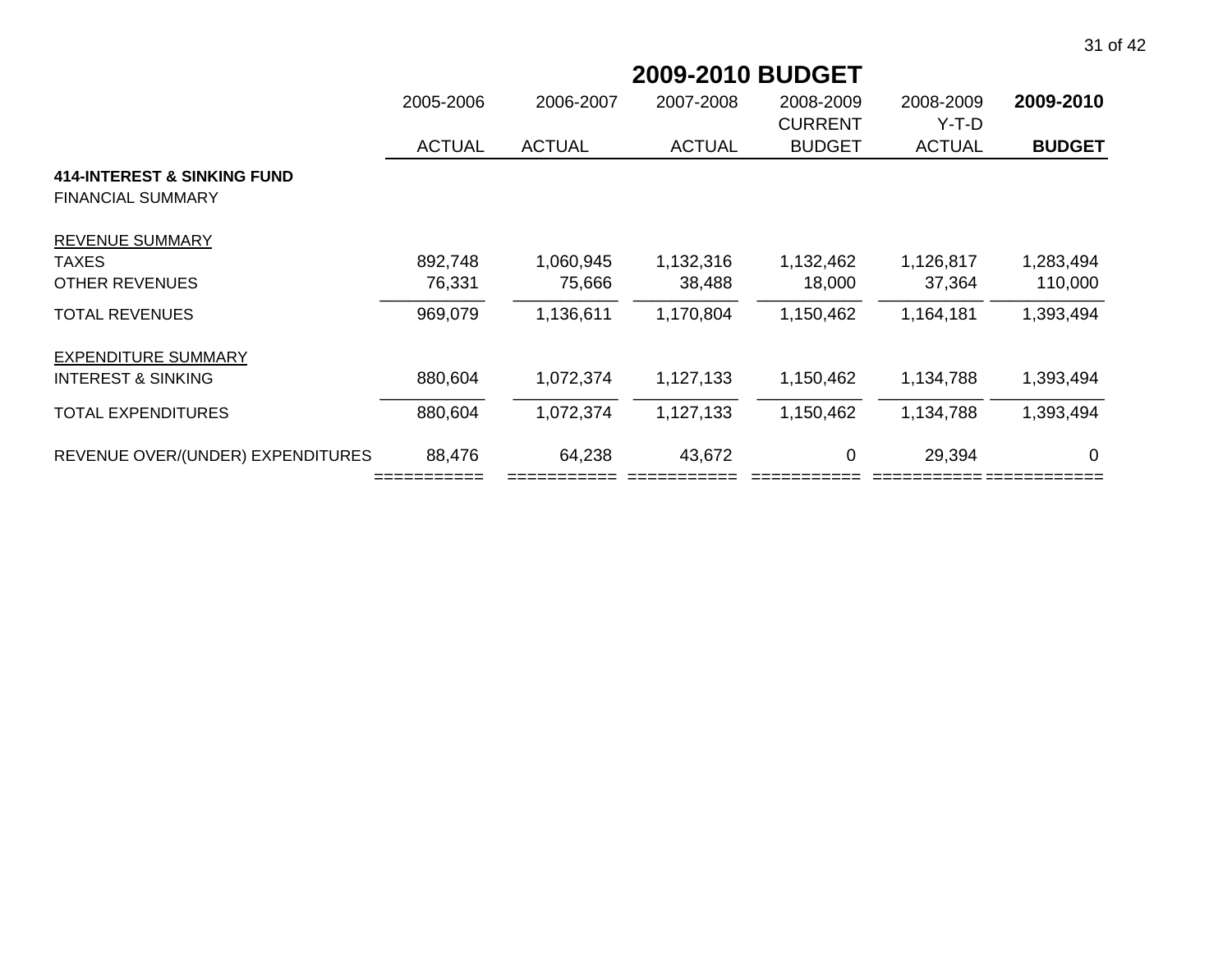|                                        | 2005-2006     | 2006-2007     | 2007-2008     | 2008-2009<br><b>CURRENT</b> | 2008-2009<br>$Y-T-D$ | 2009-2010     |
|----------------------------------------|---------------|---------------|---------------|-----------------------------|----------------------|---------------|
|                                        | <b>ACTUAL</b> | <b>ACTUAL</b> | <b>ACTUAL</b> | <b>BUDGET</b>               | <b>ACTUAL</b>        | <b>BUDGET</b> |
| <b>414-INTEREST &amp; SINKING FUND</b> |               |               |               |                             |                      |               |
| <b>REVENUES</b>                        |               |               |               |                             |                      |               |
| <b>IAXES</b>                           |               |               |               |                             |                      |               |
| 414-00-4110 AD VAL & DEL TAX           | 892,748       | 1,060,945     | 1,132,316     | 1,132,462                   | 1,126,817            | 1,283,494     |
| <b>TOTAL TAXES</b>                     | 892,748       | 1,060,945     | 1,132,316     | 1,132,462                   | 1,126,817            | 1,283,494     |
| <b>OTHER REVENUES</b>                  |               |               |               |                             |                      |               |
| 414-00-4420 TRANSFER FROM OTHER FUND   | 0             | $\Omega$      |               | 0                           | 0                    | 100,000       |
| 414-00-4430 MISCELLANEOUS INCOME       |               |               |               |                             |                      | $\Omega$      |
| 414-00-4435 INTEREST EARNED            | 53,108        | 75,666        | 38,488        | 18,000                      | 37,364               | 10,000        |
| 414-00-4451 BOND PREMIUM               |               | 0             |               |                             |                      | $\Omega$      |
| 414-00-4452 BOND PROCEEDS              | 11,123        |               |               |                             |                      | 0             |
| 414-00-4465 TRANSFER FROM RESERVES     | Ω             |               |               |                             |                      | 0             |
| 414-00-4485 REIMBURSED FUNDS           | 12,100        | 0             | 0             | 0                           | 0                    | 0             |
| <b>TOTAL OTHER REVENUES</b>            | 76,331        | 75,666        | 38,488        | 18,000                      | 37,364               | 110,000       |
| <b>TOTAL REVENUES</b>                  | 969,079       | 1,136,611     | 1,170,804     | 1,150,462                   | 1,164,181            | 1,393,494     |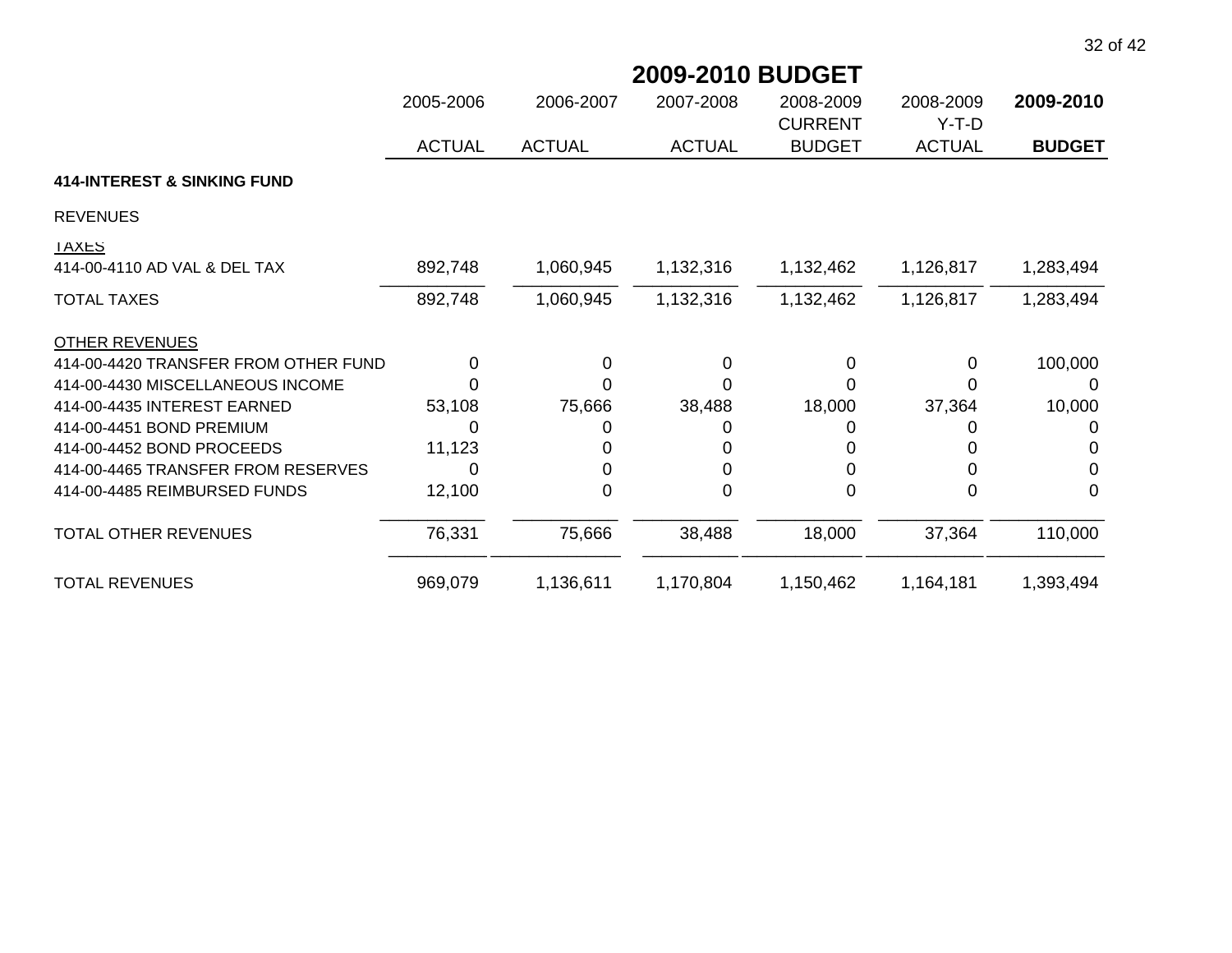# **2009-2010 BUDGET**

|                                    | 2005-2006 | 2006-2007<br><b>ACTUAL</b><br><b>ACTUAL</b> | 2007-2008<br><b>ACTUAL</b> | 2008-2009<br><b>CURRENT</b><br><b>BUDGET</b> | 2008-2009<br>$Y-T-D$<br><b>ACTUAL</b> | 2009-2010<br><b>BUDGET</b> |
|------------------------------------|-----------|---------------------------------------------|----------------------------|----------------------------------------------|---------------------------------------|----------------------------|
|                                    |           |                                             |                            |                                              |                                       |                            |
| <b>INTEREST &amp; SINKING</b>      |           |                                             |                            |                                              |                                       |                            |
| <b>EXPENDITURES</b>                |           |                                             |                            |                                              |                                       |                            |
| <b>SUPPLIES</b>                    |           |                                             |                            |                                              |                                       |                            |
| 414-09-5210 MISCELLANEOUS          | 0         | 0                                           | 0                          | 0                                            | 0                                     | 0                          |
| 414-09-5215 POSTAGE                | 0         | 0                                           | $\Omega$                   | 0                                            | $\Omega$                              | $\mathbf 0$                |
| 414-09-5290 MISCELLANEOUS          | 0         | 0                                           | 0                          | 0                                            | 0                                     | $\mathbf 0$                |
| <b>TOTAL SUPPLIES</b>              | 0         | $\overline{0}$                              | $\mathbf 0$                | $\overline{0}$                               | 0                                     | $\mathbf{0}$               |
| <b>SUNDRY</b>                      |           |                                             |                            |                                              |                                       |                            |
| 414-09-5625 REFUNDS                | 0         | 0                                           | 0                          | 0                                            | 0                                     |                            |
| 414-09-5635 TRANSFER TO RESERVES   | 0         | 0                                           | 0                          | 0                                            | 0                                     | 7,000                      |
| 414-09-5660 MISCELLANEOUS          | 0         | 0                                           | 0                          | 0                                            | 0                                     | $\mathbf 0$                |
| <b>TOTAL SUNDRY</b>                | 0         | $\overline{0}$                              | $\overline{0}$             | $\mathbf 0$                                  | 0                                     | 7,000                      |
| <b>BOND EXPENSE</b>                |           |                                             |                            |                                              |                                       |                            |
| 414-09-6025 LOSS ON DEFEASANCE     | 0         | 0                                           | 0                          | 0                                            | 0                                     | $\Omega$                   |
| 414-09-6040 REFUNDS                |           | $\Omega$                                    |                            |                                              | U                                     | 0                          |
| 414-09-6079 AGENT FEES             | 1,761     | 2,961                                       | 2,025                      | 3,000                                        | 2,325                                 | 3,000                      |
| 414-09-6090 PAYMENT ON PRINCIPAL   | 410,000   | 460,000                                     | 530,000                    | 555,000                                      | 555,000                               | 650,000                    |
| 414-09-6095 BOND INTEREST          | 468,843   | 609,413                                     | 595,108                    | 577,462                                      | 577,463                               | 733,494                    |
| 414-09-6096 BOND INSURANCE EXPENSE | 0         | 0                                           | 0                          | 0                                            | 0                                     | 0                          |
| 414-09-6097 TRANSFER TO ESCROW     | 0         | 0                                           | 0                          | 15,000                                       | 0                                     | 0                          |
| <b>TOTAL BOND EXPENSE</b>          | 880,604   | 1,072,374                                   | 1,127,133                  | 1,150,462                                    | 1,134,788                             | 1,386,494                  |
| TOTAL INTEREST & SINKING           | 880,604   | 1,072,374                                   | 1,127,133                  | 1,150,462                                    | 1,134,788                             | 1,393,494                  |
| <b>TOTAL EXPENDITURES</b>          | 880,604   | 1,072,374                                   | 1,127,133                  | 1,150,462                                    | 1,134,788                             | 1,393,494                  |
| REVENUE OVER/(UNDER) EXPENDITURES  | 88,476    | 64,238                                      | 43,672                     | $\mathbf 0$                                  | 29,394                                | 0                          |

513-CEMETERY FUND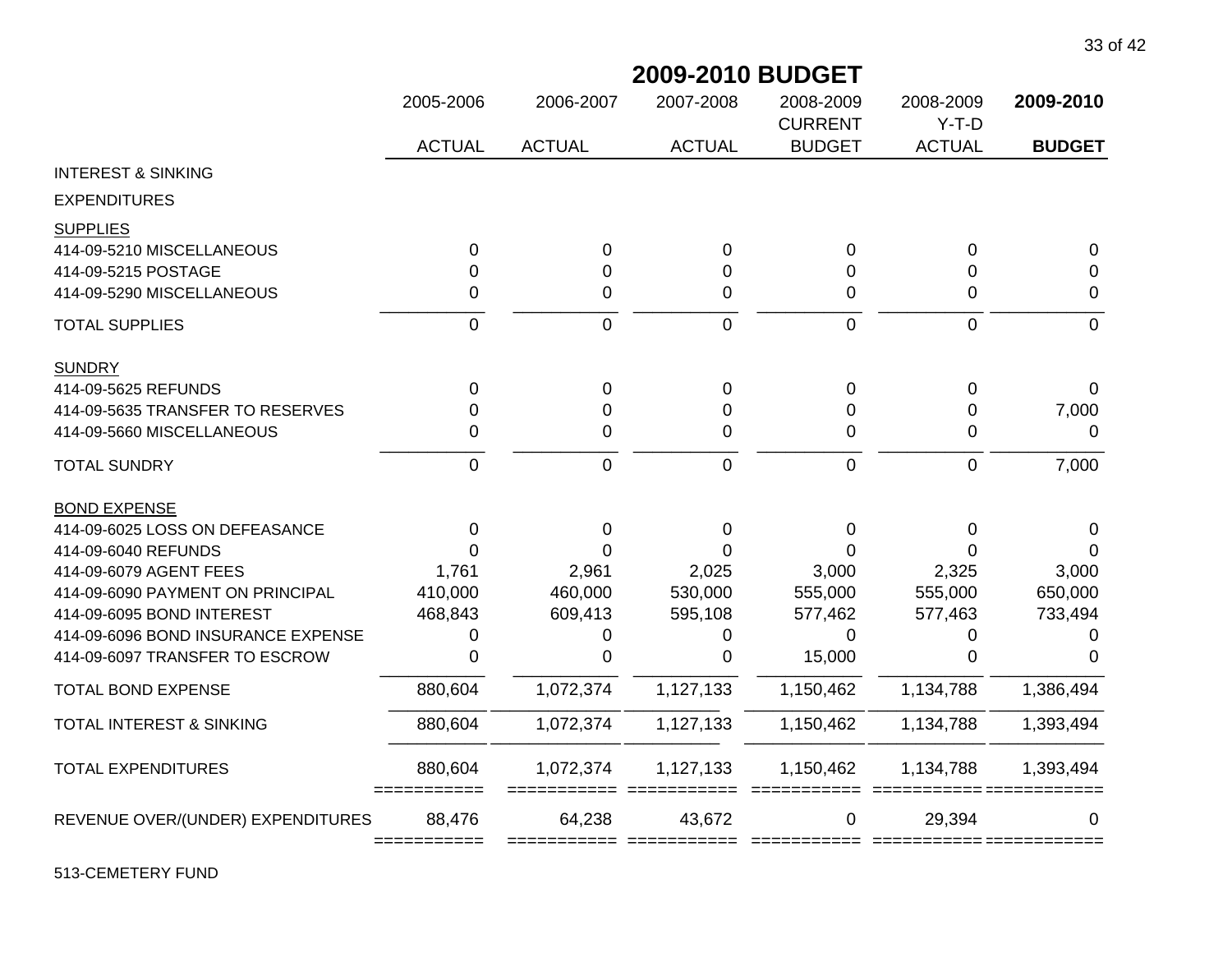|                                               | 2005-2006                | 2006-2007     | 2007-2008     | 2008-2009<br><b>CURRENT</b> | 2008-2009<br>$Y-T-D$ | 2009-2010      |
|-----------------------------------------------|--------------------------|---------------|---------------|-----------------------------|----------------------|----------------|
|                                               | <b>ACTUAL</b>            | <b>ACTUAL</b> | <b>ACTUAL</b> | <b>BUDGET</b>               | <b>ACTUAL</b>        | <b>BUDGET</b>  |
| <b>FINANCIAL SUMMARY</b>                      |                          |               |               |                             |                      |                |
| REVENUE SUMMARY                               |                          |               |               |                             |                      |                |
| <b>OTHER REVENUES</b>                         | 21,811                   | 35,751        | 43,382        | 24,675                      | 27,276               | 57,175         |
| <b>TOTAL REVENUES</b>                         | 21,811                   | 35,751        | 43,382        | 24,675                      | 27,276               | 57,175         |
| <b>EXPENDITURE SUMMARY</b><br><b>CEMETERY</b> | 58,601                   | 44,968        | 26,039        | 36,675                      | 40,337               | 57,175         |
| <b>TOTAL EXPENDITURES</b>                     | 58,601                   | 44,968        | 26,039        | 36,675                      | 40,337               | 57,175         |
| REVENUE OVER/(UNDER) EXPENDITURES             | (36, 791)<br>=========== | (9,217)       | 17,343        | (12,000)                    | (13,061)             | $\overline{0}$ |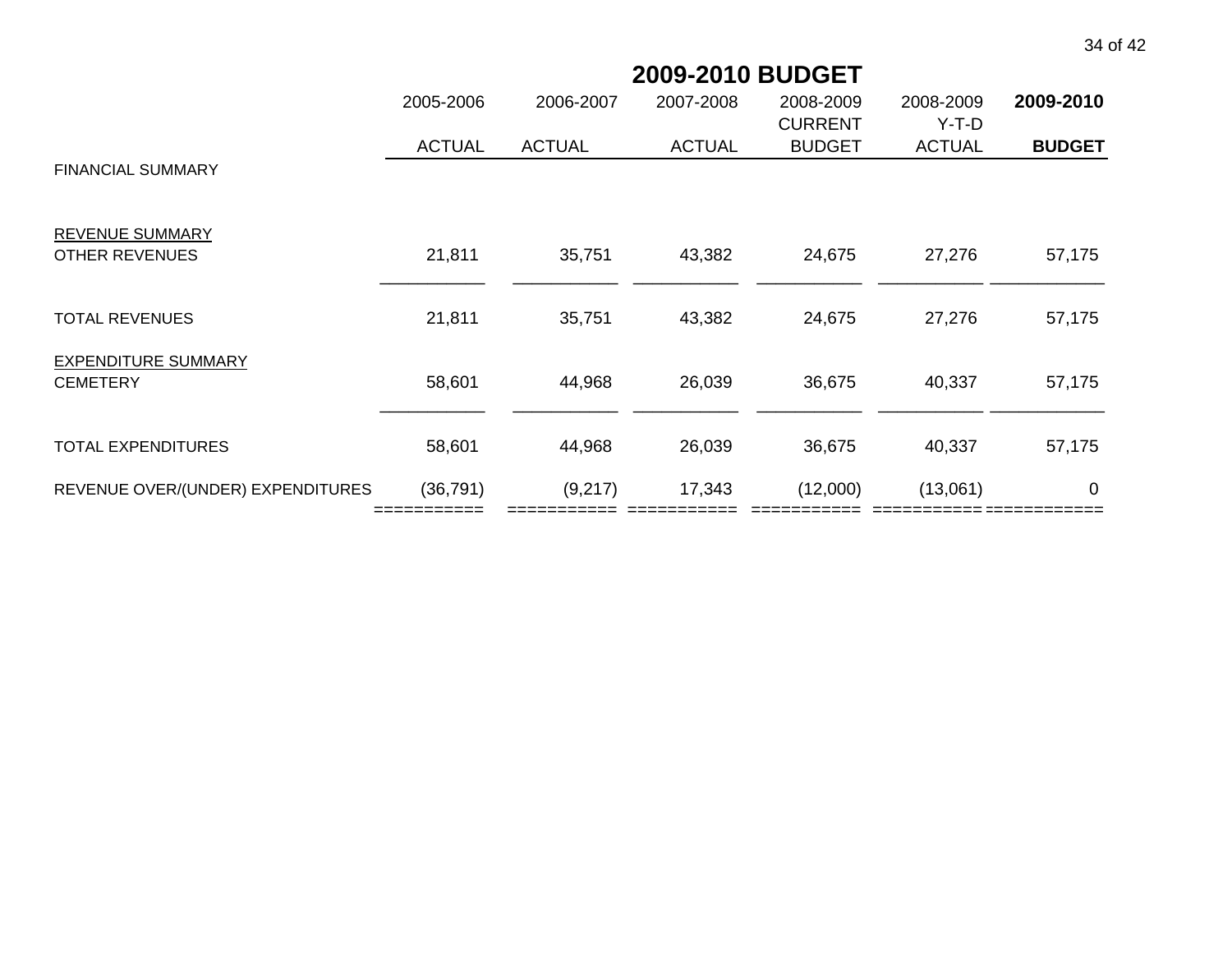|                                               | <b>2009-2010 BUDGET</b> |               |               |                             |                      |               |  |  |
|-----------------------------------------------|-------------------------|---------------|---------------|-----------------------------|----------------------|---------------|--|--|
|                                               | 2005-2006               | 2006-2007     | 2007-2008     | 2008-2009<br><b>CURRENT</b> | 2008-2009<br>$Y-T-D$ | 2009-2010     |  |  |
|                                               | <b>ACTUAL</b>           | <b>ACTUAL</b> | <b>ACTUAL</b> | <b>BUDGET</b>               | <b>ACTUAL</b>        | <b>BUDGET</b> |  |  |
| 513-CEMETERY FUND<br><b>FINANCIAL SUMMARY</b> |                         |               |               |                             |                      |               |  |  |
| <b>REVENUES</b>                               |                         |               |               |                             |                      |               |  |  |
| <b>OTHER REVENUES</b>                         |                         |               |               |                             |                      |               |  |  |
| 513-00-4360 SERVICE CHARGE                    | 2,250                   | 2,000         | 1,400         | 500                         | 600                  | 500           |  |  |
| 513-00-4430 MISCELLANEOUS INCOME              | 0                       | 325           | 4,400         | 0                           | 2,000                | 0             |  |  |
| 513-00-4435 INTEREST EARNED                   | 4,636                   | 6,956         | 4,219         | 4,000                       | 2,686                | 3,000         |  |  |
| 513-00-4450 SALE OF CEMETERY PLOT             | 14,700                  | 18,700        | 23,200        | 12,000                      | 12,800               | 12,000        |  |  |
| 513-00-4455 PUBLIC CONTRIBUTION               | 225                     | 7,770         | 10,163        | 8,175                       | 9,190                | 8,500         |  |  |
| 513-00-4465 TRANSFER FROM RESERVES            | 0                       | 0             |               | 0                           |                      | 33,175        |  |  |
| 513-00-4485 REIMBURSED FUNDS                  | 0                       | 0             | 0             | 0                           | 0                    | 0             |  |  |
| <b>TOTAL OTHER REVENUES</b>                   | 21,811                  | 35,751        | 43,382        | 24,675                      | 27,276               | 57,175        |  |  |
| <b>TOTAL REVENUES</b>                         | 21,811                  | 35,751        | 43,382        | 24,675                      | 27,276               | 57,175        |  |  |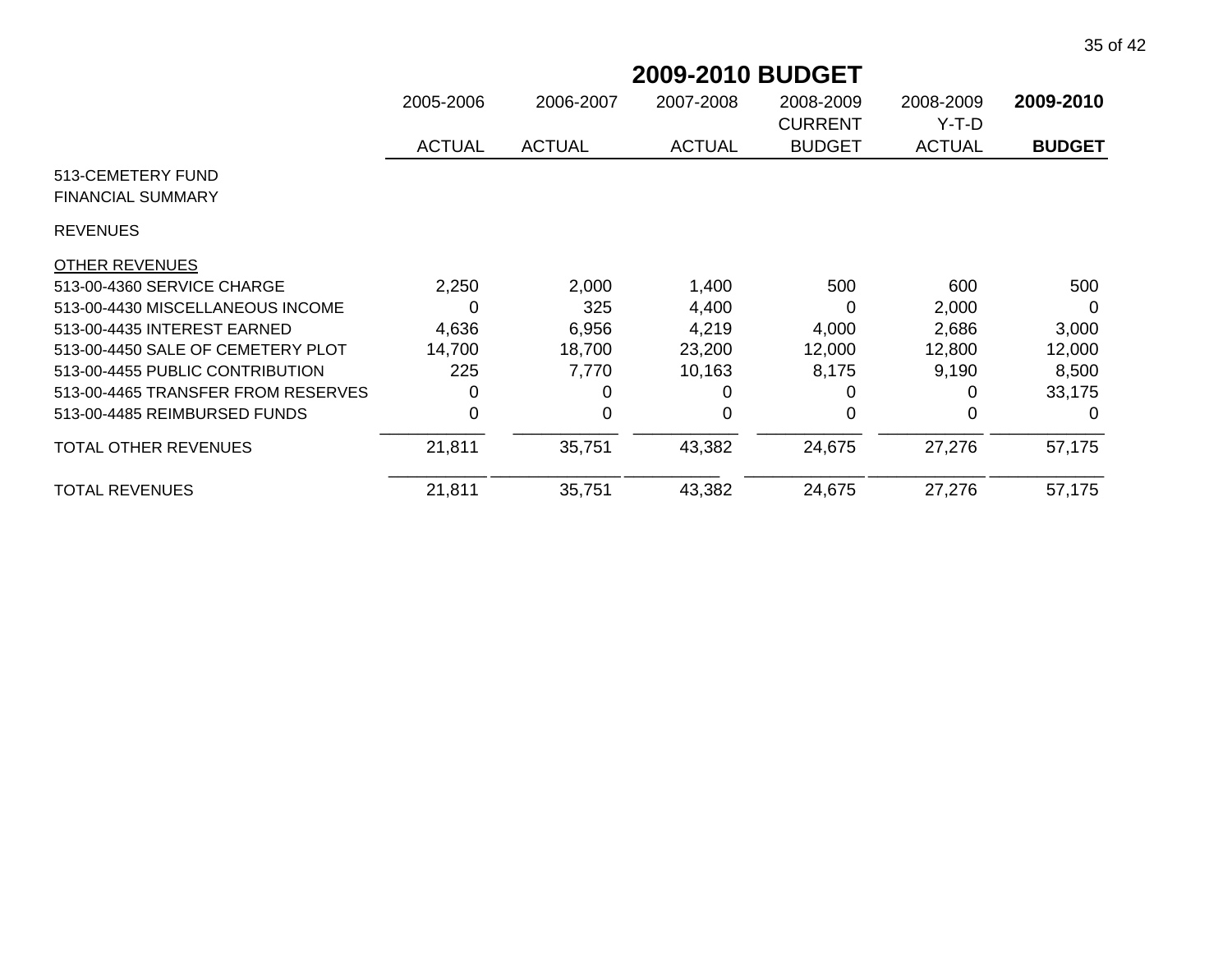|                                        | 2005-2006      | 2006-2007      | 2007-2008      | 2008-2009<br><b>CURRENT</b> | 2008-2009<br>$Y-T-D$ | 2009-2010      |
|----------------------------------------|----------------|----------------|----------------|-----------------------------|----------------------|----------------|
|                                        | <b>ACTUAL</b>  | <b>ACTUAL</b>  | <b>ACTUAL</b>  | <b>BUDGET</b>               | <b>ACTUAL</b>        | <b>BUDGET</b>  |
| <b>EXPENDITURES</b>                    |                |                |                |                             |                      |                |
| <b>SUPPLIES</b>                        |                |                |                |                             |                      |                |
| 513-08-5215 POSTAGE                    | 0              | 1,131          | 251            | 500                         | 261                  | 500            |
| 513-08-5290 MISCELLANEOUS SUPPLIES     | 0              | 2,459          | $\overline{0}$ | 1,000                       | 39                   | 1,000          |
| <b>TOTAL SUPPLIES</b>                  | $\overline{0}$ | 3,590          | 251            | 1,500                       | 300                  | 1,500          |
| CONTRACTUAL                            |                |                |                |                             |                      |                |
| 513-08-5320 PUBLICATIONS & ADVERTISING | 0              | 0              | 100            | 0                           | 0                    | $\mathbf{0}$   |
| 513-08-5325 UTILITIES                  | 0              | 0              | 0              | 0                           | 0                    | 0              |
| 513-08-5395 SOFTWARE CONTRACT          | 0              | $\mathbf 0$    | 375            | 375                         | 0                    | 375            |
| TOTAL CONTRACTUAL                      | $\mathbf 0$    | $\overline{0}$ | 475            | 375                         | $\overline{0}$       | 375            |
| <b>MAINTENANCE</b>                     |                |                |                |                             |                      |                |
| 513-08-5455 CEMETERY MAINTENANCE       | 16,739         | 16,553         | 21,965         | 20,000                      | 26,537               | 25,000         |
| <b>TOTAL MAINTENANCE</b>               | 16,739         | 16,553         | 21,965         | 20,000                      | 26,537               | 25,000         |
| <b>SUNDRY</b>                          |                |                |                |                             |                      |                |
| 513-08-5620 LEGAL                      | 0              | $\mathbf 0$    | 176            | 0                           | 0                    | $\overline{0}$ |
| 513-08-5621 PROFESSIONAL               | 1,555          | 0              | 300            | 300                         | 0                    | 300            |
| 513-08-5635 TRANSFER TO RESERVES       | $\Omega$       | 0              | $\Omega$       | 0                           | 0                    | $\Omega$       |
| <b>TOTAL SUNDRY</b>                    | 1,555          | $\mathbf 0$    | 476            | 300                         | $\mathbf 0$          | 300            |
| <b>CAPITAL EXPENDITURES</b>            |                |                |                |                             |                      |                |
| 513-08-5710 BUILDING & GROUNDS         | 40,308         | 24,825         | 2,872          | 14,500                      | 13,500               | 30,000         |
| 513-08-5718 FURNITURE & EQUIPMENT      | $\overline{0}$ | 0              | 0              | 0                           | 0                    | $\overline{0}$ |
| TOTAL CAPITAL EXPENDITURES             | 40,308         | 24,825         | 2,872          | 14,500                      | 13,500               | 30,000         |
| <b>TOTAL CEMETERY</b>                  | 58,601         | 44,968         | 26,039         | 36,675                      | 40,337               | 57,175         |
| <b>TOTAL EXPENDITURES</b>              | 58,601         | 44,968         | 26,039         | 36,675                      | 40,337               | 57,175         |
| REVENUE OVER/(UNDER) EXPENDITURES      | (36, 791)      | (9,217)        | 17,343         | (12,000)                    | (13,061)             | 0              |
|                                        |                |                |                |                             |                      |                |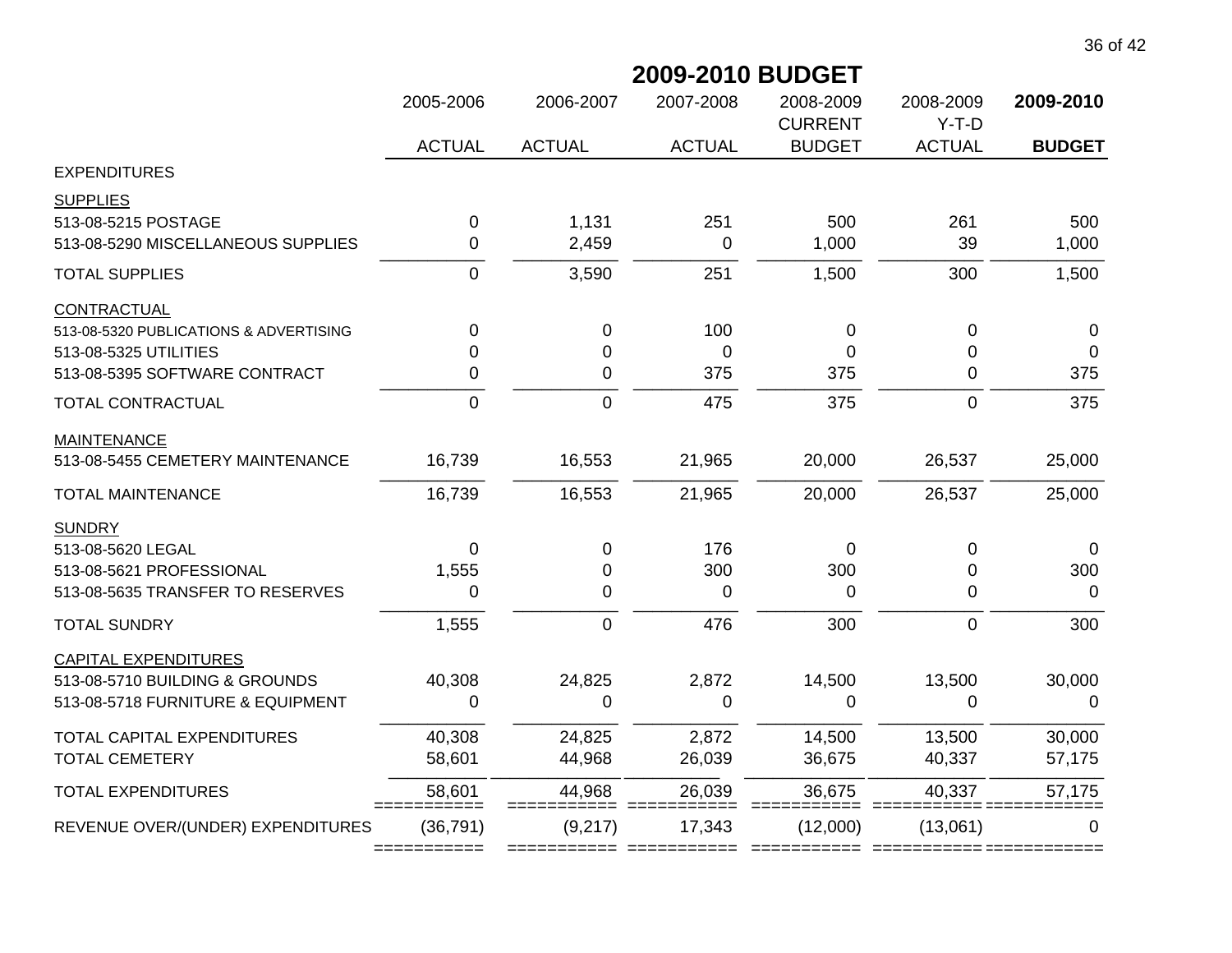|                                   | 2005-2006     | 2006-2007     | 2007-2008     | 2008-2009<br><b>CURRENT</b> | 2008-2009<br>$Y-T-D$ | 2009-2010     |
|-----------------------------------|---------------|---------------|---------------|-----------------------------|----------------------|---------------|
|                                   | <b>ACTUAL</b> | <b>ACTUAL</b> | <b>ACTUAL</b> | <b>BUDGET</b>               | <b>ACTUAL</b>        | <b>BUDGET</b> |
| 516-HOTEL/MOTEL                   |               |               |               |                             |                      |               |
| <b>FINANCIAL SUMMARY</b>          |               |               |               |                             |                      |               |
| <b>REVENUE SUMMARY</b>            |               |               |               |                             |                      |               |
| TAXES                             | 173,422       | 204,965       | 242,096       | 225,000                     | 270,044              | 225,000       |
| <b>OTHER REVENUES</b>             | 35,601        | 43,043        | 21,760        | 10,000                      | 11,494               | 10,000        |
| <b>TOTAL REVENUES</b>             | 209,024       | 248,008       | 263,856       | 235,000                     | 281,537              | 235,000       |
| <b>EXPENDITURE SUMMARY</b>        |               |               |               |                             |                      |               |
| KINZIE HOUSE                      | 0             | 0             | 0             | 0                           | 106                  | 2,500         |
| PARROTT PARK MUSEUM               |               |               |               | 79,000                      | 78,681               | 51,530        |
| <b>HOTEL/MOTEL</b>                | 112,810       | 503,151       | 329,900       | 165,700                     | 106,412              | 180,970       |
| <b>TOTAL EXPENDITURES</b>         | 112,810       | 503,151       | 329,900       | 244,700                     | 185,199              | 235,000       |
| REVENUE OVER/(UNDER) EXPENDITURES | 96,214        | (255, 143)    | (66, 044)     | (9,700)                     | 96,338               | $\Omega$      |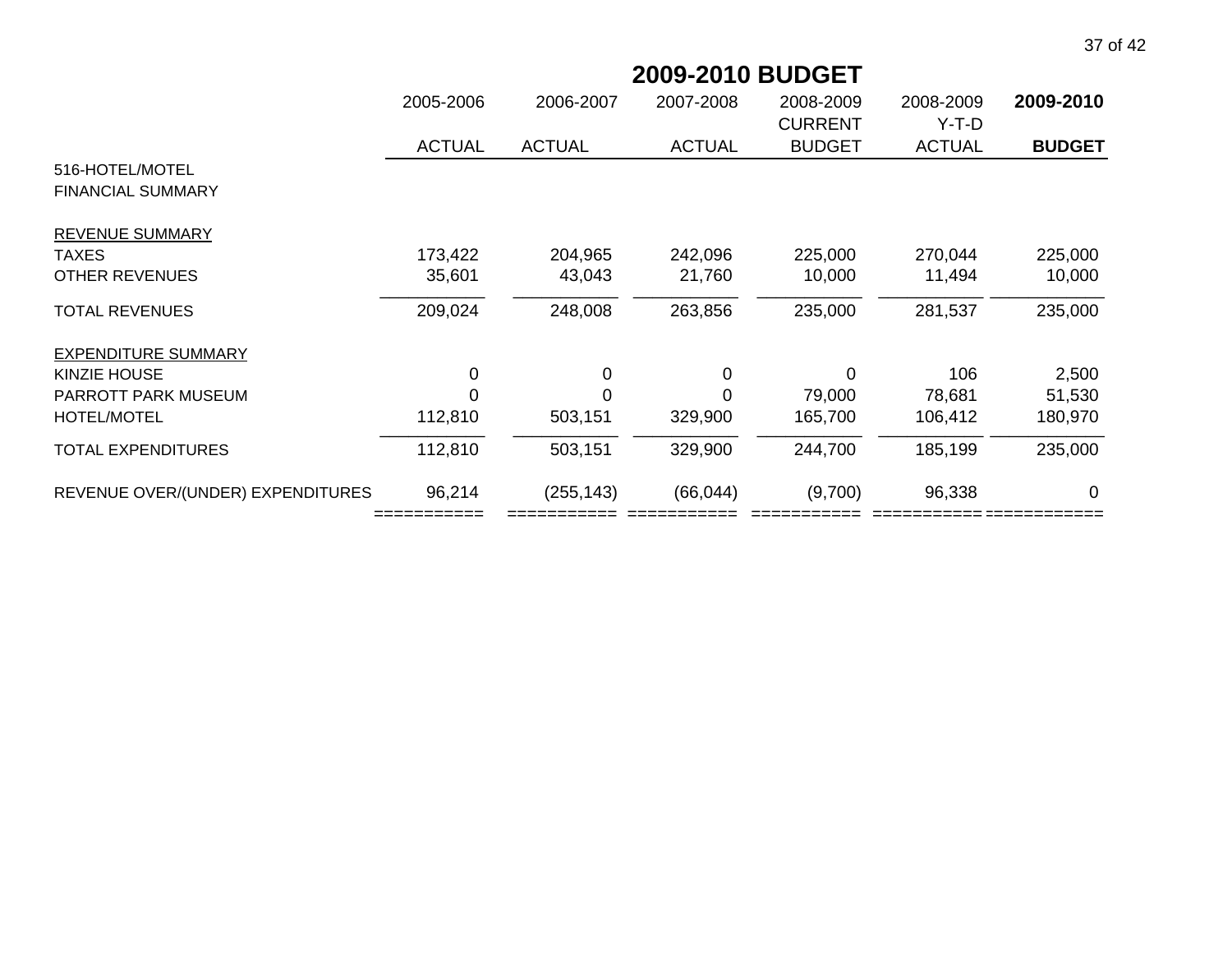|                                    | 2005-2006     | 2006-2007     | 2007-2008     | 2008-2009<br><b>CURRENT</b> | 2008-2009<br>$Y-T-D$ | 2009-2010     |
|------------------------------------|---------------|---------------|---------------|-----------------------------|----------------------|---------------|
|                                    | <b>ACTUAL</b> | <b>ACTUAL</b> | <b>ACTUAL</b> | <b>BUDGET</b>               | <b>ACTUAL</b>        | <b>BUDGET</b> |
| <b>FINANCIAL SUMMARY</b>           |               |               |               |                             |                      |               |
| <b>REVENUES</b>                    |               |               |               |                             |                      |               |
| <b>TAXES</b>                       |               |               |               |                             |                      |               |
| 516-00-4170 MOTEL TAX              | 173,422       | 204,965       | 242,096       | 225,000                     | 270,044              | 225,000       |
| <b>TOTAL TAXES</b>                 | 173,422       | 204,965       | 242,096       | 225,000                     | 270,044              | 225,000       |
| <b>OTHER REVENUES</b>              |               |               |               |                             |                      |               |
| 516-00-4360 SERVICE CHARGE         |               | $\Omega$      | 0             | 0                           | 0                    | $\Omega$      |
| 516-00-4430 MISCELLANEOUS INCOME   |               | (23)          |               |                             |                      |               |
| 516-00-4435 INTEREST EARNED        | 35,601        | 43,067        | 21,760        | 10,000                      | 11,494               | 10,000        |
| 516-00-4445 RENTAL OF KINZIE HOUSE |               |               |               |                             |                      | 0             |
| 516-00-4455 PUBLIC CONTRIBUTION    |               |               |               |                             |                      | 0             |
| 516-00-4465 TRANSFER FROM RESERVES |               |               |               |                             |                      | 0             |
| 516-00-4485 REIMBURSED FUNDS       |               |               |               |                             |                      | 0             |
| TOTAL OTHER REVENUES               | 35,601        | 43,043        | 21,760        | 10,000                      | 11,494               | 10,000        |
| <b>TOTAL REVENUES</b>              | 209,024       | 248,008       | 263,856       | 235,000                     | 281,537              | 235,000       |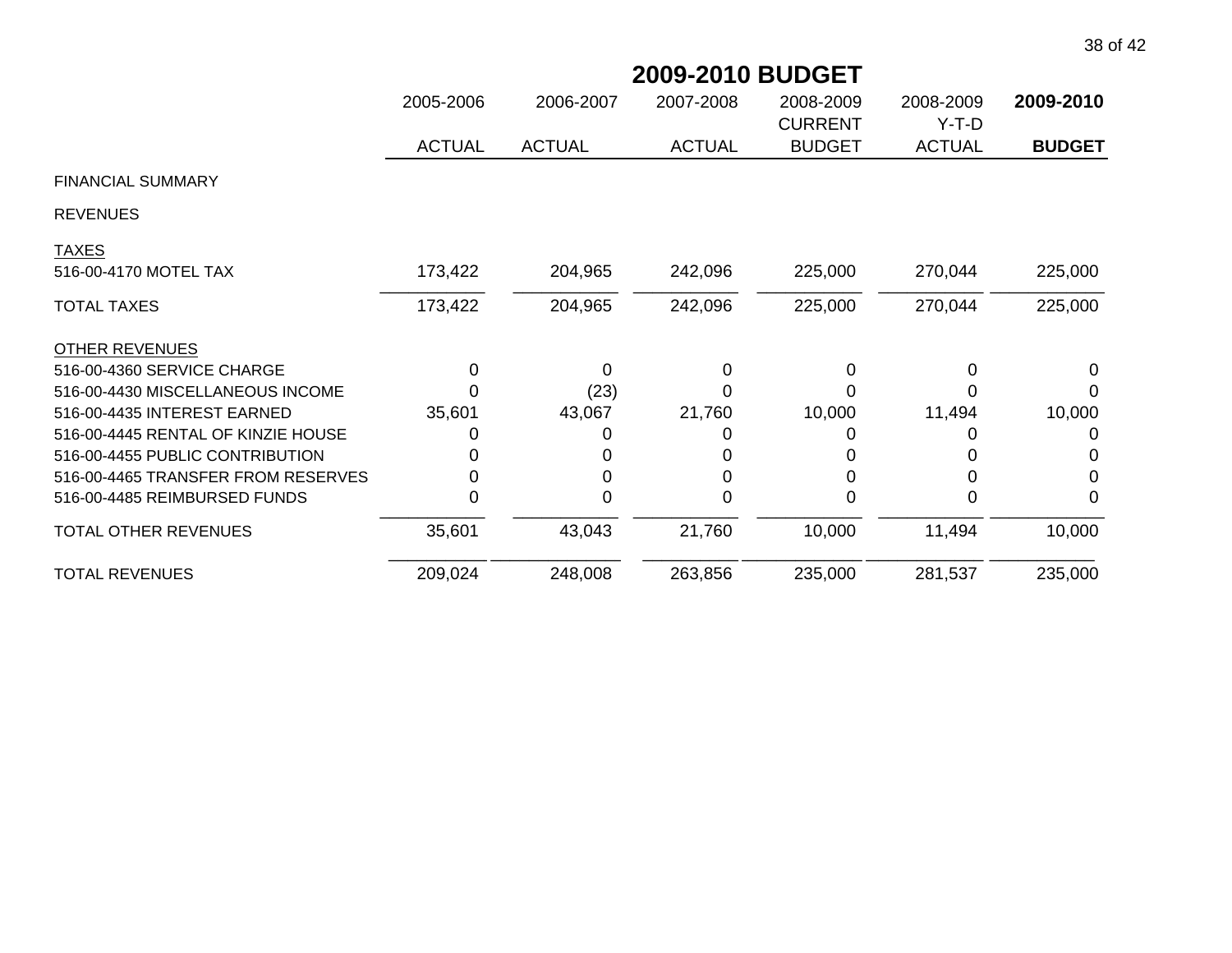|                                       | 2009-2010 BUDGET |               |               |                             |                                       |                |  |  |
|---------------------------------------|------------------|---------------|---------------|-----------------------------|---------------------------------------|----------------|--|--|
|                                       | 2005-2006        | 2006-2007     | 2007-2008     | 2008-2009<br><b>CURRENT</b> | 2008-2009<br>$Y-T-D$<br><b>ACTUAL</b> | 2009-2010      |  |  |
|                                       | <b>ACTUAL</b>    | <b>ACTUAL</b> | <b>ACTUAL</b> | <b>BUDGET</b>               |                                       | <b>BUDGET</b>  |  |  |
| 516-HOTEL/MOTEL<br>KINZIE HOUSE       |                  |               |               |                             |                                       |                |  |  |
| <b>EXPENDITURES</b>                   |                  |               |               |                             |                                       |                |  |  |
| CONTRACTUAL                           |                  |               |               |                             |                                       |                |  |  |
| 516-23-5325 UTILITIES                 | 0                | 0             | 0             | $\mathbf{0}$                | $\overline{0}$                        | 1,000          |  |  |
| 516-23-5375 JANITORIAL SERVICES       | 0                | 0             | 0             | 0                           | 0                                     | 500            |  |  |
| TOTAL CONTRACTUAL                     | $\mathbf 0$      | $\mathbf 0$   | $\mathbf 0$   | $\mathbf 0$                 | $\mathbf 0$                           | 1,500          |  |  |
| <b>MAINTENANCE</b>                    |                  |               |               |                             |                                       |                |  |  |
| 516-23-5460 MISCELLANEOUS MAINTENANCE | 0                | $\mathbf 0$   | $\mathbf 0$   | $\mathbf 0$                 | $\overline{0}$                        | 1,000          |  |  |
| <b>TOTAL MAINTENANCE</b>              | 0                | $\mathbf 0$   | 0             | $\mathbf 0$                 | $\pmb{0}$                             | 1,000          |  |  |
| <b>CAPITAL EXPENDITURES</b>           |                  |               |               |                             |                                       |                |  |  |
| 516-23-5710 BUILDING AND GROUNDS      | $\mathbf 0$      | $\mathbf 0$   | $\mathbf 0$   | $\mathbf 0$                 | 106                                   | $\mathbf 0$    |  |  |
| <b>TOTAL CAPITAL EXPENDITURES</b>     | $\mathbf 0$      | $\mathbf 0$   | $\mathbf 0$   | $\mathbf 0$                 | 106                                   | $\overline{0}$ |  |  |
| <b>TOTAL KINZIE HOUSE</b>             | 0                | $\mathbf 0$   | 0             | $\mathbf 0$                 | 106                                   | 2,500          |  |  |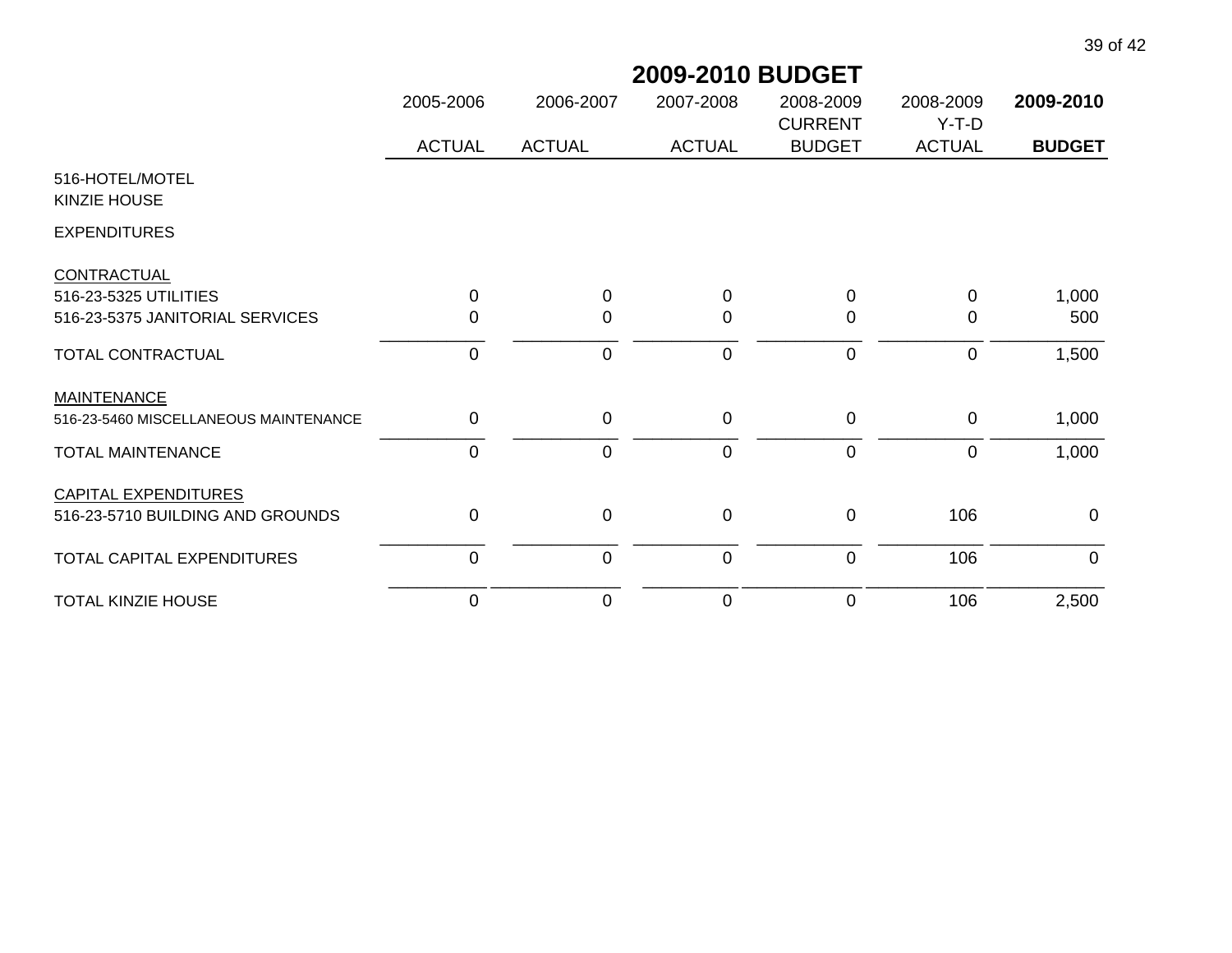## 2005-2006 2006-2007 2007-2008 2008-2009 2008-2009 **2009-2010**CURRENT Y-T-DACTUAL ACTUAL ACTUAL BUDGET ACTUAL **BUDGET2009-2010 BUDGET**516-HOTEL/MOTELPARROTT PARK MUSEUMEXPENDITURESPERSONNEL SERVICES516-22-5112 SALARIES - PART TIME 0 0 0 0 1,395 20,000 516-22-5170 SOCIAL SECURITY/MEDICARE 0 0 0 0 107 1,530 TOTAL PERSONNEL SERVICES 0 0 0 0 1,502 21,530 CONTRACTUAL516-22-5325 UTILITIESS 0 0 5,000 9,061 8,000 \_ TOTAL CONTRACTUAL 0 0 0 5,000 9,061 8,000 516-22-5621 PROFESSIONALL 0 0 0 0 140 250 \_ TOTAL SUNDRY 0 0 0 0 140 250 CAPITAL EXPENDITURES 516-22-5710 BUILDING AND GROUNDS 0 0 0 74,000 67,978 21,750 \_ TOTAL CAPITAL EXPENDITURES0 0 0 74,000 67,978 21,750

\_\_\_\_\_\_\_\_\_\_\_\_\_

\_\_\_\_\_\_\_\_\_\_\_\_

\_\_\_\_\_\_\_\_\_\_\_\_\_

\_\_\_\_\_\_\_\_\_\_\_\_\_

\_\_\_\_\_\_\_\_\_\_\_\_\_\_

TOTAL PARROTT PARK MUSEUM0 0 0 79,000 78,681 51,530

**SUNDRY**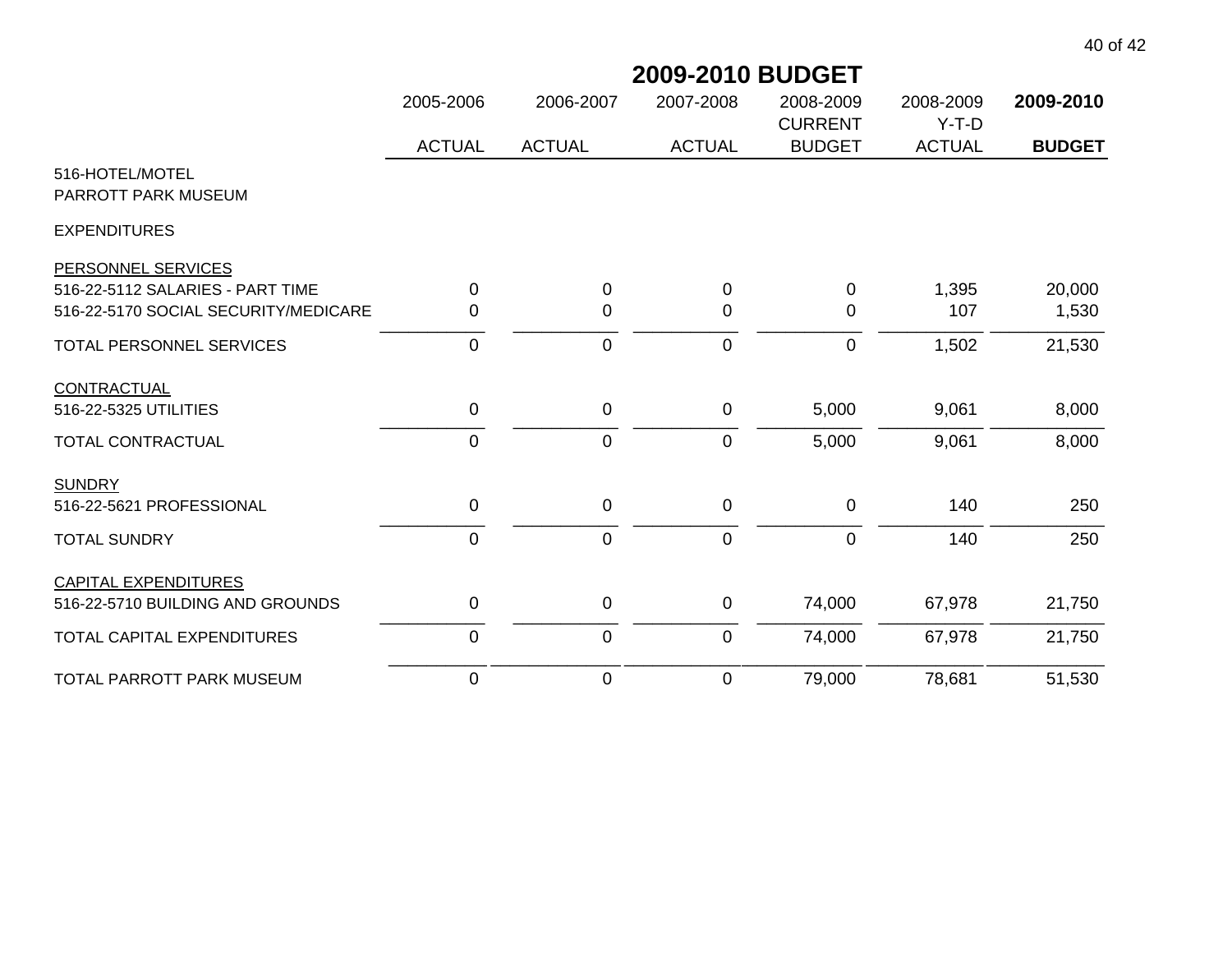|                                        | 2009-2010 BUDGET |               |               |                             |                      |               |  |  |  |
|----------------------------------------|------------------|---------------|---------------|-----------------------------|----------------------|---------------|--|--|--|
|                                        | 2005-2006        | 2006-2007     | 2007-2008     | 2008-2009<br><b>CURRENT</b> | 2008-2009<br>$Y-T-D$ | 2009-2010     |  |  |  |
|                                        | <b>ACTUAL</b>    | <b>ACTUAL</b> | <b>ACTUAL</b> | <b>BUDGET</b>               | <b>ACTUAL</b>        | <b>BUDGET</b> |  |  |  |
| 516-HOTEL/MOTEL<br>HOTEL/MOTEL         |                  |               |               |                             |                      |               |  |  |  |
| <b>EXPENDITURES</b>                    |                  |               |               |                             |                      |               |  |  |  |
| <b>SUPPLIES</b>                        |                  |               |               |                             |                      |               |  |  |  |
| 516-21-5210 OFFICE SUPPLIES            | 0                | 0             | 0             | 0                           | 0                    | $\mathbf 0$   |  |  |  |
| 516-21-5215 POSTAGE                    | 0                | 0             | 0             | $\Omega$                    | 0                    | $\mathbf 0$   |  |  |  |
| 516-21-5290 MISCELLANEOUS              |                  | 0             | 0             | 200                         | 193                  | $\mathbf 0$   |  |  |  |
| 516-21-5291 BILLBOARDS                 | 6,275            | 0             | 0             | $\mathbf 0$                 | 0                    | $\mathbf 0$   |  |  |  |
| <b>TOTAL SUPPLIES</b>                  | 6,278            | $\pmb{0}$     | $\mathbf 0$   | 200                         | 193                  | $\mathbf 0$   |  |  |  |
| CONTRACTUAL                            |                  |               |               |                             |                      |               |  |  |  |
| 516-21-5305 MISCELLANEOUS              | (1,047)          | 212,442       | $\Omega$      | 0                           | 0                    | $\Omega$      |  |  |  |
| 516-21-5315 INSURANCE & BONDS CASUALTY | 0                | 0             | 0             | 0                           | 0                    | $\Omega$      |  |  |  |
| 516-21-5320 PUBLICATIONS & ADVERTISING | 0                | 0             | 0             | 16,000                      | 15,000               | 17,000        |  |  |  |
| 516-21-5321 SIGNS & DISPLAYS           | 27,505           | 32,944        | 37,056        | 32,000                      | 23,518               | 32,000        |  |  |  |
| 516-21-5325 UTILITIES                  | 228              | 1,552         | 2,251         | 0                           | 131                  | 5,000         |  |  |  |
| <b>TOTAL CONTRACTUAL</b>               | 26,686           | 246,938       | 39,306        | 48,000                      | 38,648               | 54,000        |  |  |  |
| <b>MAINTENANCE</b>                     |                  |               |               |                             |                      |               |  |  |  |
| 516-21-5460 MISCELLANEOUS MAINTENANCE  | 6,467            | 1,406         | 174           | 2,500                       | 63                   | 2,500         |  |  |  |
| TOTAL MAINTENANCE                      | 6,467            | 1,406         | 174           | 2,500                       | 63                   | 2,500         |  |  |  |
| <b>SUNDRY</b>                          |                  |               |               |                             |                      |               |  |  |  |
| 516-21-5621 PROFESSIONAL               | 11,550           | 9,718         | 11,600        | 20,000                      | 5,000                | 20,000        |  |  |  |
| 516-21-5635 TRANSFER TO RESERVES       | 0                | 0             | $\Omega$      | 31,885                      | 0                    | 21,366        |  |  |  |
| 516-21-5677 CHAMBER OF COMMERCE        | 25,400           | 28,500        | 54,445        | 61,615                      | 61,615               | 83,104        |  |  |  |
| 516-21-5678 HISTORICAL SOCIETY         | 0                | 0             | $\Omega$      | 500                         | 420                  | $\mathbf{0}$  |  |  |  |
| <b>TOTAL SUNDRY</b>                    | 36,950           | 38,218        | 66,045        | 114,000                     | 67,035               | 124,470       |  |  |  |

CAPITAL EXPENDITURES